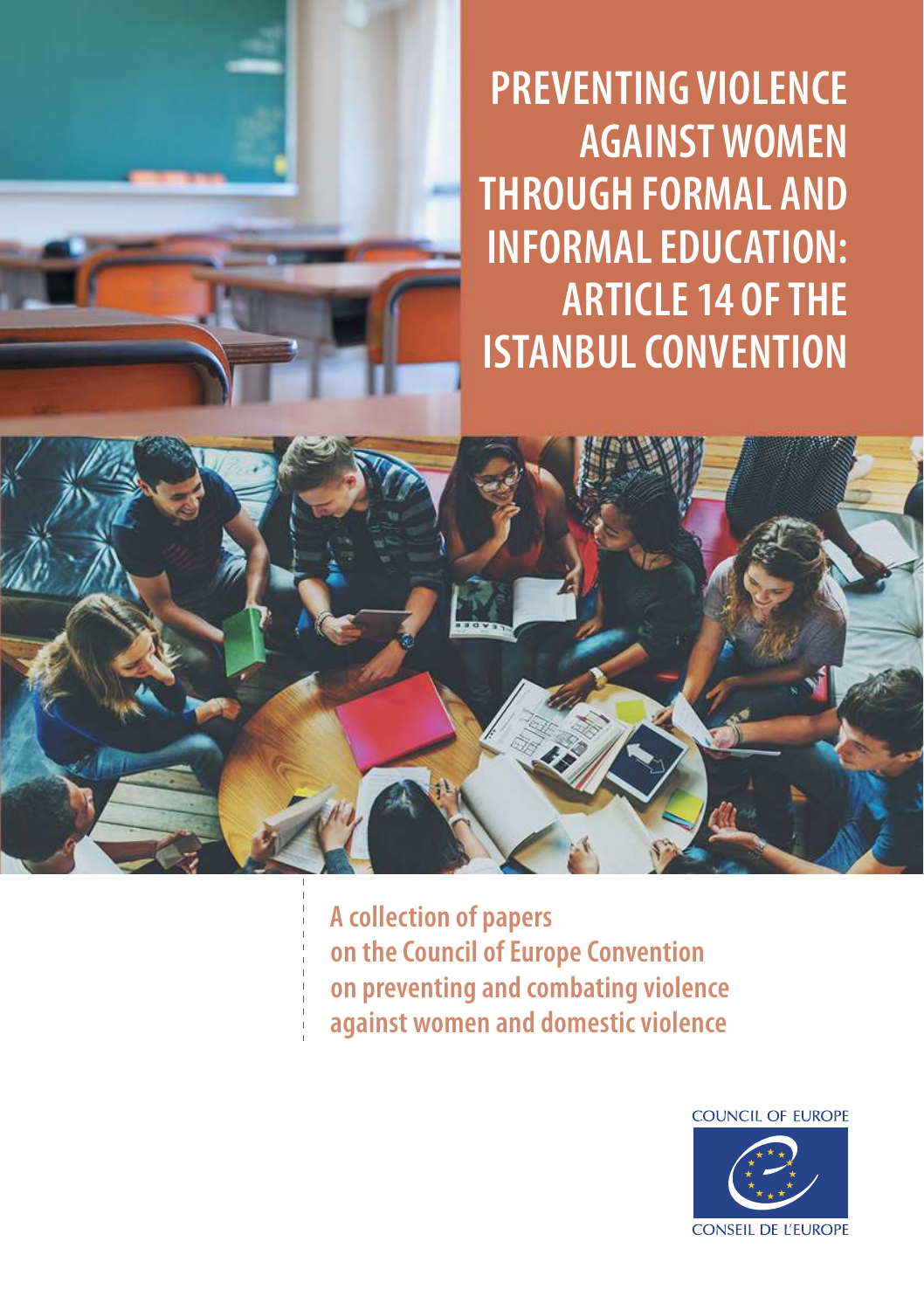**PREVENTING VIOLENCE AGAINST WOMEN THROUGH FORMAL AND INFORMAL EDUCATION: ARTICLE 14 OF THE ISTANBUL CONVENTION**

**A collection of papers on the Council of Europe Convention on preventing and combating violence against women and domestic violence**

Document prepared by

## **Vanita Sundaram**,

Professor of Education, Department of Education, University of York (United Kingdom)

and

**Annis Stenson**, Lecturer in Student Engagement, Combined Honours, Newcastle University (United Kingdom)

Council of Europe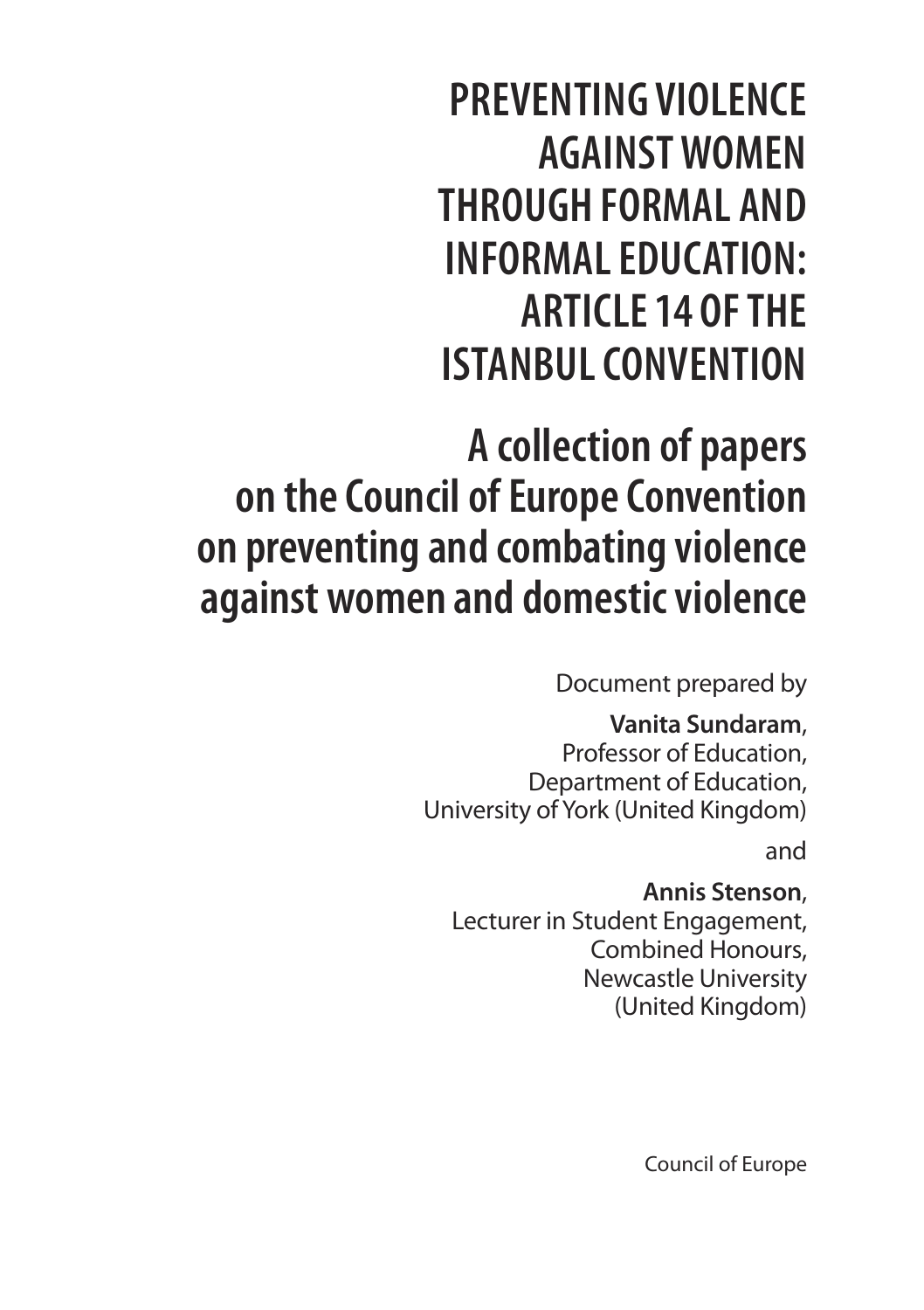*The opinions expressed in this work are the responsibility of the authors and do not necessarily reflect the official policy of the Council of Europe.*

The reproduction of extracts (up to 500 words) is authorised, except for commercial purposes as long as the integrity of the text is preserved, the excerpt is not used out of context, does not provide incomplete information or does not otherwise mislead the reader as to the nature, scope or content of the text. The source text must always be acknowledged as follows "© Council of Europe, year of the publication". All other requests concerning the reproduction/ translation of all or part of the document, should be addressed to the Directorate of Communications, Council of Europe (F-67075 Strasbourg Cedex or publishing@coe.int).

> All other correspondence concerning this document should be addressed to the Violence against Women Division, Directorate General of Democracy.

This publication has not been copy-edited by the DPDP Editorial Unit to correct typographical and grammatical errors.

Cover design and layout: Documents and Publications Production Department (DPDP), Council of Europe

> © Council of Europe, March 2022 Printed at the Council of Europe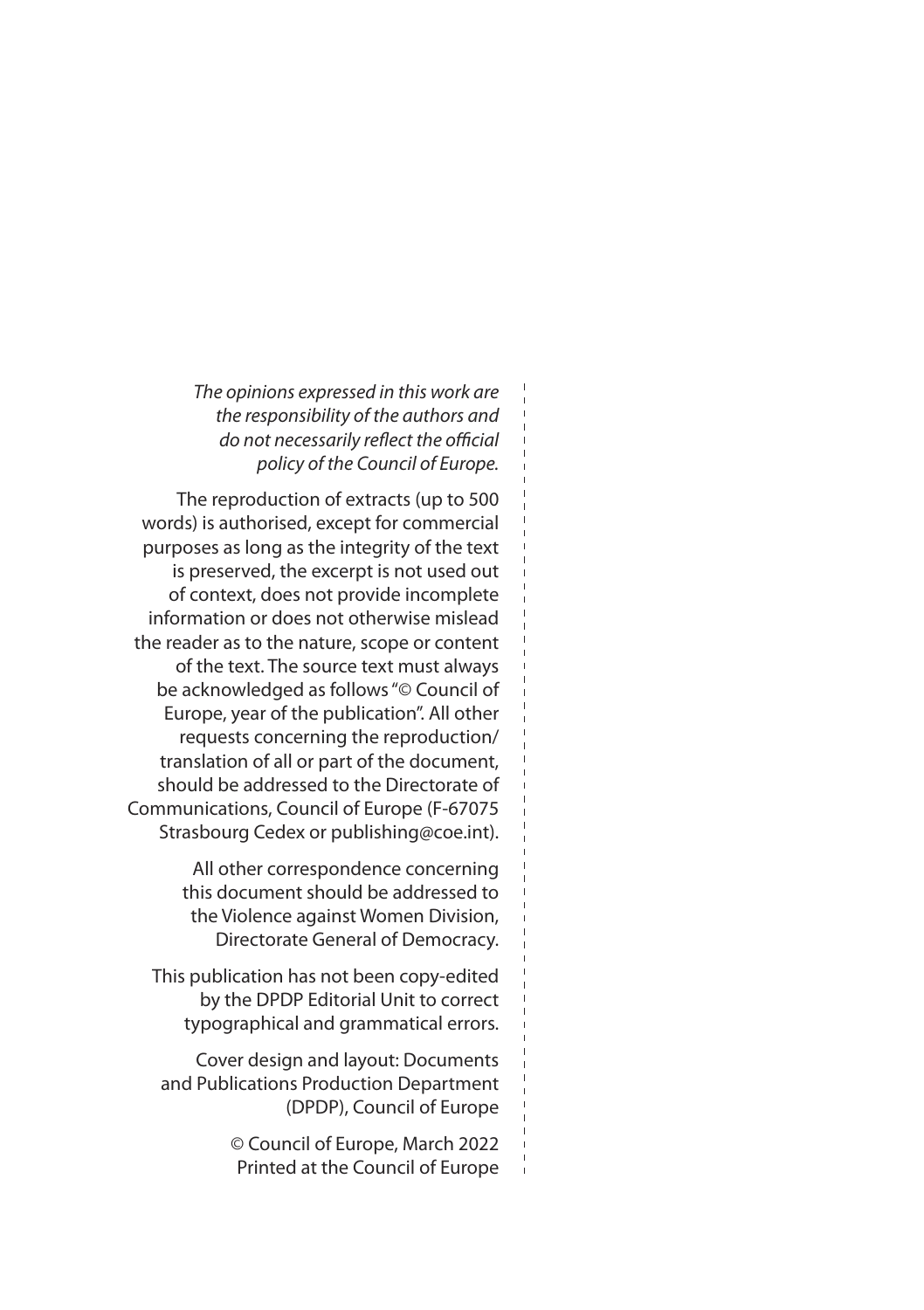## **Contents**

| <b>INTRODUCTION</b>                                                                                                             | 5              |
|---------------------------------------------------------------------------------------------------------------------------------|----------------|
| <b>SCOPE OF ARTICLE 14</b>                                                                                                      | $\overline{7}$ |
| WHAT DO WE KNOW ABOUT THE ROLE OF EDUCATION IN PREVENTING<br>VIOLENCE AGAINST WOMEN AND DOMESTIC VIOLENCE                       | 11             |
| Curricular learning: teaching about consent and personal boundaries                                                             | 13             |
| Cross-curricular learning about gender equality and the prevention of violence<br>against women and girls                       | 14             |
| Development of indicators or measures to assess young people's competencies<br>regarding gender equality                        | 15             |
| The role of non-governmental organisations in preventing violence against<br>women and girls                                    | 16             |
| Digital literacy and the prevention of online and technology-facilitated<br>violence against girls, including image-based abuse | 17             |
| <b>ADDRESSING THE OBLIGATIONS UNDER ARTICLE 14</b>                                                                              | 20             |
| The obligation to develop teaching material for formal education                                                                | 21             |
| Equality between men and women, and non-stereotyped gender roles                                                                | 22             |
| Involvement of boys and young men as partners                                                                                   | 25             |
| Addressing intersectional discrimination                                                                                        | 26             |
| Integrated approach                                                                                                             | 28             |
| Tailored educational interventions                                                                                              | 31             |
| The obligation to tap into the potential of informal education                                                                  | 31             |
| Equality between men and women, and non-stereotyped gender roles                                                                | 33             |
| Addressing intersectional discrimination                                                                                        | 35             |
| Involvement of boys and young men as partners                                                                                   | 35             |
| Integrated approach                                                                                                             | 36             |
| <b>CONCLUSION</b>                                                                                                               | 38             |
| <b>CHECKLIST</b>                                                                                                                | 39             |
| Formal education                                                                                                                | 39             |
| Informal education                                                                                                              | 40             |
| <b>KEY RESOURCES</b>                                                                                                            | 43             |
| Council of Europe resources                                                                                                     | 43             |
| Other International Organisations resources                                                                                     | 44             |
| <b>BIBLIOGRAPHY</b>                                                                                                             | 45             |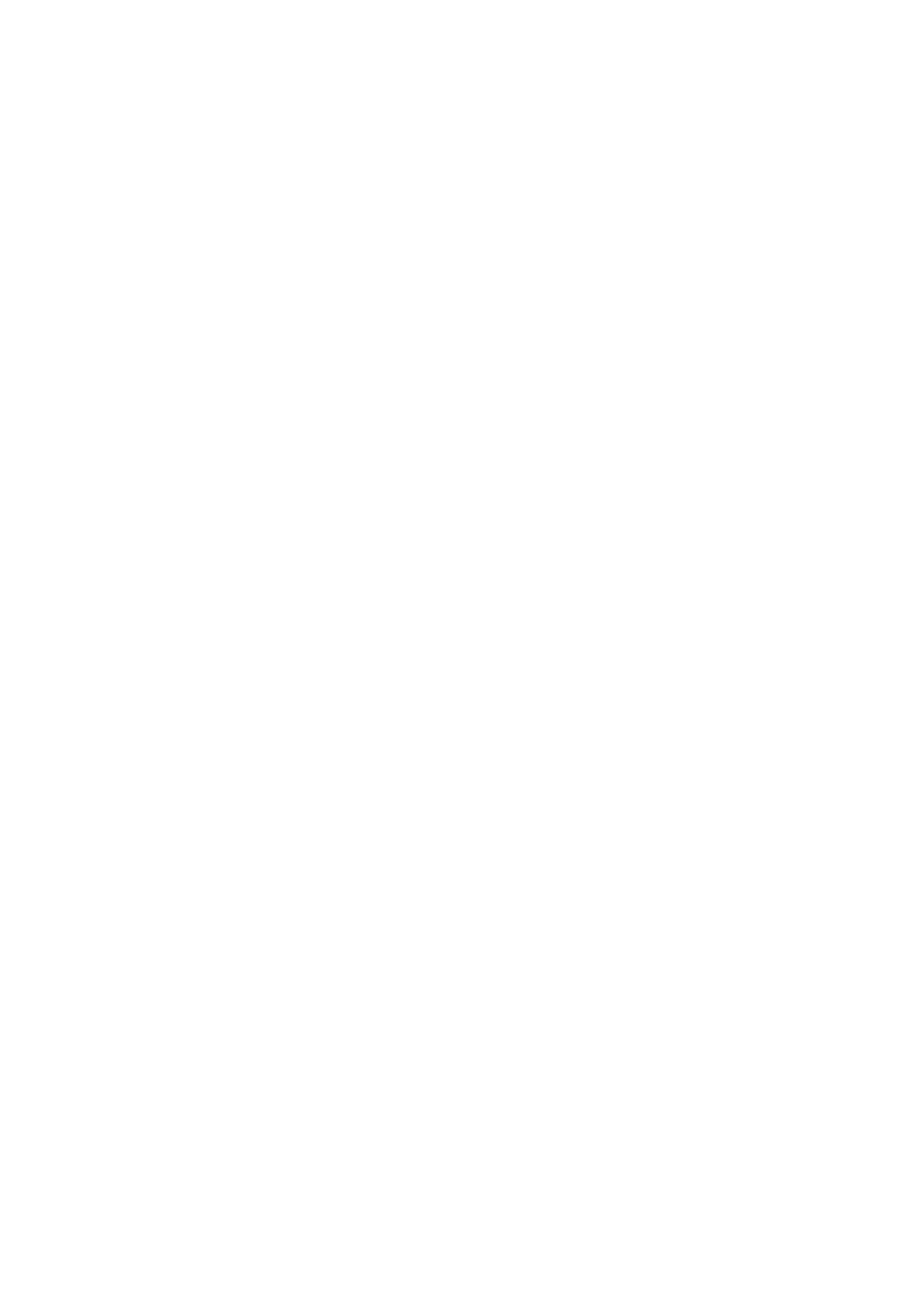# <span id="page-5-0"></span>**Introduction**

**P** revention is one of four main principles (often referred to as the "four pillars") outlined in the Council of Europe Convention on Preventing and Combating Violence against Women and Domestic Violence (hereinafter "Istanbul Convention" or "the convention"). Preventative measures must be carried out in parallel with the provision of support services and legal protection for victims as well as the prosecution of perpetrators as part of a set of comprehensive policies co-ordinated among all relevant stakeholders (i.e. integrated policies). One of the key contexts for the prevention of violence against women and girls is *education*.

Education is both a setting where gender-based violence against women and girls, including (sexual) harassment, can take place, as well as one where attitudes and behaviours contributing to such violence can be challenged. Thus, the Istanbul Convention recognises that formal and informal education facilities have an important role to play in enhancing the promotion of equality between women and men, mutual respect in interpersonal relationships and non-violence, and enlightening learners about violence against women and girls. It is therefore crucial to consider how educational interventions can contribute to the prevention of violence against women and girls, as well as how appropriate support and response for victims, and longer-term prevention goals, can be achieved. A fundamental aspect of violence prevention is educating children and young people from an early age about negative gender stereotypes that contribute to inequality between men and women, and attitudes which justify and normalise psychological, physical and sexual violence, as well as other forms of violence covered by the Istanbul Convention. Through teaching materials and initiatives, formal and informal education offers space and opportunities to address the root causes of gender-based violence against women and girls and therefore to prevent it.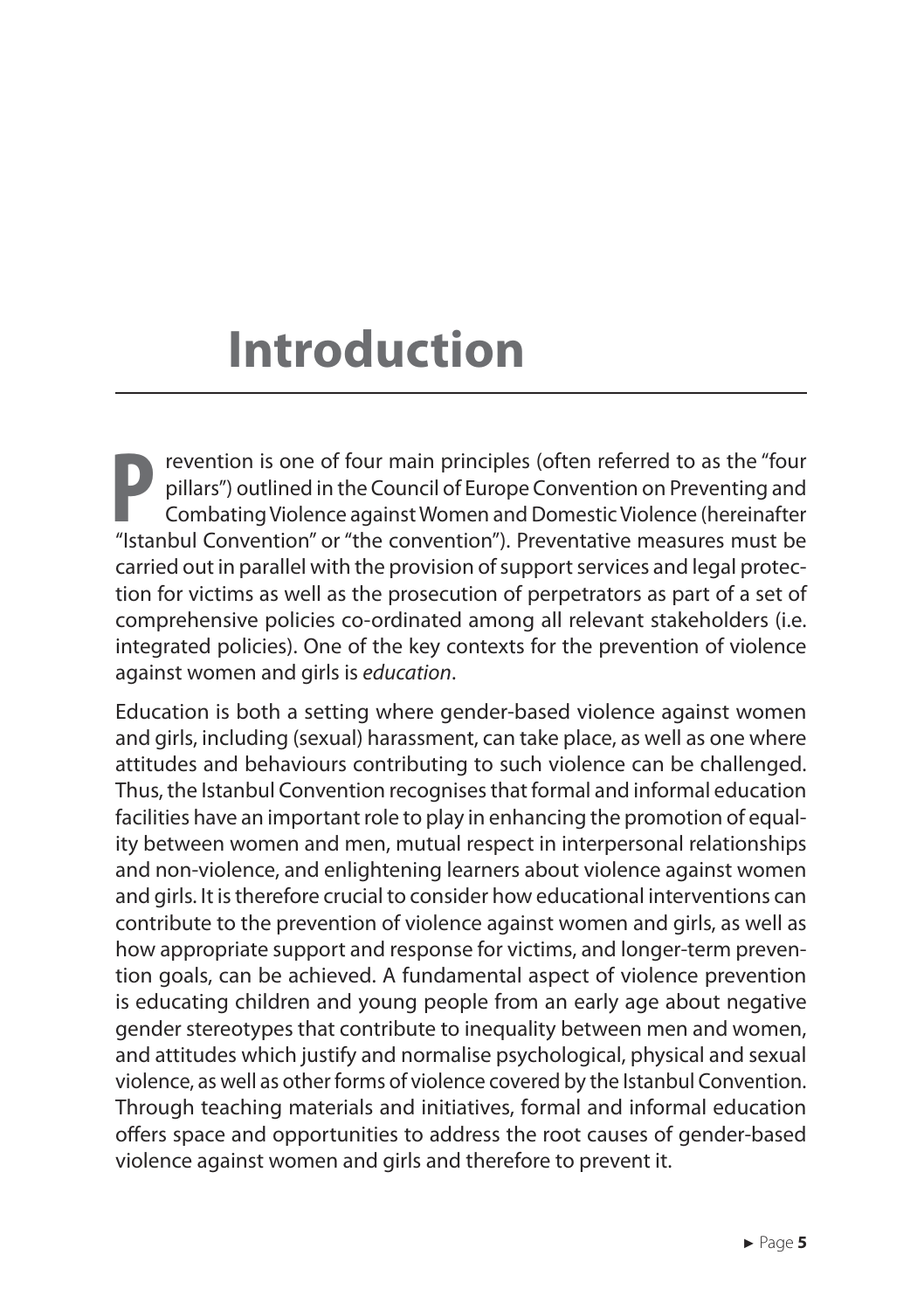The purpose of this paper is to provide policymakers and practitioners in the Council of Europe member states with examples of promising formal and informal educational practices aiming to promote gender equality, mutual respect, non-violent conflict resolution and other topics which relate to the obligations of Article 14 of the Istanbul Convention. This paper first explains the scope of Article 14 before outlining existing research evidence on factors that can contribute to the prevention of violence against women and girls in education contexts. Drawing on research evidence, including Council of Europe legal instruments, policy documents and publications, and a synthesis of reports by state parties on their implementation of the Istanbul Convention outlining their actions towards Article 14, an overview of the promising practices from member states is presented, considering both formal and informal educational contexts. The paper concludes with a checklist for those wishing to implement educational interventions to prevent violence against women and girls in formal and informal contexts, and a list of key resources for further guidance.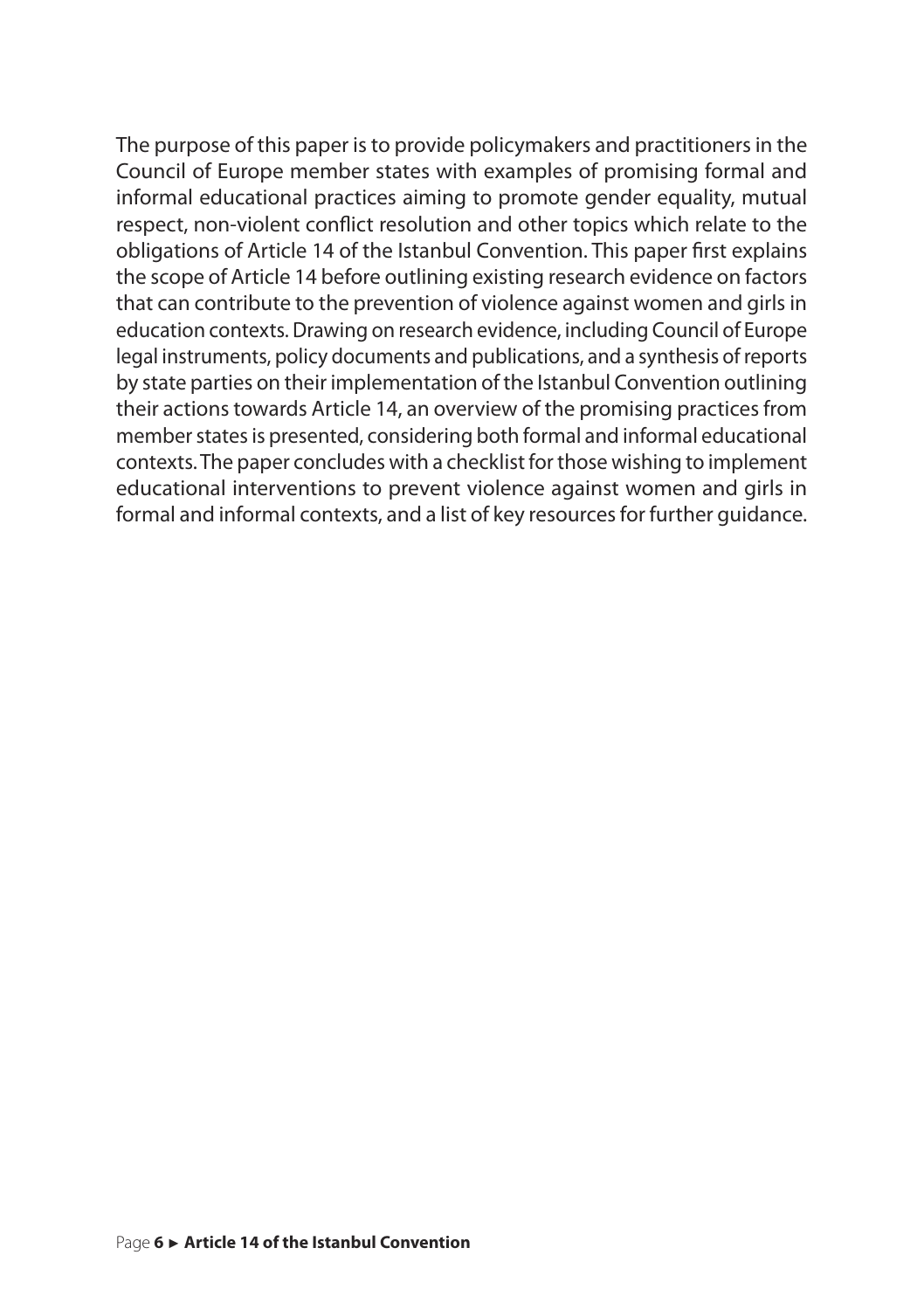# <span id="page-7-0"></span>**Scope of Article 14**

**T** he Istanbul Convention is grounded in the explicit understanding that violence against women is both a gender-based violation of human rights and a form of discrimination against women. In other words, violence against women is a cause, and a consequence, of inequality between women and men. The Convention recognises that violence against women occurs in multiple, overlapping forms, including physical and psychological violence, domestic violence, sexual violence and sexual harassment, rape, stalking, female genital mutilation, forced marriage, forced sterilisation and forced abortion, as well as crimes committed in the name of so-called "honour".

Under Chapter III of the Istanbul Convention, the prevention of violence against women requires long-term changes in attitudes and behaviours that are influenced by prejudice, negative gender stereotypes and gender-biased practices, which can lead to, justify, trivialise and minimise the occurrence of such violence. Since such patterns of behaviours and beliefs are shaped very early on in life, Article 14 contains the obligation to contribute to the prevention of violence against women and girls through both formal and informal education. The scope of the article is clarified in the Explanatory Report to the Istanbul Convention.<sup>1</sup> The ultimate goal of Article 14 is to enhance the promotion of equality between women and men, mutual respect, non-violence and other related values, in order to encourage changes in attitudes and behaviours related to preventing gender-based violence against women.

<sup>1.</sup> See the Explanatory Report to the Istanbul Convention, paragraphs 94-97.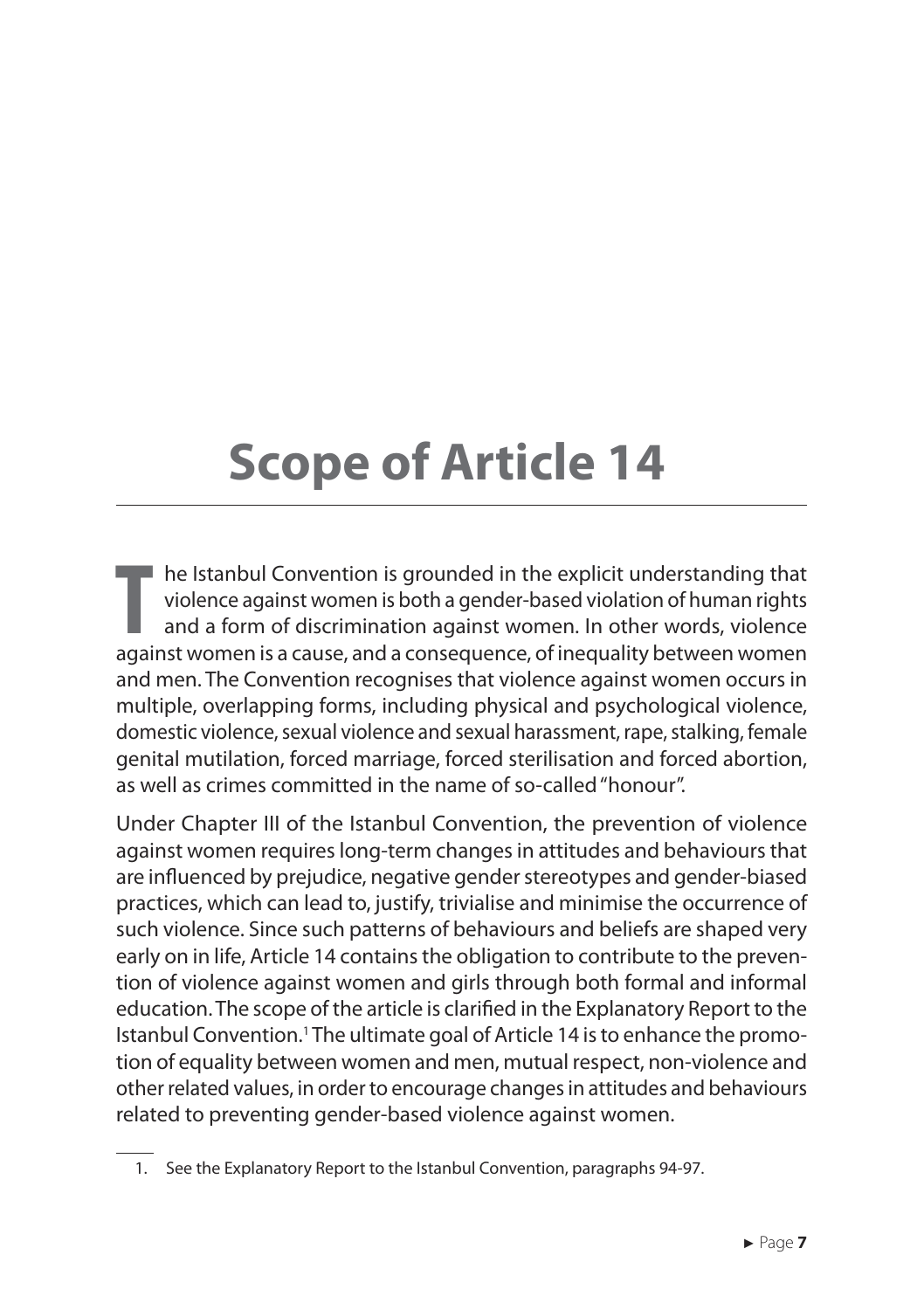#### **Article 14 ‑ Education**

*1. Parties shall take, where appropriate, the necessary steps to include teaching material on issues such as equality between women and men, non-stereotyped gender roles, mutual respect, non-violent conflict resolution in interpersonal relationships, gender-based violence against women and the right to personal integrity, adapted to the evolving capacity of learners, in formal curricula and at all levels of education.* 

*2. Parties shall take the necessary steps to promote the principles referred to in paragraph 1 in informal educational facilities, as well as in sports, cultural and leisure facilities and the media.*

Article 14, paragraph 1, requires parties to design, where they deem it "appropriate", teaching material that promotes equality between women and men, non-stereotyped gender roles, mutual respect, non-violent conflict resolution in interpersonal relationships, gender-based violence against women and the right to personal integrity. Thus, in line with the scope of other international human rights treaties,<sup>2</sup> the Istanbul Convention is built on the understanding that educational establishments at all levels (i.e. primary, secondary and tertiary or higher education) have an important role to play in promoting human rights and equality between women and men, as well as in preventing violence against women. As the term "where appropriate" indicates, Article 14, paragraph 1, offers discretion to state parties as to which type of schooling and which age group of learners they consider such teaching material to be appropriate for. Under Article 14, paragraph 1, the term "teaching material" refers to any type of formally developed and approved material that forms part of the curriculum and which all teachers can or are required to use in class.

Article 14, paragraph 2, extends the obligation to promote the principles of equality between women and men, non-stereotyped gender roles, and the other above topics in all informal educational facilities as well as any sports, cultural and leisure facilities as well as the media. Considering the diversity of the forms of informal education across the Council of Europe member states, the term "informal educational facilities" refers to organised

<sup>2.</sup> See for example article 10(c) of the United Nations Convention on the Elimination of All Forms of Discrimination Against Women, and article 29(d) of the United Nations Convention on the Rights of the Child.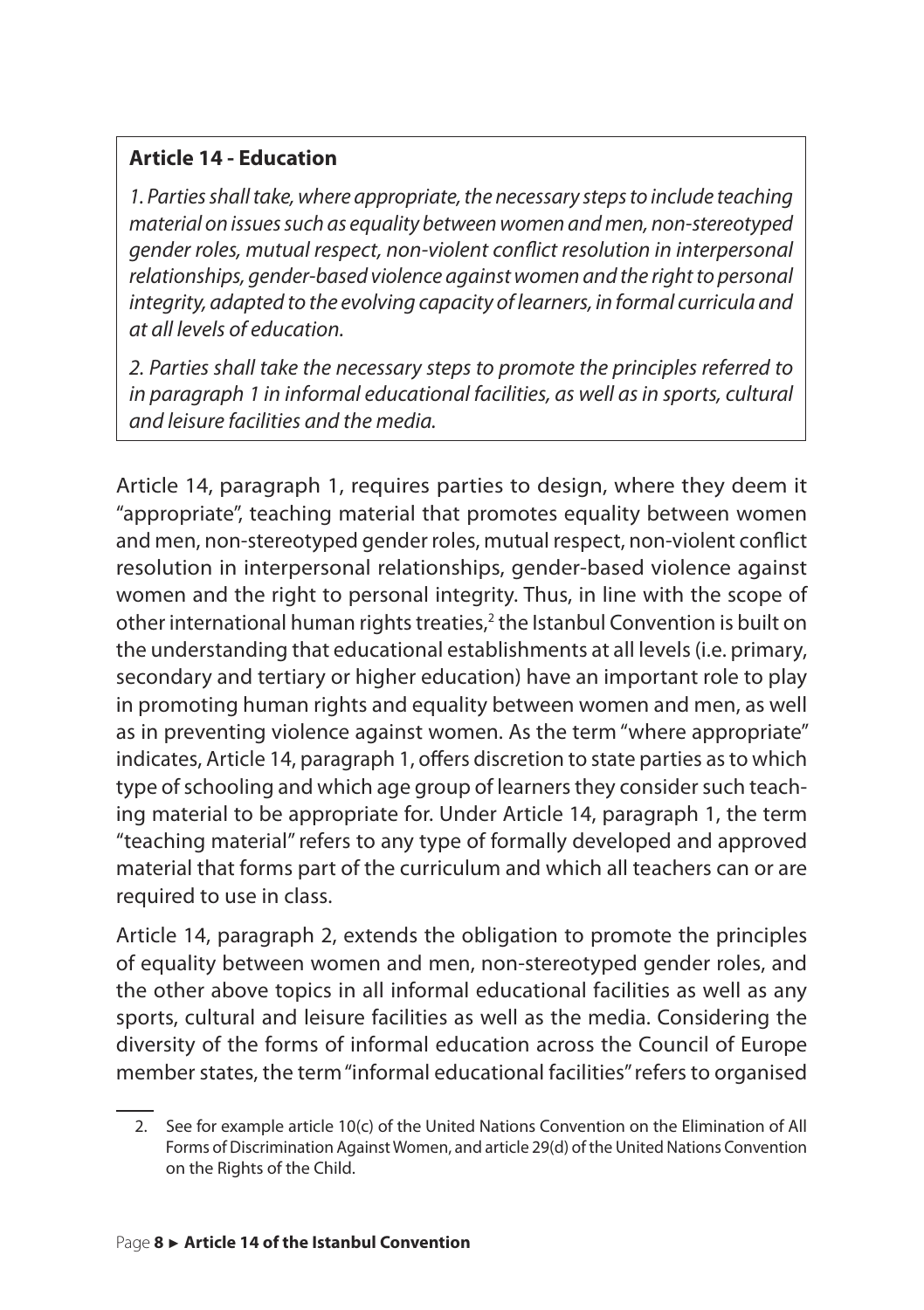education facilities and activities outside formal education systems such as those based on social pedagogy which are offered by community, religious and other groups or organisations.

Articles 12, 13, 15 and 17 of the Istanbul Convention outline more specifically the contextual features that are needed to support high-quality and successful teaching materials or educational programmes that address violence against women, such as general awareness-raising, appropriate training of teaching professionals, and the development of prevention and intervention programmes. Papers published on Articles 12, 13 and 17 of the Istanbul Convention offer more detailed quidance on their implementation.<sup>3</sup>

Article 12 encompasses general preventive measures which represent core principles for the more specific obligations contained in Article 14. Under Article 12, paragraph 3, any preventive measures must specifically address and take into account the specific situation and needs of people made vulnerable by particular circumstances and shall place the human rights of all victims at the centre. As specified in the Explanatory Report, this means that preventive measures, including educational approaches aimed at the long-term prevention of violence, must include positive measures by specifically addressing and considering the experiences and needs of women and girls who are or may be at risk of intersectional discrimination. This includes, among others, migrant women, asylum-seeking and refugee women, women belonging to national or ethnic minorities, women with disabilities, women living in rural areas, and lesbian, bisexual, transgender and intersex (LBTI) women.

The role of men and boys in playing an active part in preventing gender-based violence against women is also emphasised under Article 12, paragraph 4, of the Istanbul Convention. Research has shown that including men and boys as allied partners in violence prevention is an important and necessary component for sustainable attitudinal and behavioural change within a community (Jewkes, Flood and Lang, 2015). Challenging harmful gender stereotypes for women and girls, as well as for men and boys, is important to consider in developing teaching material and any other educational measures to prevent violence against women. Educating men and boys about the harms of the underlying causes of violence against women and girls, as well as of the violence itself, is necessary to the Convention's aim of changing negative attitudes and beliefs

<sup>3.</sup> Council of Europe collection of papers on the Istanbul Convention, available at [www.coe.](https://www.coe.int/en/web/istanbul-convention/publications) [int/en/web/istanbul-convention/publications](https://www.coe.int/en/web/istanbul-convention/publications).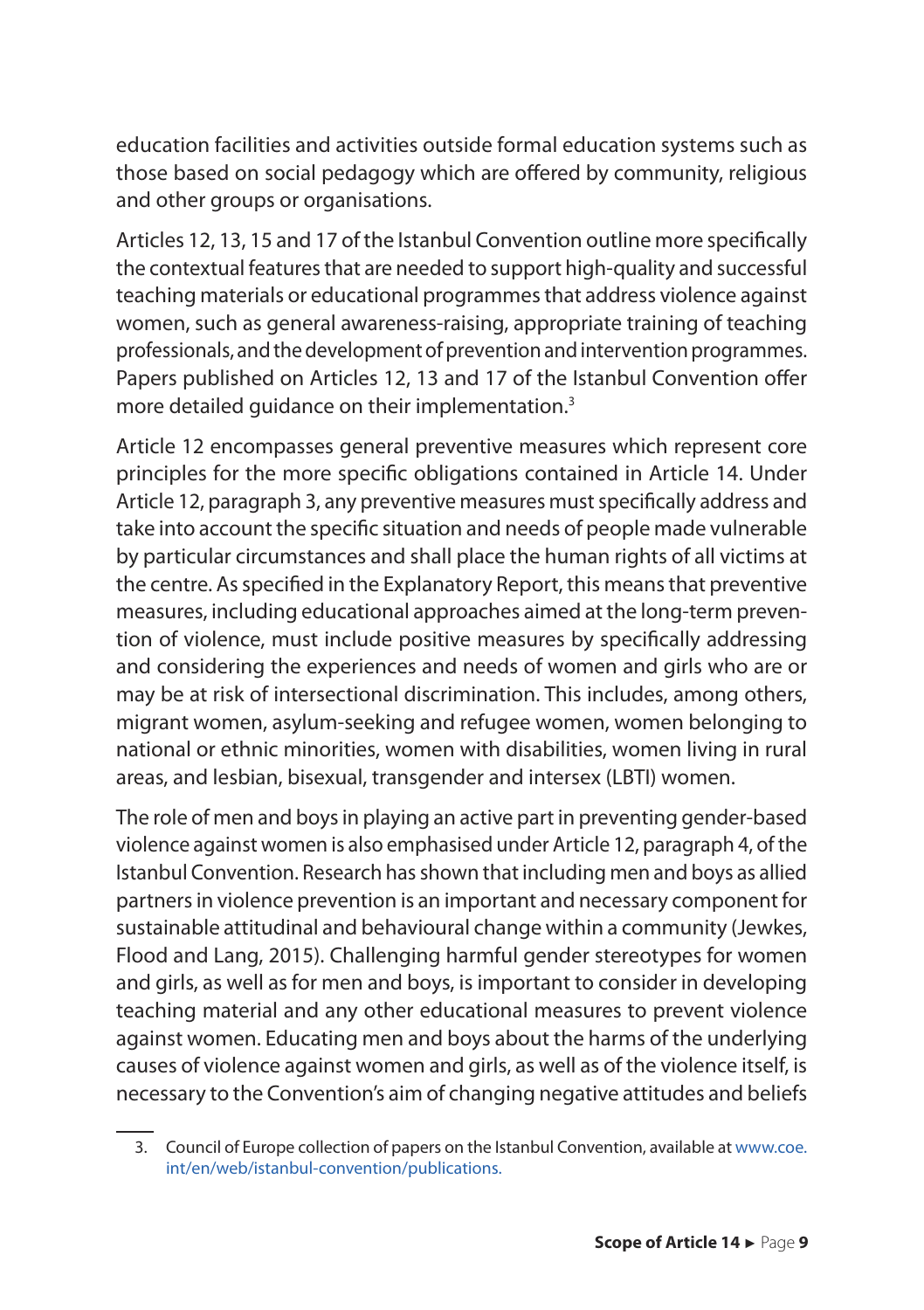towards women. As explained in the Explanatory Report to the Convention, the contribution of men and boys in promoting equality, mutual respect and nonviolence can take many forms, in particular as advocates and agents of change.<sup>4</sup>

<sup>4.</sup> See the Explanatory Report to the Istanbul Convention, paragraph 88.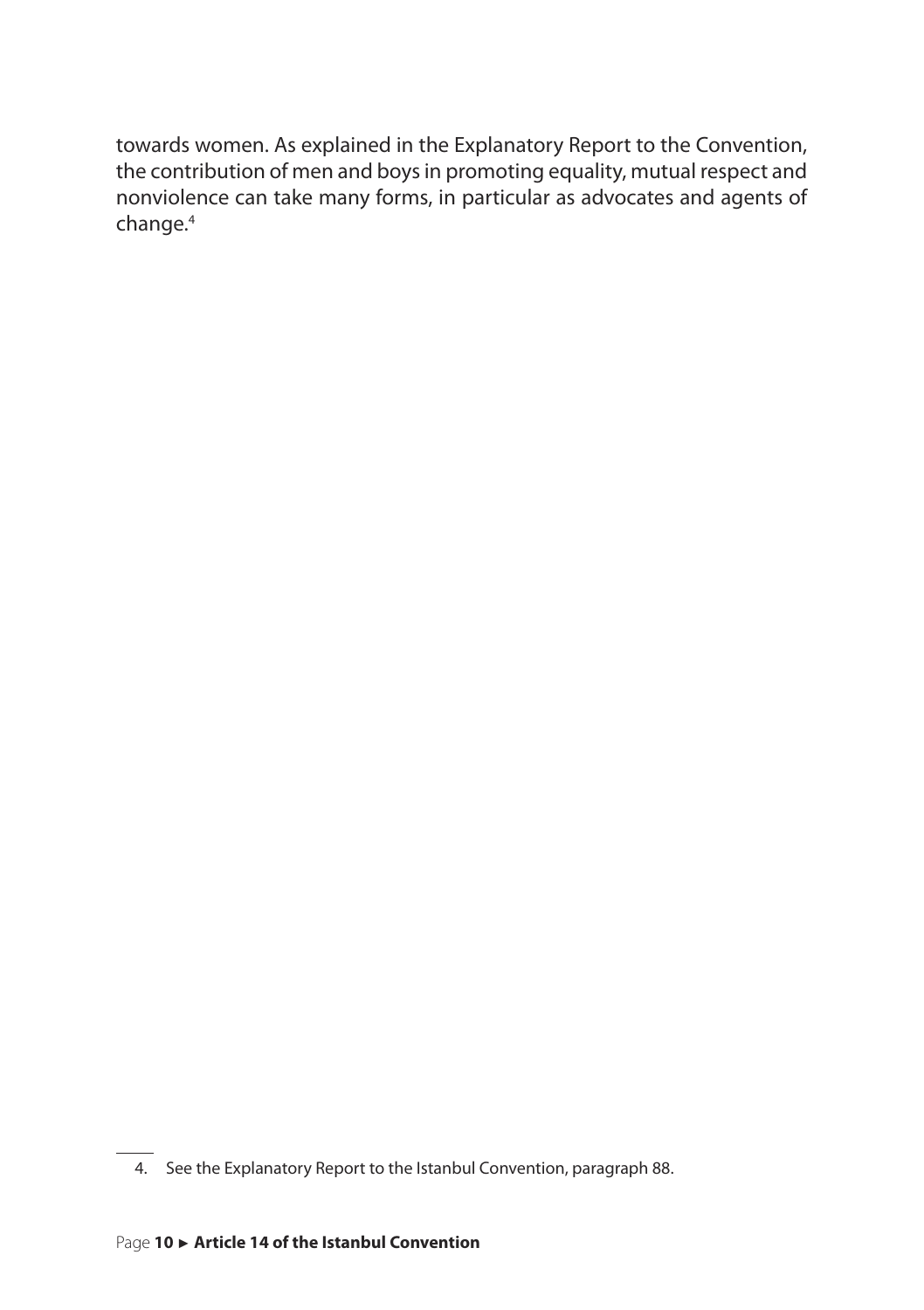## <span id="page-11-0"></span>**What do we know about the role of education in preventing violence against women and domestic violence**

**T** he Istanbul Convention is based on a recognition of gender-based violence against women and girls as encompassing a range of forms, including physical, sexual, psychological or economic harm as defined in Article 3. Of particular relevance is Liz Kelly's (1987) concept of a continuum of violence to illustrate the multiple and overlapping forms that violence can take, covering, *inter alia,* degrading language and verbal insults, groping or physical harassment, coercion, stalking, sexual assault and rape. While inequality between men and women is a fundamental context for violence against women to occur, it is not the only axis of inequality that produces violence. Alldred and David (2014) have argued that using the concept of *gender-related violence* allows us to recognise violence that is enabled by the very concept of negative gender stereotypes and norms. Jackson and Sundaram (2020) have extended this framing further to consider the ways in which discrimination on multiple and interacting grounds produce different experiences of violence for different women, including gender-based violence against women compounded by racism, disablism, ageism, lesbophobia, biphobia, transphobia or other forms of intersectional discrimination.

Systematically educating young people about harmful gender stereotypes and negative norms for masculinity can contribute to preventing violence against women. Inequality between men and women as learned *inter alia* through rigid gender stereotypes creates a fertile context for accepting and normalising violence that is based on discrimination against women and girls. In line with the requirement of Article 14 of the Istanbul Convention, educational measures can prevent the formation of negative stereotypes and attitudes towards women, through comprehensive and statutory programmes about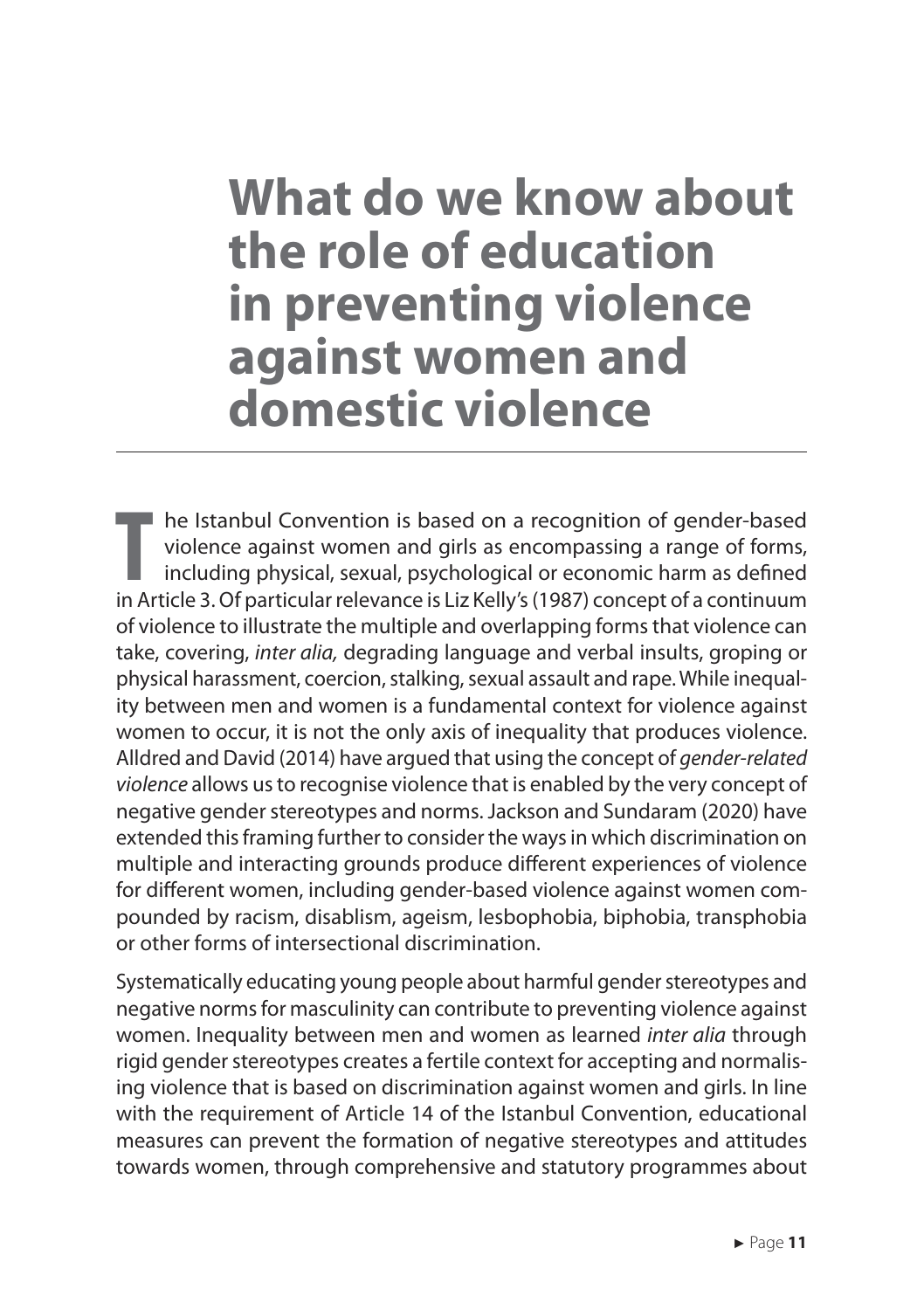equality between women and men, mutual respect, non-violence and the right to personal integrity for all children and young people from an early age.

Based on a) a literature review of 26 peer-reviewed research articles undertaken in Council of Europe member states, analysis of 17 reports by state parties to the Istanbul Convention and the corresponding 17 baseline evaluation reports of the Group of Experts on Action against Violence against Women and Domestic Violence (GREVIO), and b) on a synthesis of Council of Europe legal instruments, policy documents and publications, the following six key elements emerge as important and necessary factors for effective education about gender equality and gender-based violence, and that can lead to sustainable attitudinal and behavioural change.

- 1. Interventions that seek to change attitudes and behaviours should be related to factors associated with violence perpetration, have sustained effects, and should be underpinned by a robust theory of change. A key question to ask when designing educational interventions is: What are the risk factors for men and boys' perpetration of violence against women and girls and how will this intervention address these?
- 2. Harmful gender stereotypes are central to address in violence prevention interventions. This involves teaching men and boys, as well as women and girls, to question, disrupt and change negative attitudes and practices that entrench the notion of the inferiority of women and sustain inequality between women and men. A failure to address harmful gender stereotypes in such teaching overlooks the specific causes of violence against women.
- 3. Teaching materials should acknowledge structural inequalities, power imbalances and discrimination based on sex, gender and other intersecting grounds (e.g. age, disability, gender identity, sexual orientation, religion, race, belonging to national or ethnic minorities, migrant or refugee status, etc.) that contribute to or exacerbate violence against women and girls.
- 4. The involvement of men and boys as partners in violence prevention, rather than only being addressed as perpetrators, is necessary.
- 5. Interventions should take an integrated approach by promoting comprehensive and coordinated measures taken by all relevant stakeholders, including in the formal education systems level, civil society organisations, community level and family level. For example, work to promote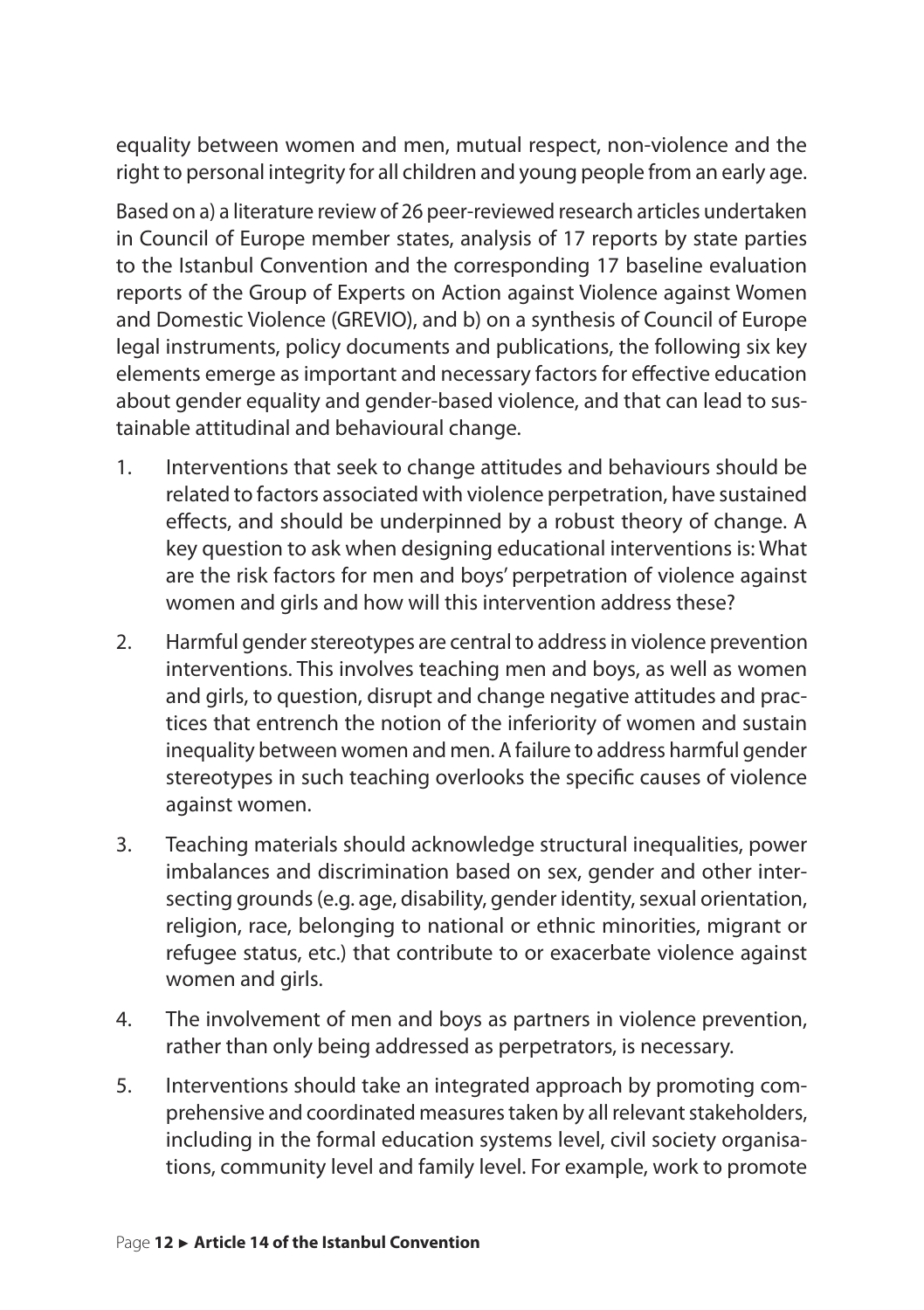<span id="page-13-0"></span>non-stereotyped gender roles in schools needs to focus on interventions within a classroom (e.g. lesson and curriculum), institutional policy (e.g. on sexual harassment, corporal punishment), interactions (e.g. respect shown by teachers for learners, the way bullying or harassment is responded to), and the wider environment.

6. Programme planning should be evidence-based and rely on national and local data, including local variations in the occurrence of certain forms of violence against women risk factors.

On the basis of Council of Europe documents, GREVIO's evaluation of the implementation of the Istanbul Convention in state parties, and additional sources from Council of Europe member states and civil society, we have identified the following key issues to take into account when identifying promising practices regarding the prevention of violence against women and girls.

## **Curricular learning: teaching about consent and personal boundaries**

Information about consent, communication, and promotion of positive models for forming relationships should be included in formal curricula to prevent violence against women and girls. Recommendation CM/Rec(2007)13 on gender mainstreaming in education notes that young people should be taught "to consider and interpret relationships with reference to gender equality, human rights, power relations and violence" (paragraph 44). GREVIO has also noted the particular importance of comprehensive sexuality education<sup>5</sup> as a context for teaching about violence against women and girls, in particular in relation to personal integrity and the notion that sexual violence is defined by the absence of freely given consent.<sup>6</sup> The importance of consent to defining what constitutes sexual violence is also emphasised in Article 36 of the Convention. Recommendation CM/Rec (2019)1 on preventing and combating sexism notes that children should be taught to take responsibility in their relationships and

- 5. "Comprehensive sexuality education" is defined notably by UNESCO's "International technical guidance on sexuality education. An evidence-informed approach" (2018) and the World Health Organization's Standards for Sexuality Education in Europe (2010). See also Resolution of the United Nations Human Rights Council, accelerating efforts to eliminate violence against women: engaging men and boys in preventing and responding to violence against all women and girls, adopted on 12 July 2017, A/HRC/ RES/35/10.
- 6. See "Addressing the prevention of violence against women in the context of sexuality education", paragraphs 164-165, Mid-term Horizontal review of GREVIO baseline evaluation reports, available at https://rm.coe.int/horizontal-review-study-2021/1680a26325.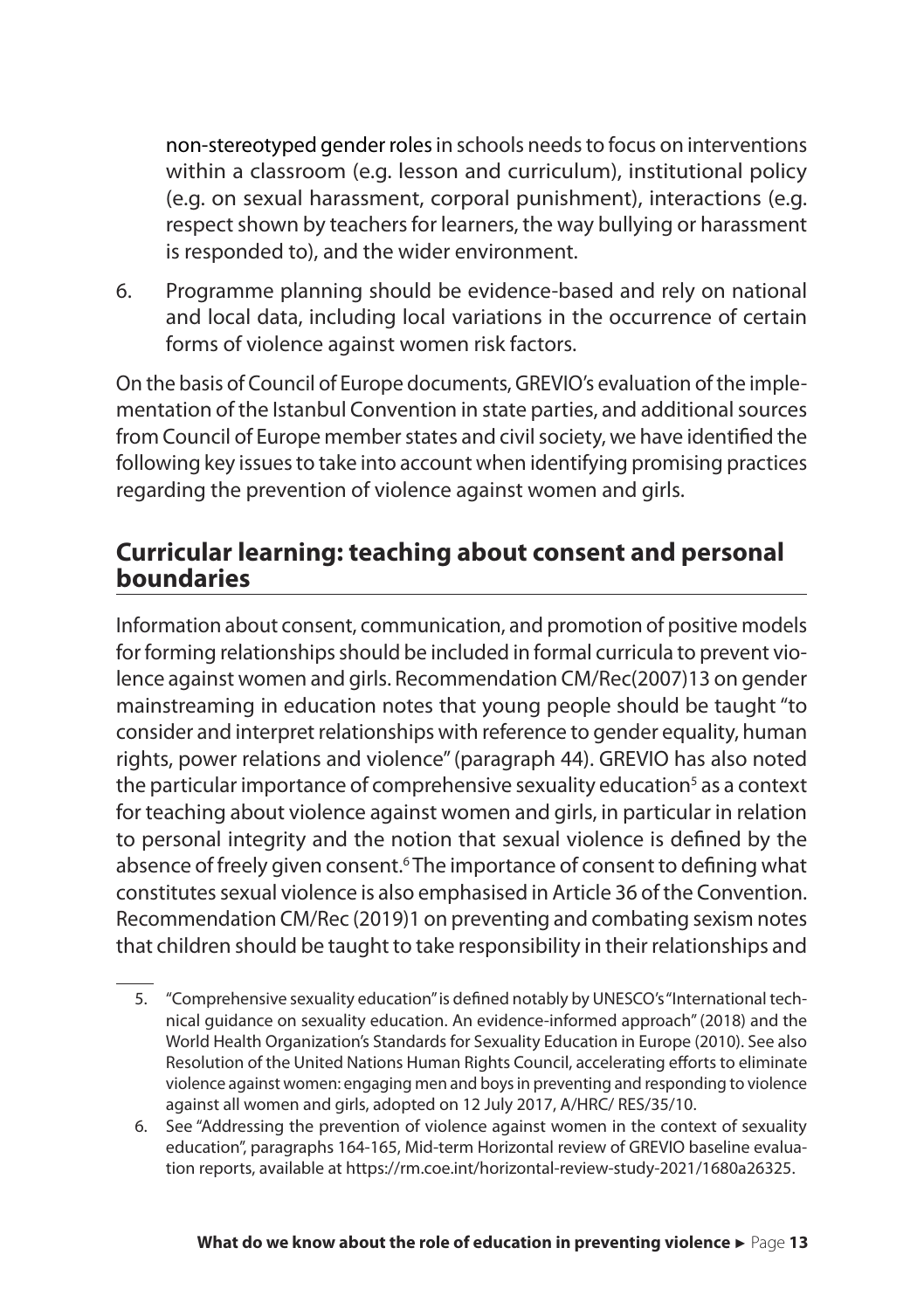<span id="page-14-0"></span>behaviour, including in relation to consent and personal boundaries. Its provision II.G.6 notes that "curricula should contain age appropriate, evidence-based and scientifically accurate and comprehensive sex and sexuality education for girls and boys. The curricula should also cover intersecting forms of sexism, based for example on migrant status or disability".

## **Cross‑curricular learning about gender equality and the prevention of violence against women and girls**

While comprehensive sexuality education is an important context within which to teach about healthy relationships and the prevention of violence against women and girls, gender equality can additionally be taught in cross-curricular spaces as part of a whole-school approach.<sup>7</sup> As already identified, challenging harmful gender stereotypes is fundamental to preventing violence against women and girls. Gender equality relates to a wide range of academic subjects and issues that concern young people, including science, sports, arts and culture, and politics to name a few. Each of these curricular topics provides opportunities for discussing harmful gender stereotyping and the ways in which this leads to inequality. An interesting example is the *AGENDA Matters* resource<sup>8</sup> (United Kingdom), which provides practical activities for teachers to use across the curriculum to discuss issues relating to gender equality, consent, bodily autonomy, intersectional discrimination, and gender-based harassment and violence.

#### **Focus on Belgium**

**Intervention:** In Belgium, the Department of Equal Opportunities of the Wallonia-Brussels Federation has developed a training module for teachers entitled *Girls-Boys: The same school?*. It is accessible on the website: www.egalitefillesgarcons.be. The module aims to introduce content about gender equality that is relevant to young people, and to tackle stereotypes in education. The website offers many educational resources adapted to different levels of education, different subjects, and issues (including violence, intersectionality and discrimination). It also offers research about inequality

<sup>7.</sup> Council of Europe, Reference Framework of Competences for Democratic Culture: Volume 3 Guidance for implementation, available at [https://rm.coe.int/](https://rm.coe.int/prems-008518-gbr-2508-reference-framework-of-competences-vol-3-8575-co/16807bc66e) [prems-008518-gbr-2508-reference-framework-of-competences-vol-3-8575-co/16807bc66e](https://rm.coe.int/prems-008518-gbr-2508-reference-framework-of-competences-vol-3-8575-co/16807bc66e).

<sup>8.</sup> AGENDA Online, available at [https://agendaonline.co.uk/.](https://agendaonline.co.uk/)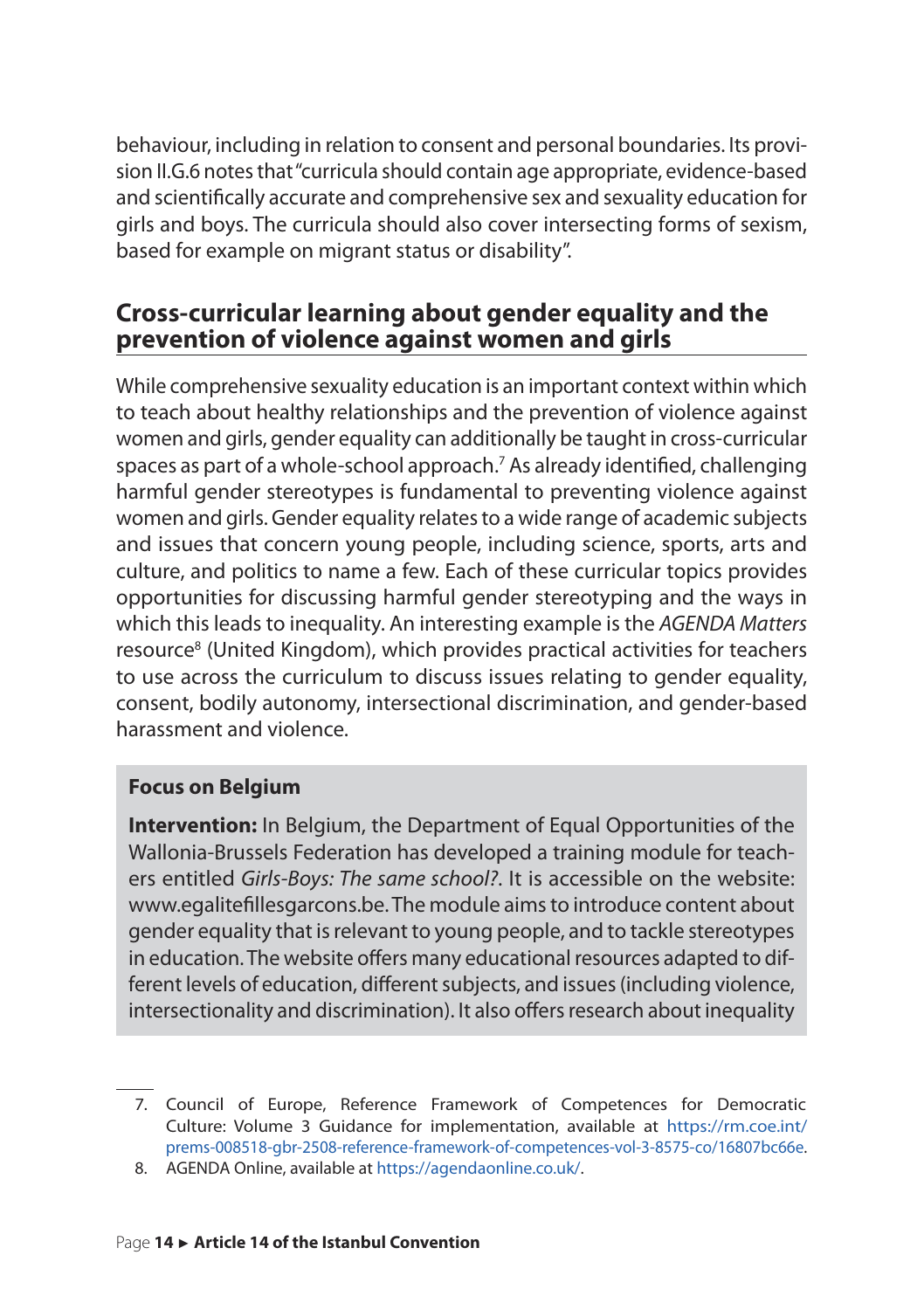<span id="page-15-0"></span>between men and women as well as practical strategies for teachers to employ when challenging negative stereotypes with pupils.

**Relationship to prevention of violence:** This resource represents a promising practice in its central focus on equality between women and men and in dispelling misconceptions and harmful gender stereotypes. The website covers different levels of education, including the organisation of schools, pedagogical techniques, teacher-pupil interactions, and peer-interactions. It covers areas identified by GREVIO evaluation reports as important, including intersectional discrimination, and adopts a cross-curricular approach to teaching about gender equality.

## **Development of indicators or measures to assess young people's competencies regarding gender equality**

GREVIO has identified the need for state parties to the convention to consider the ways in which they can measure young people's knowledge and skills in relation to equality and all forms of gender-based violence against women.<sup>9</sup> Skills might include being able to define bullying, teasing and violence, and being able to demonstrate safe actions that they can take to respond to violence for primary-aged pupils, or demonstrating knowledge about a range of forms of sexual abuse, including online abuse, and taking safe actions to report abuse against themselves or others for secondary-aged pupils.<sup>10</sup> States parties to the convention have highlighted the importance of teachers' skills to identify children who are at risk of domestic violence (Denmark),<sup>11</sup> and for monitoring the content of teaching materials on gender equality and increasing awareness of students and staff (Turkey).<sup>12</sup> In Italy,<sup>13</sup> a national observatory for monitoring and promoting educational and training activities on gender equality and the prevention of violence against women was set up in 2017. The importance of developing clear indicators to assess the awareness of students and staff and to monitor teachers' usage of existing materials is stressed by GREVIO.

<sup>9.</sup> See paragraph 166, Mid-term Horizontal review of GREVIO baseline evaluation reports.

<sup>10.</sup> UNFPA (2018), International Technical Guidance on Sexuality Education, available at [www.](http://www.unfpa.org/sites/default/files/pub-pdf/ITGSE.pdf) [unfpa.org/sites/default/files/pub-pdf/ITGSE.pdf](http://www.unfpa.org/sites/default/files/pub-pdf/ITGSE.pdf).

<sup>11.</sup> See paragraph 75, GREVIO/Inf(2017)14 | Denmark | III. B. Education (Article 14).

<sup>12.</sup> See paragraph 107, GREVIO/Inf(2018)6 | Turkey | III. C. Education (Article 14).

<sup>13.</sup> See paragraph 93, GREVIO/Inf(2019)18 | Italy | III. B. Education (Article 14).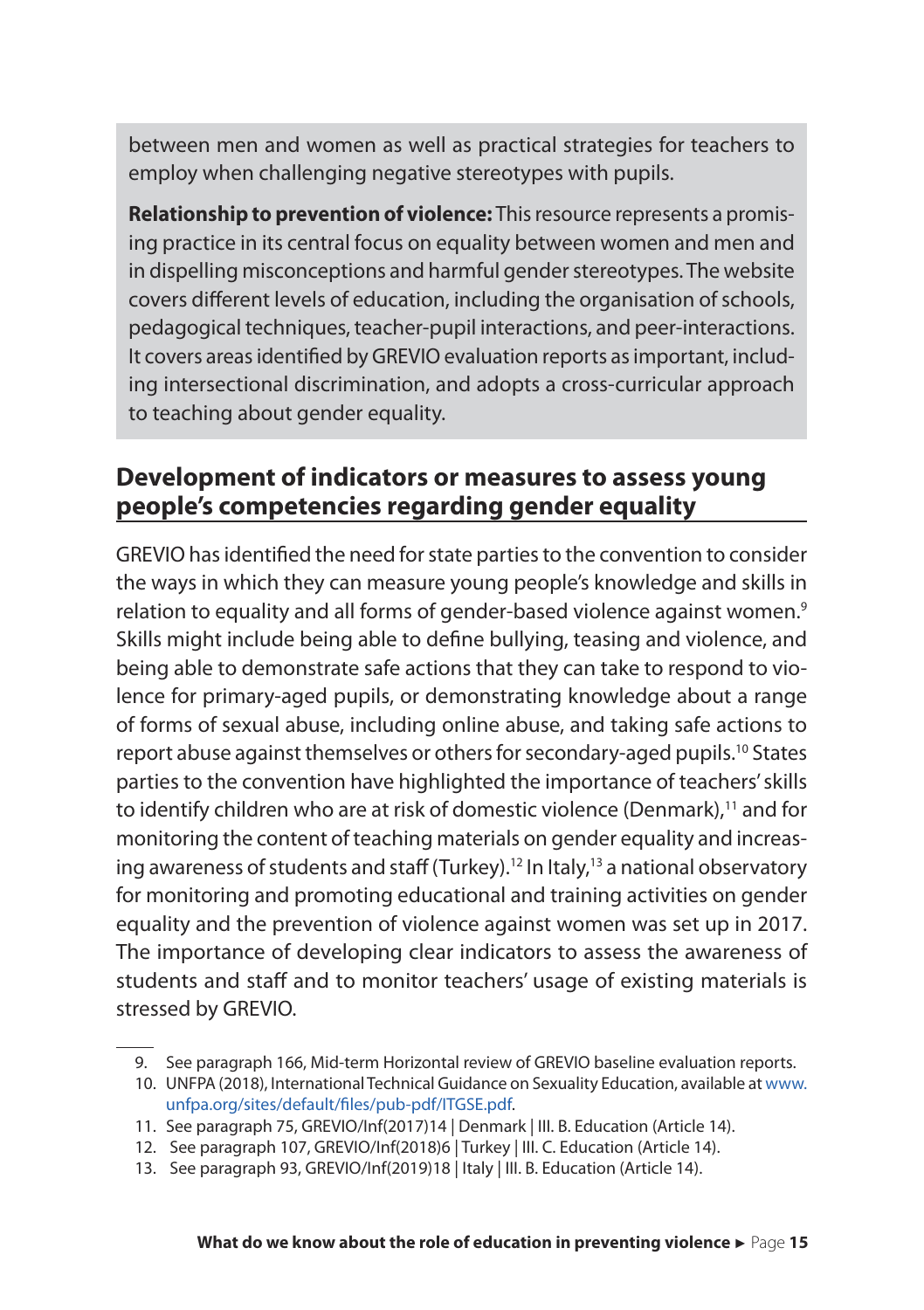## <span id="page-16-0"></span>**The role of non‑governmental organisations in preventing violence against women and girls**

As stated in Article 14, paragraph 2, and in Article 9 of the Istanbul Convention, the work of non-governmental organisations (NGOs) and civil society in combating violence against women and girls should be encouraged and supported at all levels, including through effective cooperation with these organisations. Women's rights NGOs, family planning associations and other civil society organisations in state parties have done some important work in this regard. In France, the Hubertine Auclert Centre,<sup>14</sup> a regional resource centre on gender equality, supports professional bodies to promote gender equality in education. The centre carries out studies on gender equality in education, creates and promotes educational tools against sexism, and offers training to professionals in education. In Denmark, the NGO Sex og Samfund<sup>15</sup> has run a co-funded campaign with the government to support sexuality education in schools since 2008. The campaign includes dissemination of effective teaching materials and other activities to support learning, and has reached over half a million primary and secondary school children.

#### **Focus on Belgium<sup>16</sup>**

**Intervention:** The *Sensoa Flag System* is a tool developed by Sensoa, the Belgian Flemish member association for Planned Parenthood. The Flag System is a tool for assessing and responding to risky sexual behaviour among children and young people.<sup>17</sup> The tool is similar to the 'traffic light system' developed by the National Society for the Prevention of Cruelty to Children in the United Kingdom and can be used to assess whether children are displaying inappropriate sexualised behaviour, as well as to teach children about the boundaries for appropriate sexual behaviour. The Flag System uses six criteria for healthy sexual behaviour and offers health professionals, counsellors, and children and young people guidance on how to respond to inappropriate or concerning sexual behaviour. The tool has been adapted to different sectors, including formal education, sport, youth work, and child welfare.

<sup>14.</sup> See [www.centre-hubertine-auclert.fr/le-centre.](https://www.centre-hubertine-auclert.fr/le-centre)

<sup>15.</sup> See [www.sexogsamfund.dk/.](http://www.sexogsamfund.dk/)

<sup>16.</sup> See paragraph 71. GREVIO/Inf(2020)14 | Belgium | III. B. Education (Article 14), available at [https://rm.coe.int/grevio-report-on-belgium/16809f9a2c.](https://rm.coe.int/grevio-report-on-belgium/16809f9a2c)

<sup>17.</sup> See [www.sensoa.be/vlaggensysteem-hoe-reageren-op-seksueel-grensoverschrijdend](http://www.sensoa.be/vlaggensysteem-hoe-reageren-op-seksueel-grensoverschrijdend-gedrag)[gedrag](http://www.sensoa.be/vlaggensysteem-hoe-reageren-op-seksueel-grensoverschrijdend-gedrag).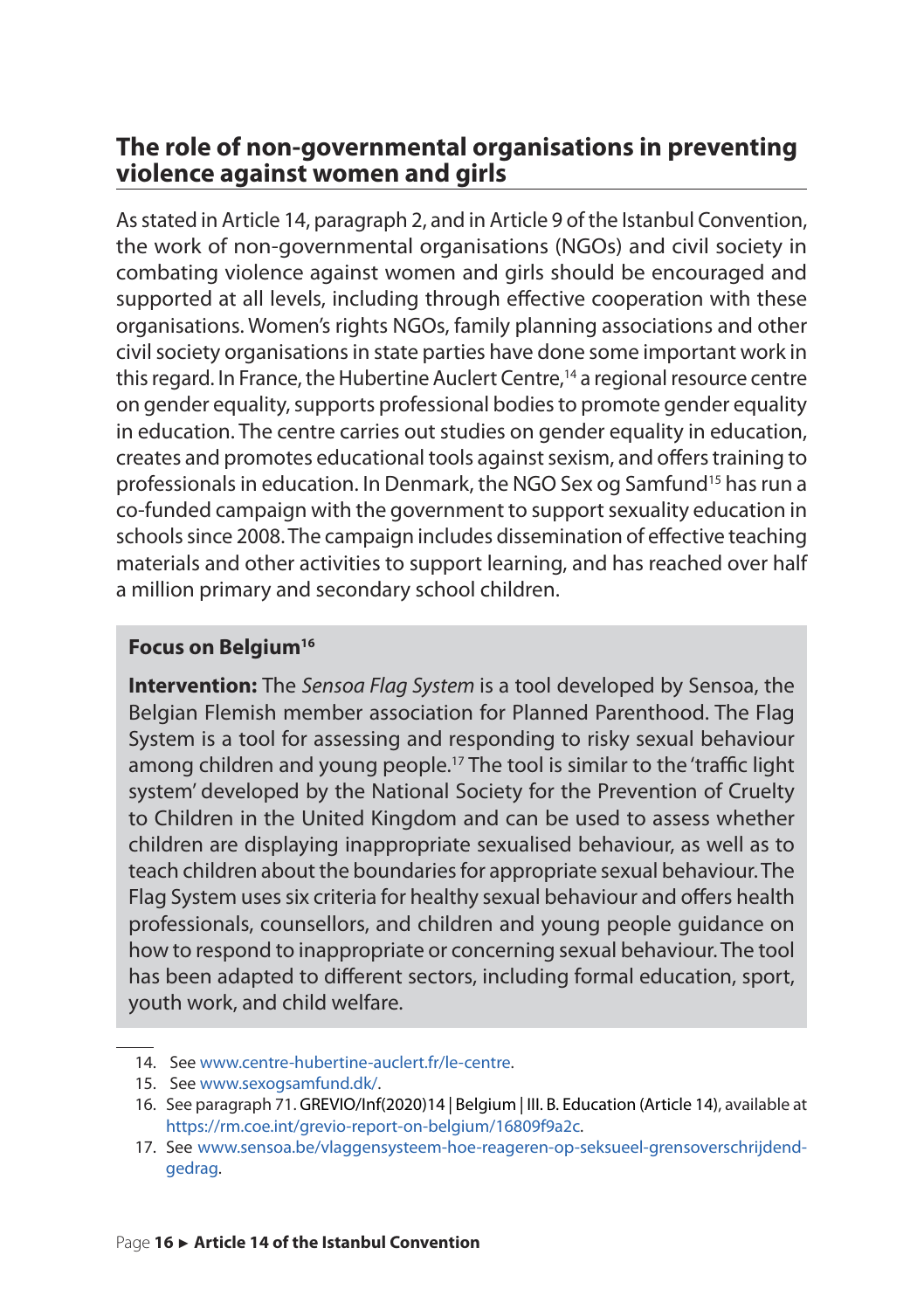<span id="page-17-0"></span>**Relationship to prevention of violence:** The Flag System mirrors many of the resources developed by *Sensoa* in its focus on consent, respect, healthy relationships and bodily integrity. This provides a strong foundation for discussing inappropriate or transgressive practices within relationships, including non-consensual practices, disrespect and violence. The Flag System provides clear guidance to teachers and other professionals working with children as to how to respond to sexually inappropriate behaviour. This is important for taking an integrated approach to preventing sexual harassment and violence. However, it would be relevant to expand the scope of this tool to explicitly cover the gender-specific nature of violence, or the centrality of stereotyped gender roles in producing violence.

### **Digital literacy and the prevention of online and technology‑ facilitated violence against girls, including image‑based abuse**

The recently adopted GREVIO General Recommendation No. 1 on the digital dimension of violence against women underlines that states parties shall "promote the inclusion of digital literacy and online safety in formal curricula and at all levels of education".<sup>18</sup> It also adds that "teaching materials made available in line with Article 14 of the Istanbul Convention should enable learners to learn about equality between women and men, nonstereotyped gender roles, mutual respect, non-violent conflict resolution in interpersonal relationships and violence against women, including in its digital dimension and should be accessible to persons with physical and/or intellectual disabilities". Acknowledging that the underlying cause of sexism is rooted in inequality between men and women, CM/Rec (2019)1 notes that the internet "has provided a new dimension for the transmission of sexism, especially sexist hate speech.<sup>"19</sup> Provision II.B.2. highlights the role of education in preventing online sexism and abuse, through the establishment and promotion of programmes that teach critical digital and media literacy, and skills for safe and critical engagement with digital media. The provision stresses that "this

<sup>18.</sup> See GREVIO General Recommendation No. 1 on the digital dimension of violence against women, available at [https://rm.coe.int/grevio-rec-no-on-digital-violence](https://rm.coe.int/grevio-rec-no-on-digital-violence-against-women/1680a49147)  [-against-women/1680a49147](https://rm.coe.int/grevio-rec-no-on-digital-violence-against-women/1680a49147).

<sup>19.</sup> Recommendation CM/Rec(2019)1 of the Committee of Ministers to member States on preventing and combating sexism, available at: [https://rm.coe.int/](https://rm.coe.int/CoERMPublicCommonSearchServices/DisplayDCTMContent?documentId=090000168093b26a) [CoERMPublicCommonSearchServices/DisplayDCTMContent?documentId=0900001680](https://rm.coe.int/CoERMPublicCommonSearchServices/DisplayDCTMContent?documentId=090000168093b26a) [93b26a](https://rm.coe.int/CoERMPublicCommonSearchServices/DisplayDCTMContent?documentId=090000168093b26a).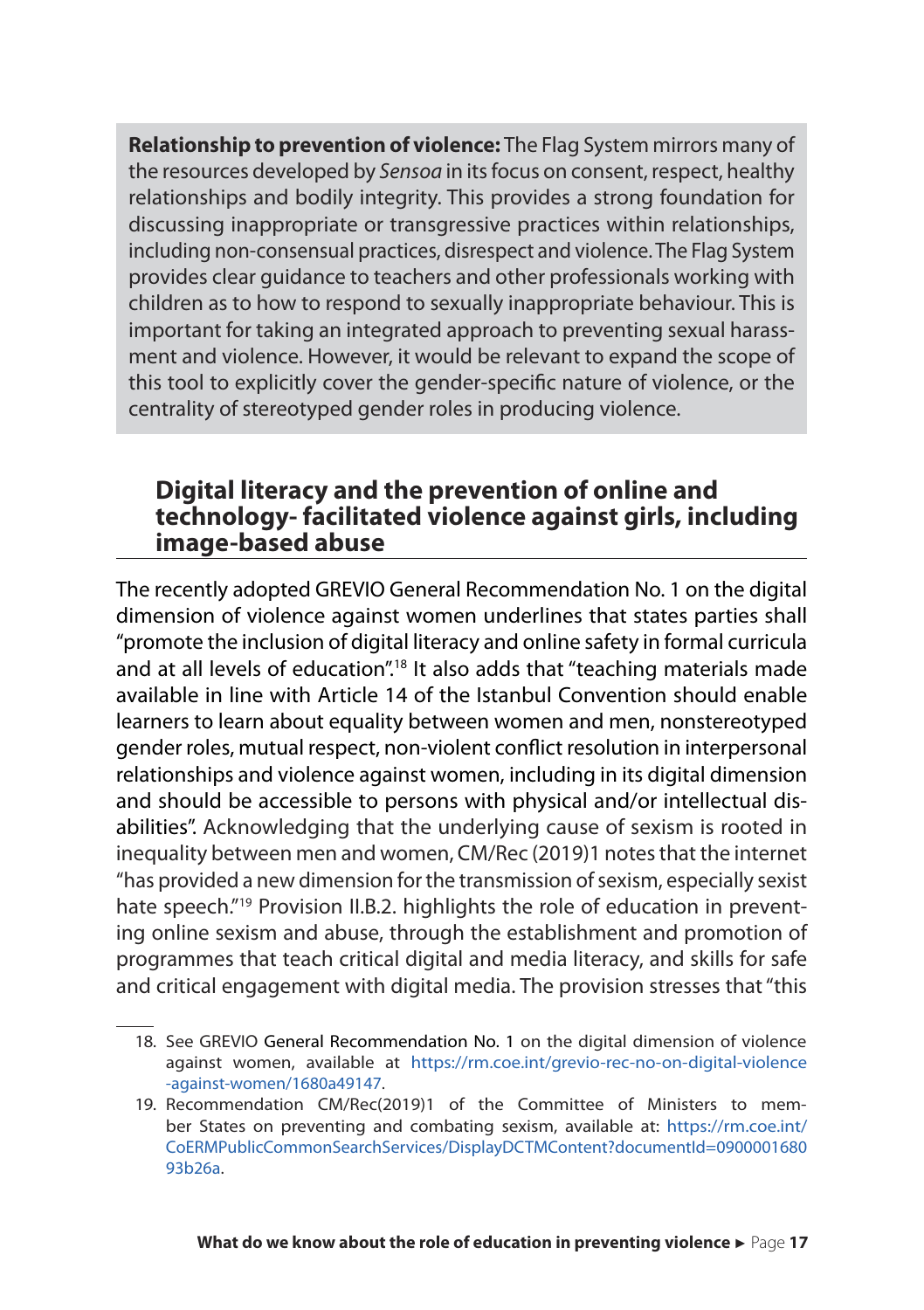should be done through school curricula and through the production of handbooks and factsheets on what constitutes sexist behaviour, unwanted sharing of material on the internet, and appropriate responses, including gender-sensitive information about online safety."<sup>20</sup> It also provides for the need to ensure the "wide dissemination of such materials". Moreover, the Recommendation CM/Rec(2007)13 of the Committee of Ministers to member states on gender mainstreaming in education contains provisions about "making authors and publishers of school textbooks, and of educational, teaching, assessment and career guidance materials, aware of the need to make gender equality one of the quality criteria for the production of these materials and the development of multi-media products for use in schools" (paragraph 8), or "devising and disseminating indicators for the appraisal of teaching materials – particularly textbooks and multi-media products – from a gender perspective" (paragraph 31).

Promising examples of engagement with violence against women and girls in online spaces were exemplified in some of the reports submitted by state parties to the Istanbul Convention to GREVIO. In Monaco, a national action plan developed by the Department of Education, Youth and Sport contains a training module on peer mediation and an awareness-raising module which addresses child sexual abuse materials. Part of this national action plan is developed in collaboration with the civil society organisation Action Innocence Monaco, and specifically addresses cyber-sexism and cyberbullying. The Commission on Citizenship and Gender Equality in Portugal addresses internet security in its gender and education guides. The guide addresses gender stereotyping in the way information and communication technology is perceived and engaged with by boys and girls, as well as a gender-specific approach to risks associated with internet usage.<sup>21</sup>

#### **Focus on Austria, Denmark, Estonia, Greece, Italy, the Netherlands, Slovenia, United Kingdom**

**Intervention:** The Cybersafe project<sup>22</sup> was a 30-month project run by NGOs and universities operating in 8 European countries from December 2018 to June 2021. It was funded by the European Union and aimed to promote

22. See [www.stoponlineviolence.eu.](http://www.stoponlineviolence.eu/)

<sup>20.</sup> Ibid, Provision II.B.2.

<sup>21.</sup> See Section 5.2 (S), [Education guide for Gender and Citizenship](https://www.cig.gov.pt/pdf/2014/Education_Guide_3rd_Cicle.pdf). Commission for Citizenship and Gender Equality, available at https://www.cig.gov.pt/pdf/2014/Education\_Guide\_3rd\_ Cicle.pdf.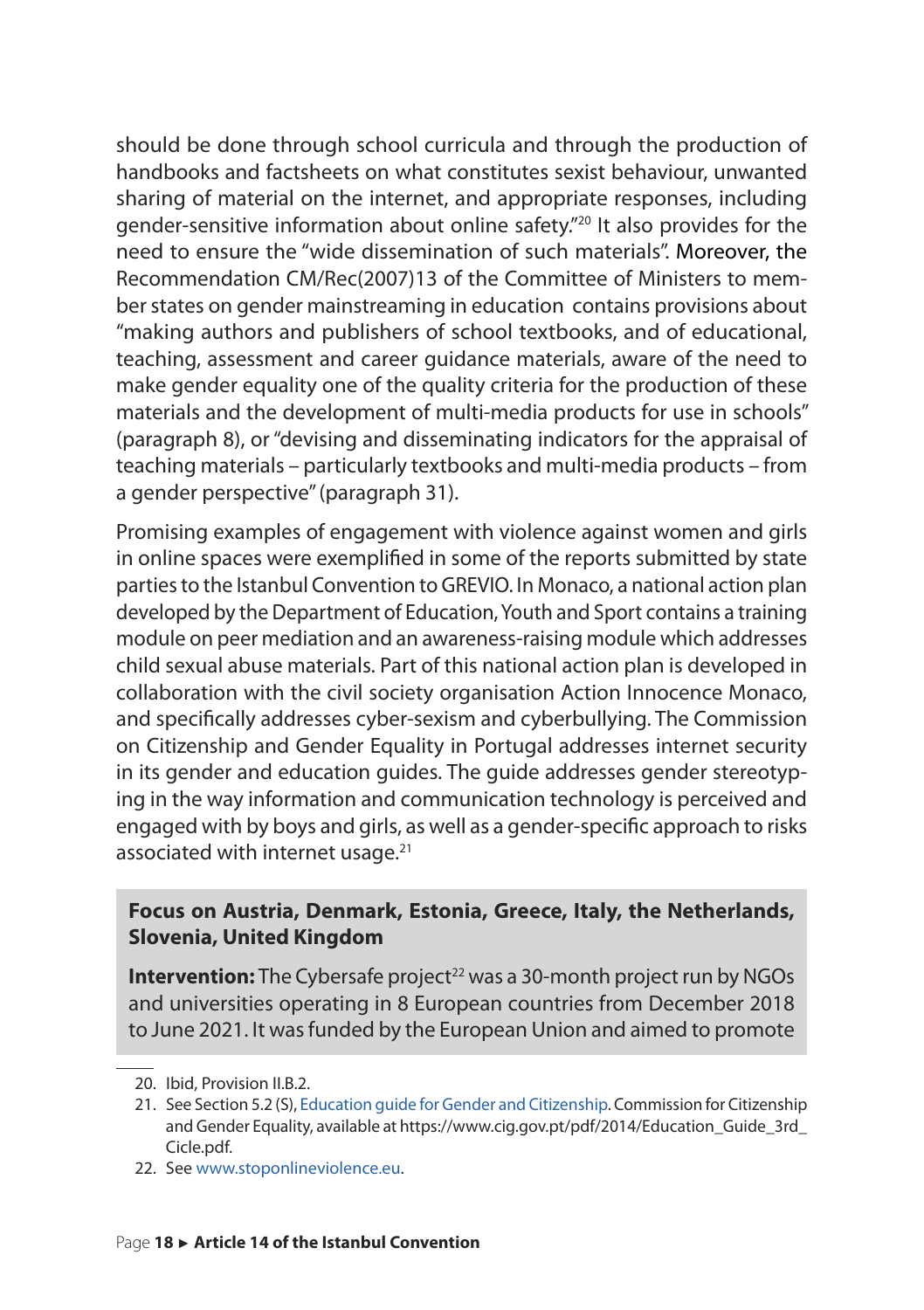healthy relationships and gender equality online. The project involved the creation of an online "toolkit" with 4 scenario-based online workshops for students in schools to work through in the classroom. These were designed to include live quizzes where students can participate anonymously online and are provided with detailed information about the impact of online sexual violence.

**Relationship to prevention of violence:** The project represents a promising practice in its focus on violence in online and digital spaces. This is a key priority identified by GREVIO in its baseline evaluation reports and is addressed by CM/Rec (2019)1 on preventing and combating sexism. Addressing image-based abuse and other forms of technology-facilitated violence is an important aspect of recognising the full continuum of violence.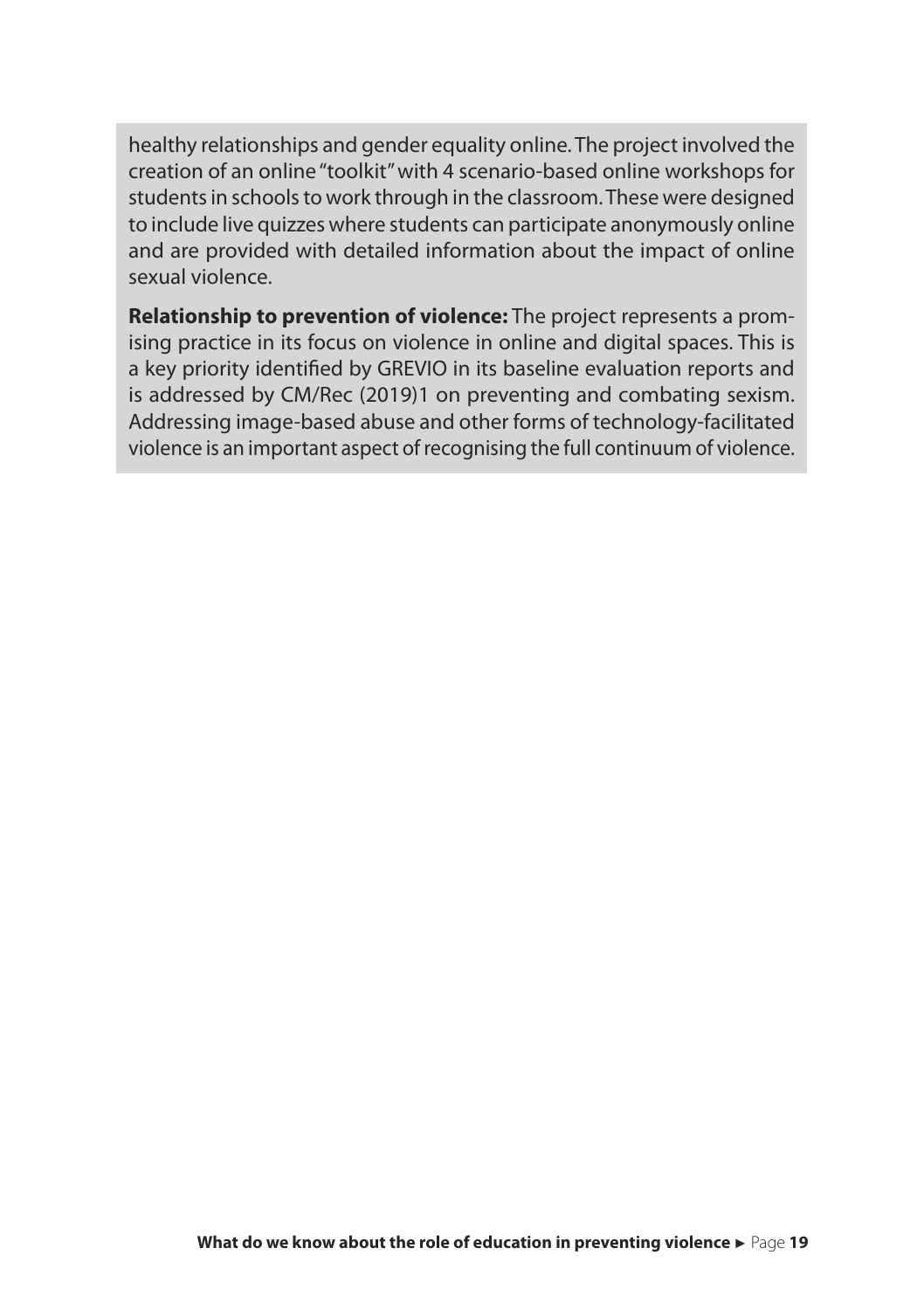## <span id="page-20-0"></span>**Addressing the obligations under Article 14**



cross member states, educational approaches to preventing genderbased violence against women and girls can be categorised as falling into one of three categories: primary, secondary and tertiary.

- 1. *Primary interventions* are those that seek to prevent gender-based violence against women and girls by directly addressing risk factors for perpetration. These might be initiatives targeted to a whole population (e.g. within a school, or targeted at particular populations to reduce or change the social, cultural or structural risk factors for perpetration.)
- 2. *Secondary interventions* are those that seek to reduce the impact of violence that has already occurred or that target individuals who are exhibiting early signs of perpetration or who are vulnerable to victimisation (e.g. support to the victim, bystander intervention to separate the victim and perpetrator, training for staff who will respond to violence).
- 3. *Tertiary interventions* are those that address violence once it has happened or try to prevent violence from recurring. They might provide longer-term response and/or that help to manage the impacts of violence (e.g. counselling or after-care to the victim, awareness-raising in the community, perpetrator management programmes).

The review of the literature and Council of Europe legal instruments, policy documents and publications covering aspects of effective teaching interventions, materials and approaches to teaching about equality between women and men and gender-based violence against women suggests that 'promising' practices will address the themes outlined in the framework above.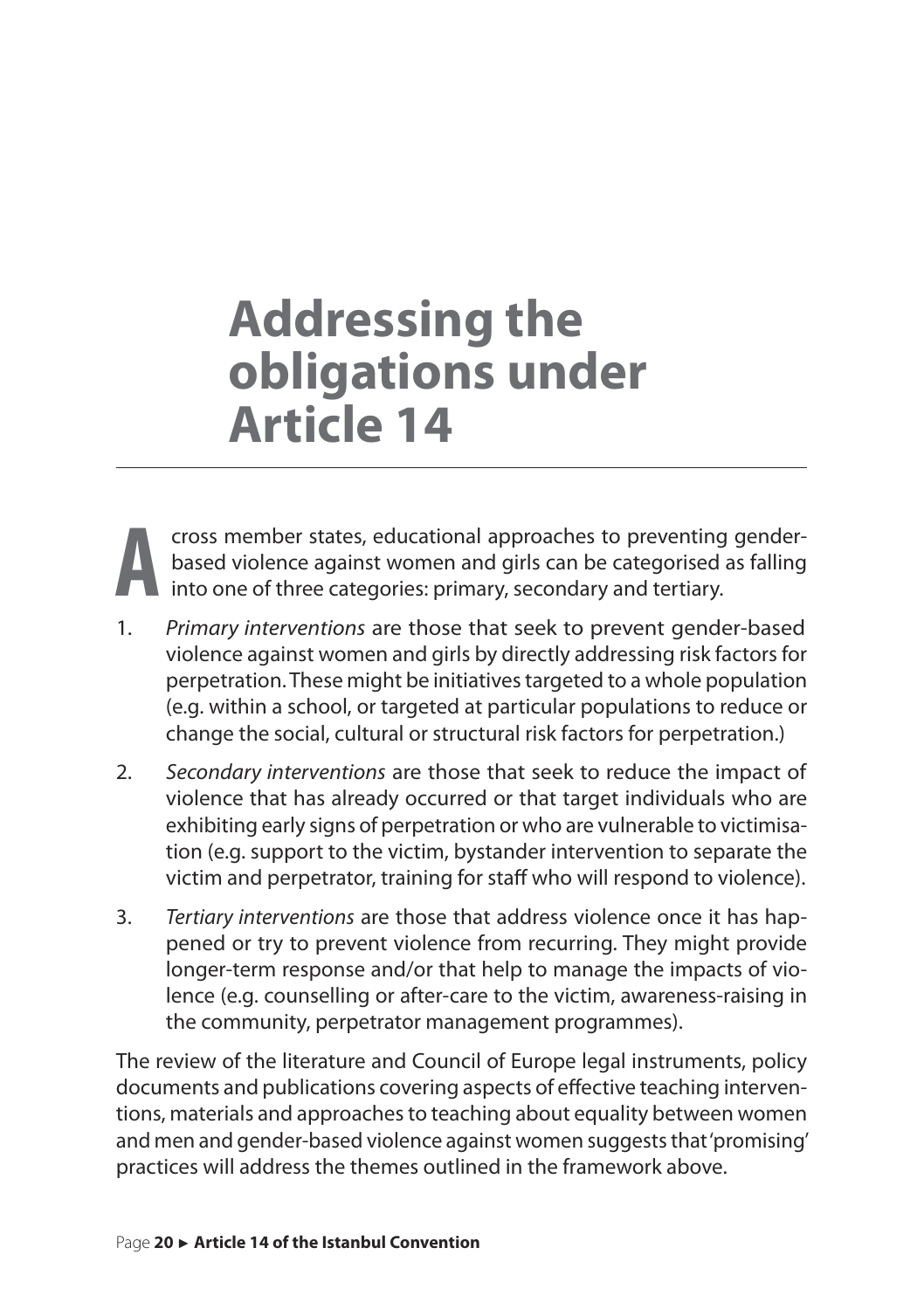## <span id="page-21-0"></span>**The obligation to develop teaching material for formal education**

In terms of formal approaches to teaching about gender-based violence against women, most states parties to the Istanbul Convention adopt primary prevention initiatives; that is to say, educational initiatives which seek to address the root causes of violence. These include the development of national action plans to deal with gender-based violence against women; the incorporation of comprehensive sexuality and relationships education into school curricula; compulsory curricular content on equality and the prohibition of discrimination against women; recommended resources and materials for teaching about gender-based violence against women; training for professionals and educators working in schools; and revision of textbooks to be more gender equal in content.

The most frequent curricular approach involves teaching about the prevention of discrimination, gender equality, and the reduction of negative gender stereotypes. UNESCO (2015) has noted that gender stereotyping is the most common feature of inequality between men and women that manifests in pedagogy. This includes teacher-pupil interactions, assessments and evaluation, and communication. As noted in CM/Rec (2019)1 on preventing and combating sexism, "children and young people assimilate gender stereotypes through curricula, teaching materials, behaviour and language". Young people should therefore be given the opportunity to develop positive notions of gender, including masculinity and femininity, through formal education (UNESCO, 2017).

A number of educational materials specifically address violence against women, child sexual abuse and non-violent conflict resolution. A few address forms of gender-based violence against women such as female genital mutilation and forced marriage. Most member states address the need for education on gender equality or violence against women to involve children or pupils, teachers, and other professionals who come into contact with children and young people in educational settings. These include university staff, staff in specialist schools (e.g. reform schools), youth workers, and health professionals such as school nurses or staff specialising in sexual health.

In relation to the evidence base for developing successful educational interventions, a number of member states have developed promising practices that could be used as an example or model for teaching about gender-based violence.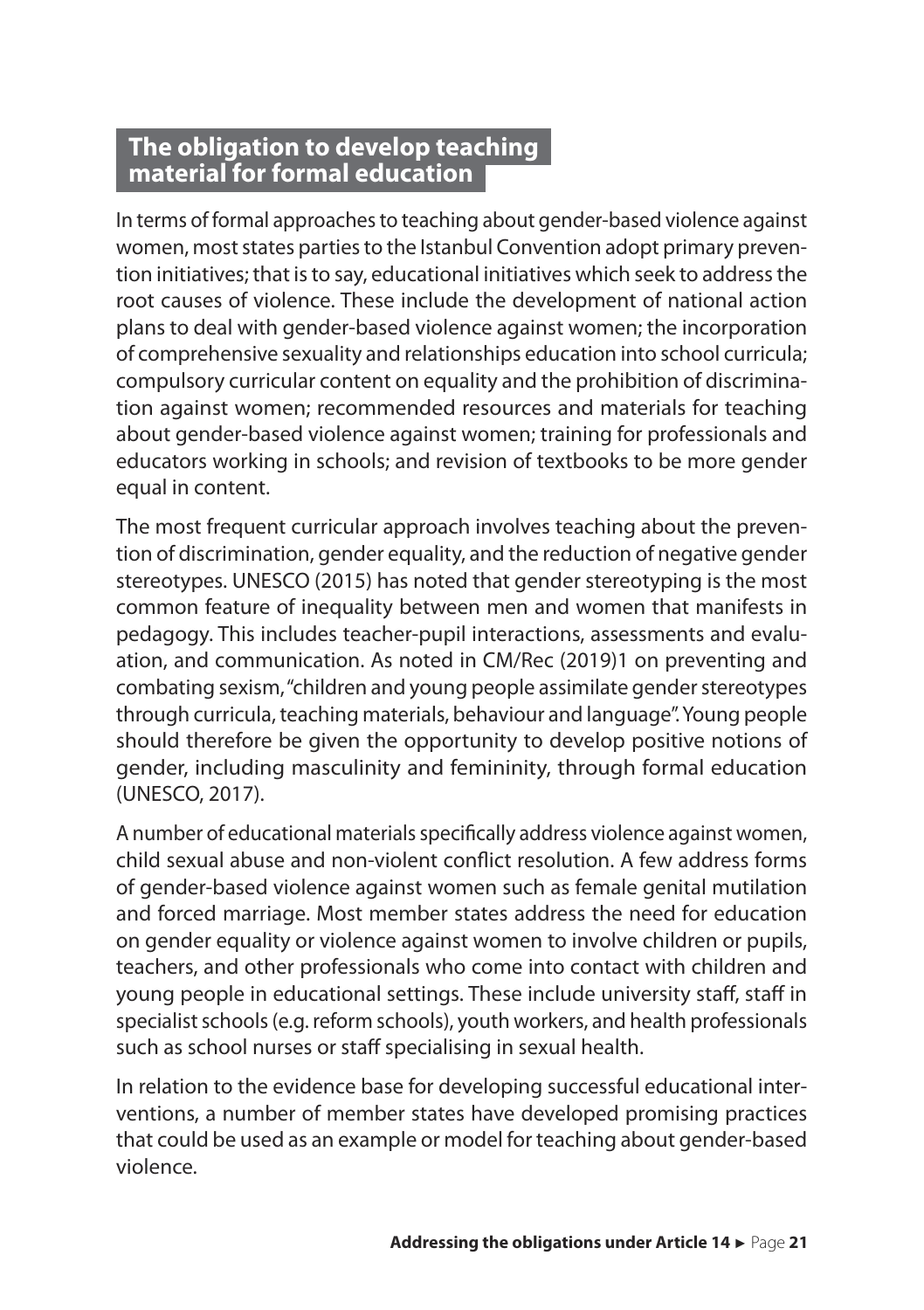## <span id="page-22-0"></span>**Equality between men and women, and non‑stereotyped gender roles**

A key finding from the evidence review is that gender stereotypes should be central to teaching about violence against women. There is a link between the social values, behaviours and attributes expected of men and their use of aggression and violence (Jewkes, Flood and Lang, 2015). While there is no one way to be a 'man' and multiple masculinities exist across different contexts, the idea that dominance and control is a desirable aspect of masculinity is frequently a shared social idea (ibid., p1582). The most culturally and socially desired version of masculinity, which then becomes normalised and accepted, has been termed *hegemonic masculinity* by Connell (1995, 2000). It is well-established that hegemonic ideals for masculinity are produced and reinforced at an early age, with primary-age children identifying strength, physical prowess and superiority to girls as 'boy' attributes **(**Davies, 1989; Renold, 2005; Atkinson, 2021**)**. Harmful gender stereotypes are also used by secondary-age pupils to justify the use of violence in relationships, drawing on normalised expectations of male dominance and control and female submission and acquiescence to do so (Barter et al., 2009; McCarry, 2010; Sundaram, 2014). Rendering harmful gender stereotypes visible through teaching is thus a necessary part of preventing the use and acceptance of gender-based violence.

GREVIO has similarly noted the need for teaching materials that do not promote negative stereotypes of women and men.<sup>23</sup> The CM/Rec(2019)1 stresses that sexism can be transmitted through "tolerance for and trivialisation of negatively stereotyped imagery, language and expressions; intolerance of non-conforming gender behaviour; and not addressing unconscious biases by staff and students".<sup>24</sup> In its baseline evaluation reports, GREVIO invites authorities to draw from the CM/Rec(2007)13 on gender mainstreaming in education, which encourages the governments of member states to incorporate a gender equality perspective at all levels of the education system.<sup>25</sup> This is in line with the CM/Rec(2019)1 on preventing and combating sexism, whose provision I.B.6. stresses the need to carry out "an assessment of textbooks,

<sup>23.</sup> "Insufficient teaching material on issues such as equality between women and men, gender roles and other aspects required by Article 14", paragraphs 161-162, Mid-term Horizontal review of GREVIO baseline evaluation reports.

<sup>24.</sup> Recommendation CM/Rec(2019)1 of the Committee of Ministers to member States on preventing and combating sexism.

<sup>25.</sup> CM/Rec (2007)13 of the Committee of Ministers to member States on gender mainstreaming in education.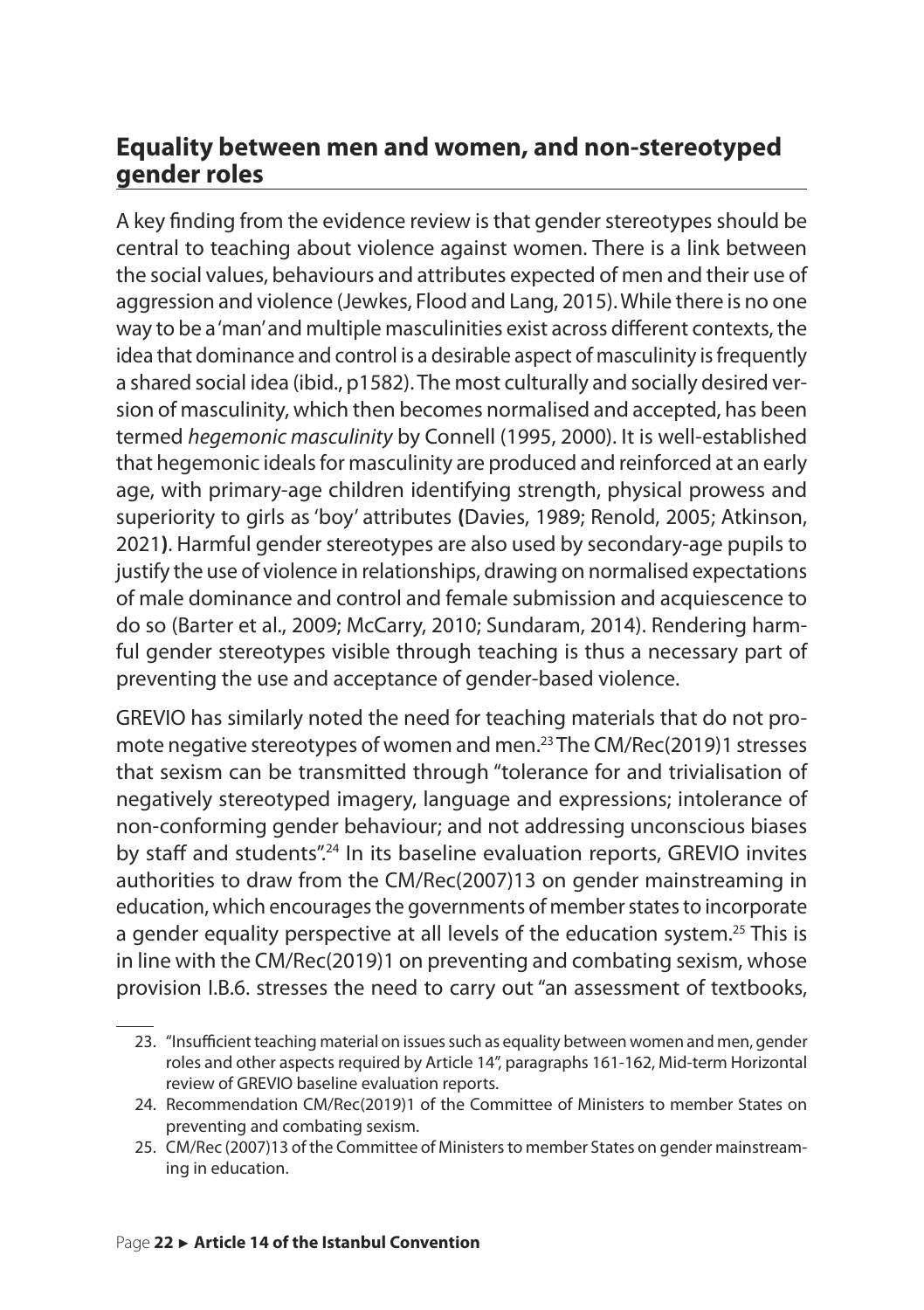training materials and teaching methods used by/for pupils of all age groups and in all forms of education and training (starting with preschool education) for sexist language, illustrations and gender stereotypes, and revise them so that they actively promote gender equality."<sup>26</sup>

The materials developed for teachers in Portugal "intersect gender equality with a series of cross-cutting thematic areas such as sexual and reproductive health, online safety, sexism and stereotypes and non-violent dating relationships".<sup>27</sup> The Commission for Citizenship and Gender Equality in Portugal has also set out a number of proposals that aim to reduce gender stereotyping in the organisation of schools and in teachers' practice. Indeed, the Commission for Citizenship and Gender Equality has produced gender and education guides on how to discuss harmful gender stereotypes with children from pre-school age to secondary-school age. Albania's national action plan stipulates that teachers and communities of parents will be educated about harmful gender stereotypes. In France, gender equality is mainstreamed into the core curriculum, cross-cutting a range of curricular subjects, and 'equality focal points' have been designated in some schools, who work in partnership with students, parents and the wider community to raise awareness about gender equality.

#### **Focus on Austria<sup>28</sup>**

**Intervention:** The Austrian case provides a model example of a range of primary interventions by targeting risk factors for violence perpetration. It addresses the root causes of violence perpetration; explicitly addresses the need to educate about non-stereotyped gender roles; and takes an integrated approach to violence prevention. There is a specific national action plan for the prevention of violence in schools (2014-16) and all curricula must include education on equality between men and women, and on non-violent interaction. A life-course approach to preventing violence, through education about the root causes of gender-based violence against women, is taken as illustrated by some examples below.

<sup>26.</sup> Recommendation CM/Rec(2019)1 of the Committee of Ministers to member States on preventing and combating sexism, paragraph I.B.6.

<sup>27.</sup> See paragraph 88, GREVIO/Inf(2018)16 | Portugal | III. B. Education (Article 14).

<sup>28.</sup> See pages 14-15. Report submitted by Austria pursuant to Article 68, paragraph 1 of the Council of Europe Convention on preventing and combating violence against women and domestic violence, available at [https://rm.coe.int/16806ee8b2.](https://rm.coe.int/16806ee8b2)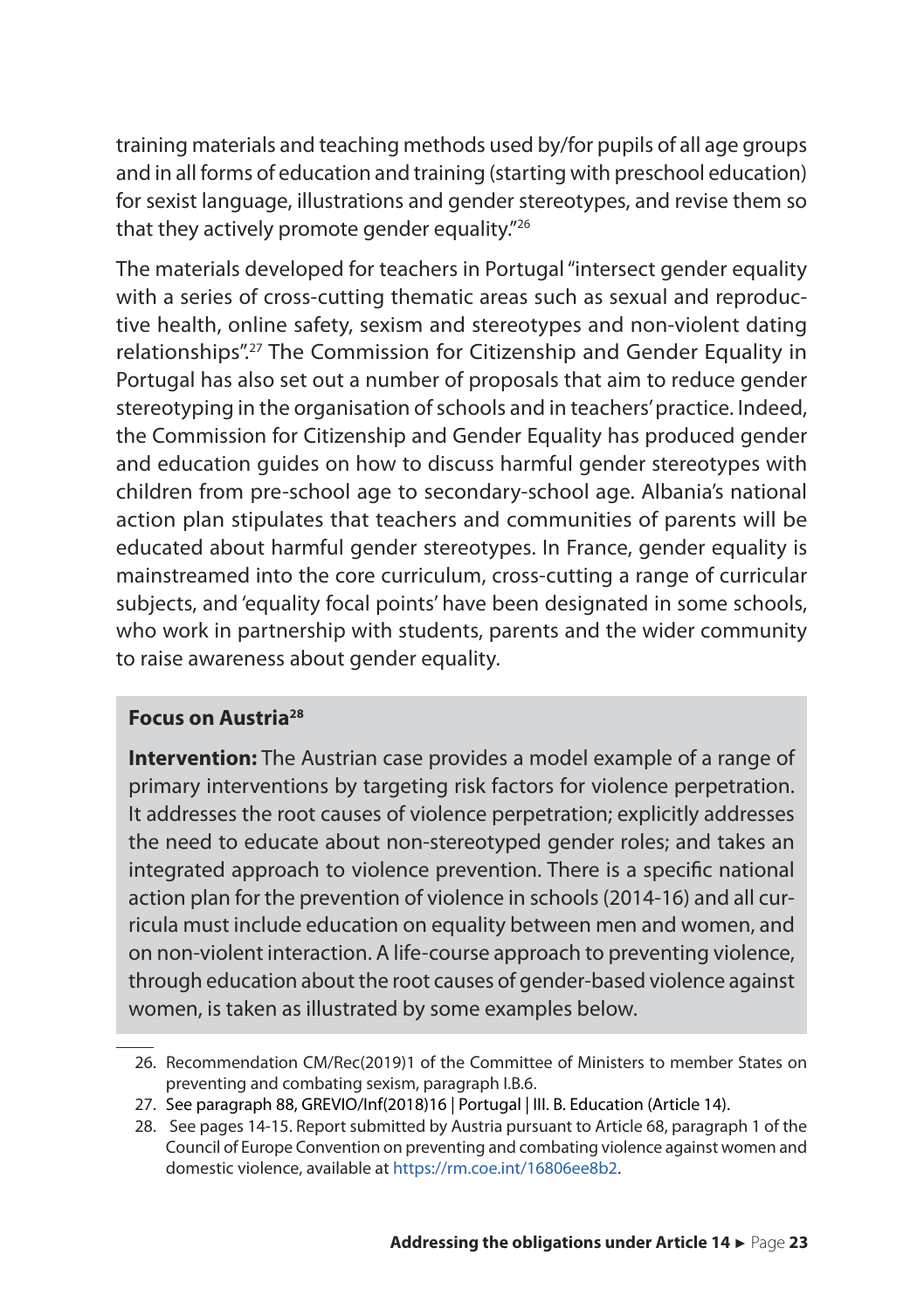A kindergarten level teaching intervention ("education box")<sup>29</sup> contains suggestions for pedagogical strategies to integrate gender-sensitivity into teaching. This is framed within existing standards for curriculum quality assurance in relation to gender-sensitive education.

At compulsory primary and secondary education level, a teaching pack was provided by the Ministry of Education to support teachers with the requirement to teach about gender equality and non-violent interaction. It contains materials on women's rights, violence against women and girls, gender norms, pedagogical work with boys, and gender violence against children and young people with disabilities. At tertiary education level, since 2009, the initiative "One in Five",<sup>30</sup> an interdisciplinary lecture series about violence against women, has been delivered to university students across different disciplines and subjects of study. The series is funded nationally and by the City of Vienna. the topic is also covered in depth in schools. In 2018, the Ministry for Education adopted the teaching principles "Reflexive Gender Education and Equality", which explicitly require schools to address the topics of gender equality, while focusing on sexism and several forms of violence (including female genital mutilation and forced marriage).<sup>31</sup>

**Relationship to prevention of violence:** The above educational interventions presented in the Austrian state report address the key elements of the research framework for violence prevention. Firstly, the interventions all explicitly address non-stereotyped gender roles as a key component of their formal education initiatives and/or address violence as a gender-specific phenomenon. Secondly, there is some acknowledgment of the need to involve boys as partners in violence prevention through a disruption of harmful stereotypes associated with masculinity. Thirdly, an acknowledgement of the intersection of gender with other marginalised characteristics is present in some of the interventions (e.g. addressing gender-based violence towards children with disabilities).

<sup>29.</sup> See [www.wien.gv.at/menschen/frauen/stichwort/bildung/educationbox.](http://www.wien.gv.at/menschen/frauen/stichwort/bildung/educationbox/)

<sup>30.</sup> See [www.aoef.at/index.php/aktuelle/ringvorlesung-eine-von-fuenf](http://www.aoef.at/index.php/aktuelle/ringvorlesung-eine-von-fuenf).

<sup>31.</sup> See Reporting form on the implementation of the recommendations addressed to Austria, Committee of the Parties to the Istanbul Convention, available at: [https://rm.coe.int/](https://rm.coe.int/austria-reporting-form-on-the-implementation-of-the-recommendations-co/1680a22378) [austria-reporting-form-on-the-implementation-of-the-recommendations-co/1680a22378](https://rm.coe.int/austria-reporting-form-on-the-implementation-of-the-recommendations-co/1680a22378).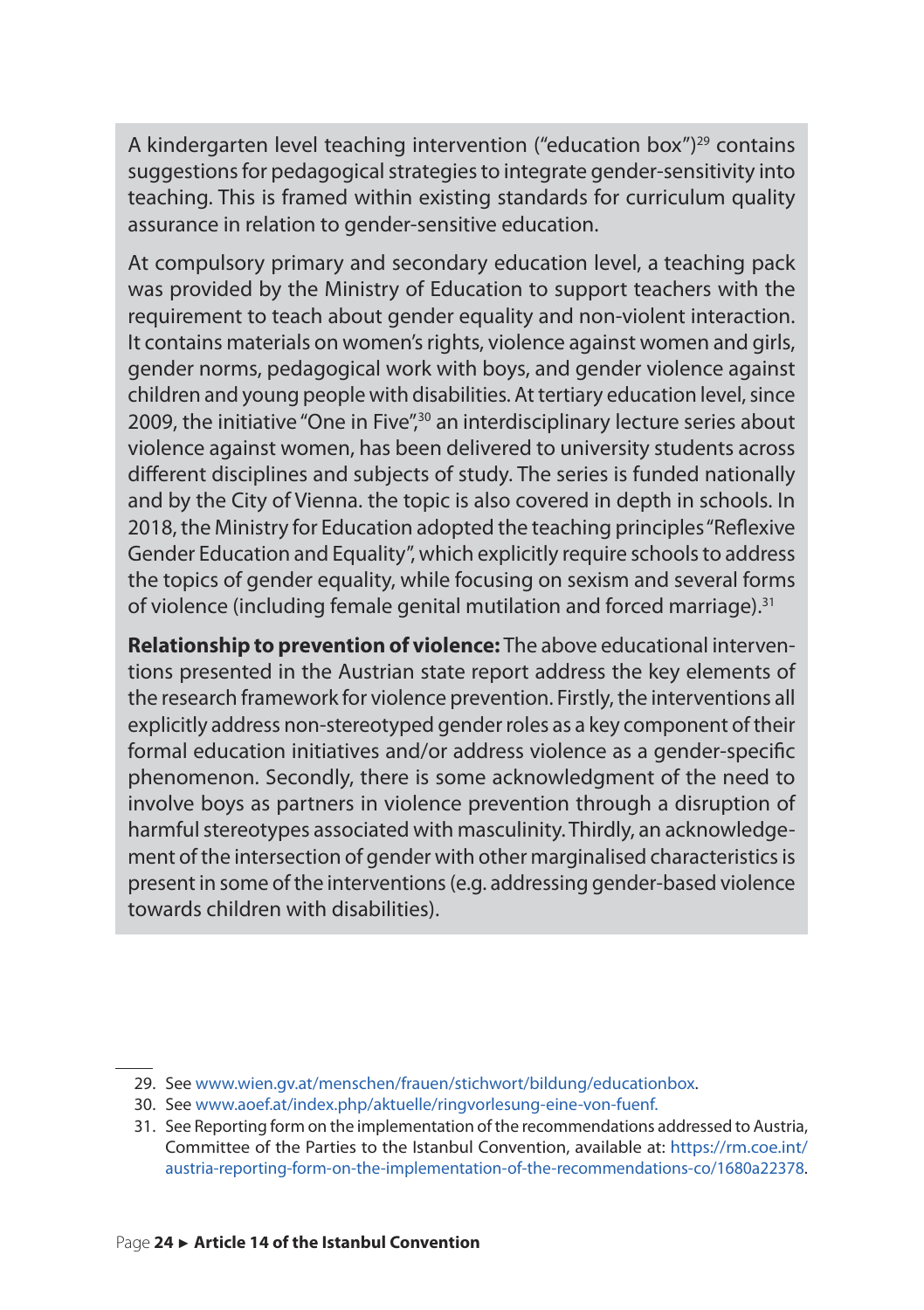#### <span id="page-25-0"></span>**Focus on France**

**Intervention:** In higher education, France provides a promising tertiary intervention that both acknowledges that violence happens in university communities, and that seeks to reduce its prevalence or prevent it from recurring.<sup>32</sup> Since 2018, the government has committed to set up a referral and listening point in each university to provide support and information to victims of violence and harassment. The creation of an "equality mission" in each public university is also required by law since 2013, composed of gender equality specialists responsible for guiding and supporting victims of violence. In October 2021, the French Ministry of Higher Education adopted it first national action plan against gender-based and sexual violence in higher education and research (2021-2025), which foresees the creation of an online mapping system that includes information on the existing mechanisms for providing support to victims of violence in each university.<sup>33</sup>

**Relationship to prevention of violence:** These interventions provide examples of promising practices as clear models for consistent usage across higher education institutions. These initiatives have been developed in the context of other practices that have a clear focus on gender equality as fundamental to responding to gender-based violence against women and girls. While these interventions do not directly aim to prevent violence, it is important that those providing support and response to victims of violence are aware of the gender-specific dynamics of violence.

## **Involvement of boys and young men as partners**

The involvement of boys and men as partners, or allies, in violence prevention is vital. lnterventions have developed from positioning men as invisible or only as perpetrators, to recognising the role of boys and men in preventing violence against girls and women, to understanding that gender norms for men (and women) are central to address in violence prevention (Jewkes, Flood and Lang, 2015). The centrality of gender norms for masculinity to the perpetration of violence necessitates a clear and explicit naming of the root cause and the factors to change in violence prevention work. UNESCO (2017)

<sup>32.</sup> See GREVIO/Inf(2019)16 | France | III. B. Education (Article 14).

<sup>33.</sup> See [www.enseignementsup-recherche.gouv.fr\fr\une-nouvelle-etape-dans-la-lutte-contre](http://www.enseignementsup-recherche.gouv.frrune-nouvelle-etape-dans-la-lutte-contre-les-violences-sexistes-et-sexuelles-dans-l-enseignement-51410)[les-violences-sexistes-et-sexuelles-dans-l-enseignement-51410.](http://www.enseignementsup-recherche.gouv.frrune-nouvelle-etape-dans-la-lutte-contre-les-violences-sexistes-et-sexuelles-dans-l-enseignement-51410)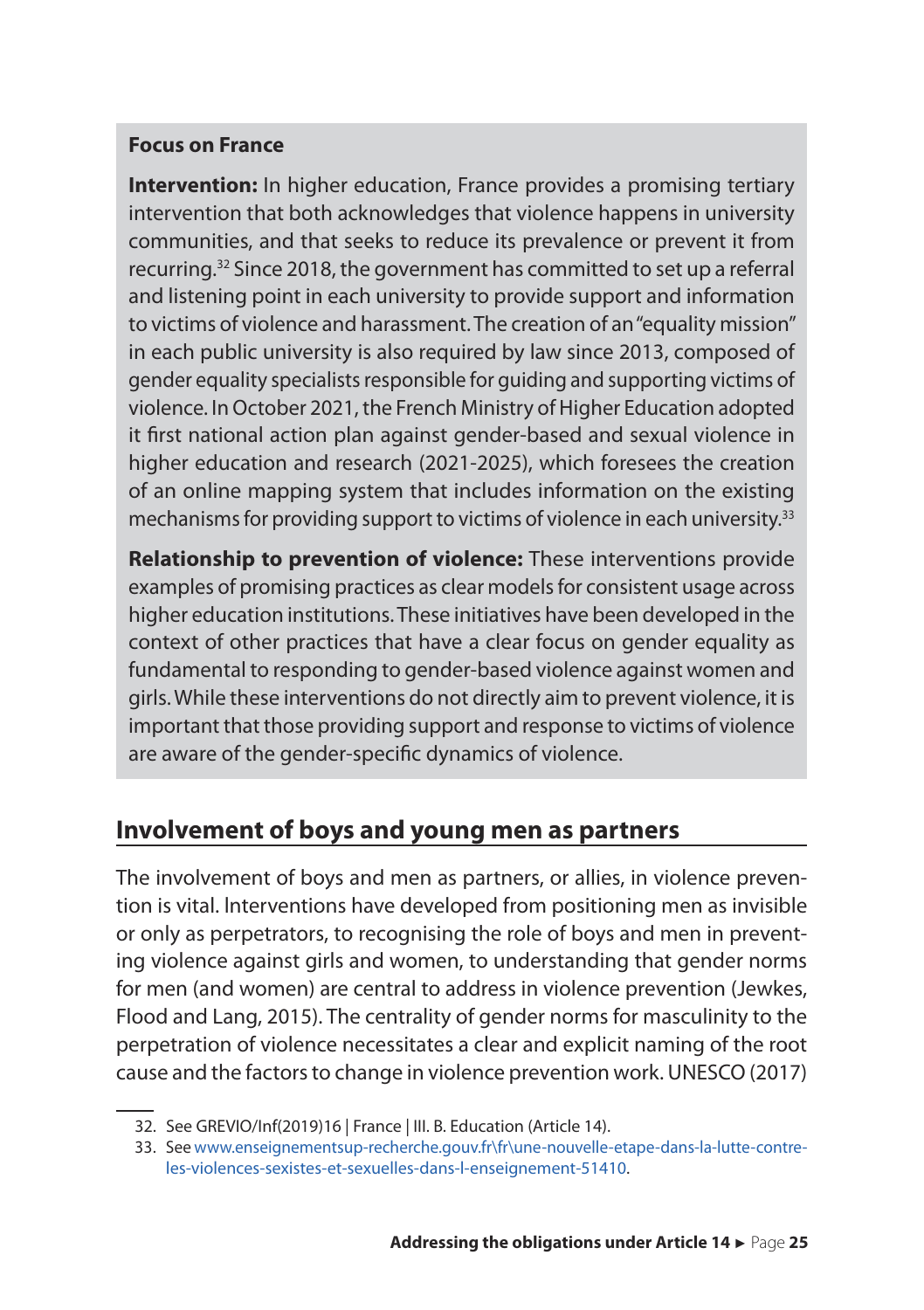<span id="page-26-0"></span>notes that an essential aspect of prevention is to promote broader definitions of masculinities, and to work closely with boys and men in doing so.<sup>34</sup>

Only a few states parties to the Istanbul Convention did explicitly mention the involvement of boys or men in their educational work to address violence against women. For example, Austria includes school-based work with boys in their national strategy. However, nearly all other states parties clearly mention the need to disrupt harmful gender stereotypes as part of their interventions, which implies the need to look at stereotyping around masculinity and manhood as well as femininity. In some states parties, sexual violence was named as an issue to be prevented through education, but the gender-specific nature of this phenomenon was not made explicit. The Mid-term Horizontal Review of GREVIO baseline evaluation reports also notes the need to strengthen teaching about equality between men and women and gender roles as a particular challenge for a number of state parties to address. On the basis of existing evidence, this report also calls for states parties to the Istanbul Convention to consider targeted initiatives to work with boys and men in disrupting norms for harmful masculinity.

## **Addressing intersectional discrimination**

Article 4 of the Istanbul Convention notes that measures to protect women and girls from violence should not discriminate on any grounds, including "sex, gender, race, colour, language, religion, political or other opinion, national or social origin, association with a national minority, property, birth, sexual orientation, gender identity, age, state of health, disability, marital status, migrant or refugee status, or other status." GREVIO's baseline evaluation reports assess the non-discriminatory implementation of the provisions of the Istanbul Convention, including gaps in addressing the needs of women and girls facing intersectional discrimination.

In a number of reports submitted to GREVIO, states parties recognise violence as it manifests for specific groups of women and girls, including the need to recognise racism and disablism as potential contributing factors. For example, this includes initiatives specifically targeting training for teachers in recognising gender-based violence against women and female genital mutilation in Spain<sup>35</sup> (as further explained in the box below) or training for sexual health

<sup>34.</sup> UNESCO (2017). Global guidance on addressing school-related gender-based violence.

<sup>35.</sup> See paragraph 91. GREVIO/Inf(2020)19 | Spain | III. C. Education (Article 14).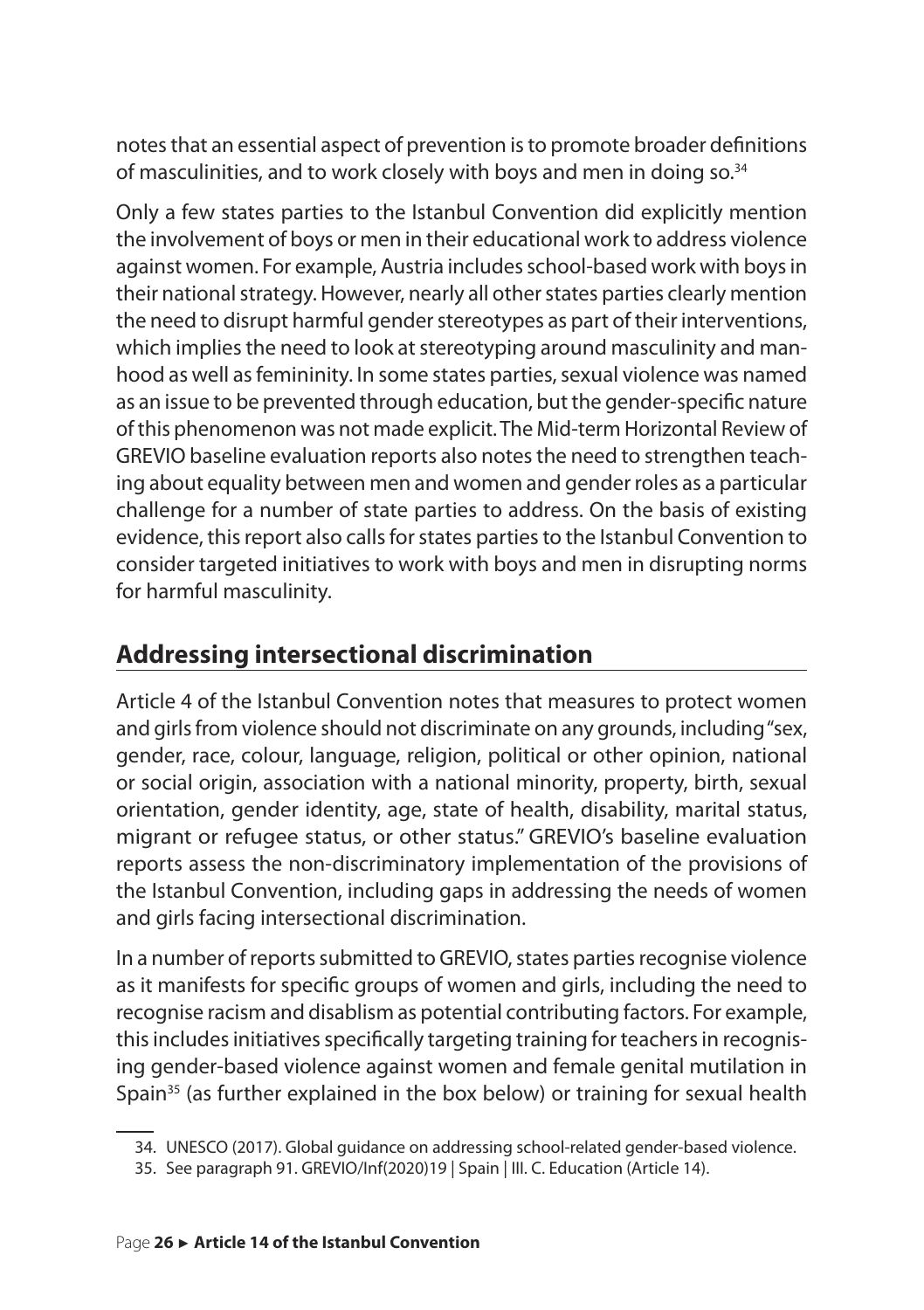teachers about honour-based violence in Sweden.<sup>36</sup> The Netherlands has pointed out the revision of one of their programmes on sexuality education for children with special educational needs which may be suitable for children with intellectual disabilities  $37$ 

GREVIO notes that teaching about the specific vulnerability of women at risk of intersectional discrimination is still lacking in many states parties to the Istanbul Convention. Prevention activities need to aim at empowering women and girls from specific groups and communities, such as women belonging to national minorities (e.g. Roma and Sámi), migrant and refugee women, women with disabilities and LBTI women.<sup>38,39,40</sup> It is worth noting that an intersectional approach to preventing gender-based violence actively recognises the intersections between multiple forms of discrimination as structurally embedded, rather than as problems relating to specific communities or groups. This approach should recognise the ways in which the structures and systems of majority culture may exacerbate this marginalisation, rather than as a problem specific to a minority group. Embedding this concept in the teaching of gender-based violence against women and girls is crucial to ensure such recognition.

#### **Focus on Spain**

**Intervention:** There is a common education framework for the Improvement of the Equality of Education and regional protocols on the prevention of female genital mutilation (FGM).41 The common legal framework which applies across autonomous regions obliges primary education to develop pupils' attitudes regarding violence and prejudices and sexist stereotypes, and secondary education to develop pupils' skills to reject discriminatory stereotypes. Organic Act 1/2004 on Integrated Protection Measures against Gender Violence contains a chapter on education which obliges the education system to instil values of respect for women and equality between men and women. While there is some variation between regions in terms of teaching materials and initial and in-service teacher training,

- 38. See GREVIO/Inf(2019)9 | Finland | III. B. Education (Article 14).
- 39. See GREVIO/Inf(2019)18 | Italy | III. B. Education (Article 14).
- 40. See GREVIO/Inf(2018)5 | Montenegro | III. B. Education (Article 14).
- 41. (Organic Act 1/2004, Article 7c). See paragraph 91. GREVIO/Inf(2020)19 | Spain | III. C. Education (Article 14).

<sup>36.</sup> See paragraph 84. GREVIO/Inf(2018)15 | Sweden | III. B. Education (Article 14).

<sup>37.</sup> See page 30. Report submitted by the Netherlands pursuant to Article 68, paragraph 1, of the Council of Europe Convention on preventing and combating violence against women and domestic violence, available at<https://rm.coe.int/netherlands-state-repot-grevio/16808d91ac>.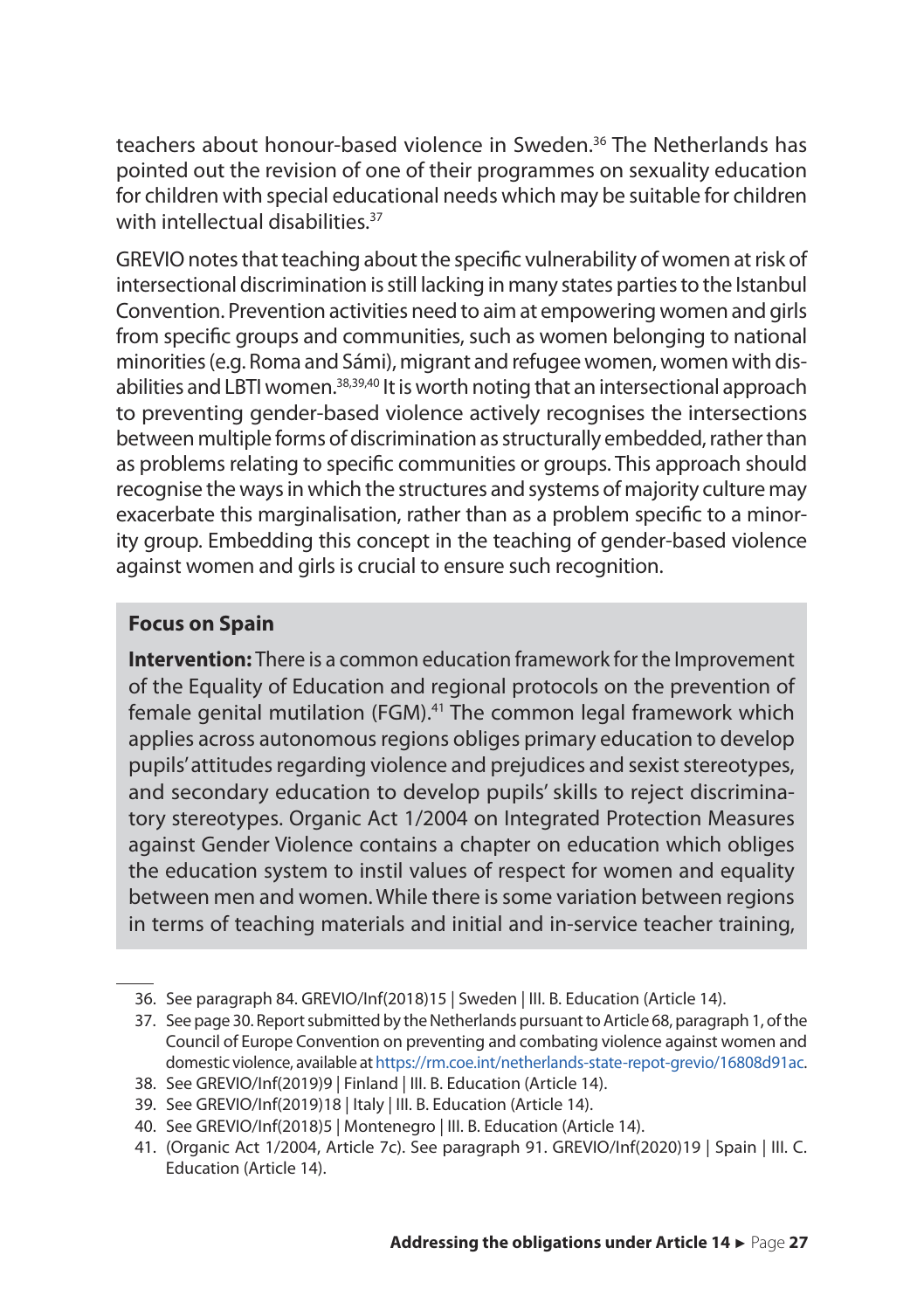<span id="page-28-0"></span>GREVIO welcomes the obligation placed on educational administrations to introduce "the learning of prevention and peaceful resolution of conflicts in all areas of personal, family and social life, and of the values that sustain democracy and human rights, including the prevention of intimate partner violence" (page 31).<sup>42</sup>

In addition, some regions have developed protocols on the prevention of FGM. GREVIO's baseline evaluation report notes that some regional authorities "are actively tapping into the potential that schools offer in terms of identifying children victims of gender-based violence against women, including girls at risk of undergoing FGM." The legal obligation within Organic Act 1/2004 to ensure that teaching staff receive training on knowledge and skills to identify family violence is also welcomed by GREVIO. In particular, the Andalusian Protocol for Healthcare Action aims to ensure that all professionals, including teachers, who are in contact with a minor victim of gender-based violence against women or a young woman or girl at risk of FGM, act in a co-ordinated manner.

**Relationship to prevention of violence:** The common legal framework and the regional protocols for preventing FGM represent promising practices in relation to adopting an integrated approach involving comprehensive and coordinated policies at the governmental level, at the education system level, and at the community level. They also represent promising practices in terms of addressing the specific vulnerability of women at the intersection of discrimination.

## **Integrated approach**

Article 7 of the Istanbul Convention emphasises the need for an integrated approach with "comprehensive and coordinated policies" that are victimcentred. These policies should be effectively implemented through cooperation between a range of relevant organisations at the national, regional and local levels, including human rights institutions and civil society organisations.

Similarly, an ecological systems approach recognises intersections between the individual, the family, the community, wider society and structures in contributing to violence. The prevention of gender-based violence should be based on preventing risk factors for the perpetration of violence (Jewkes, Flood and Lang, 2015). Gender norms, stereotypes and inequalities are held

<sup>42.</sup> See GREVIO/Inf(2020)19 | Spain | III. C. Education (Article 14).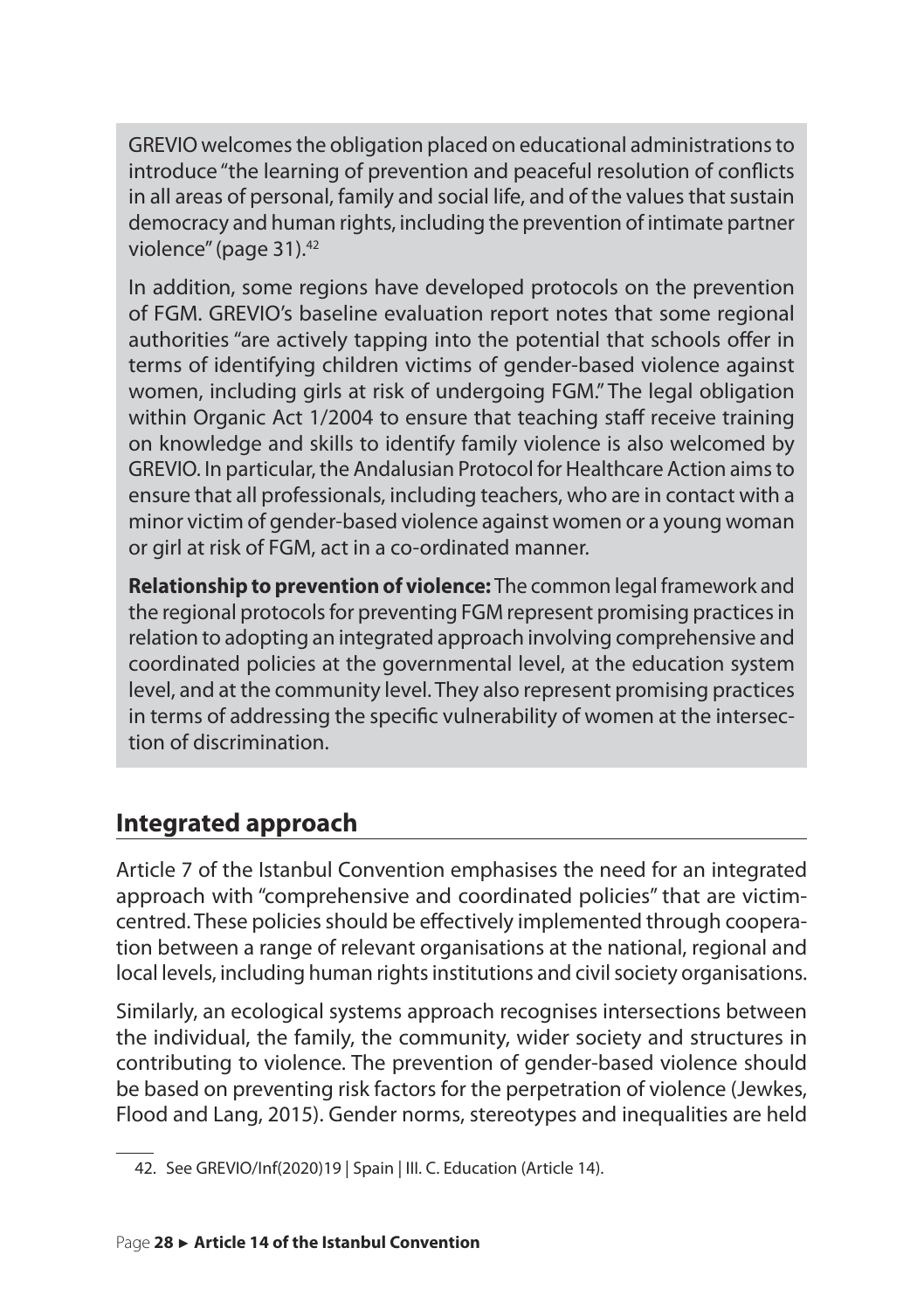and perpetuated at different, overlapping levels, including within the family, in the wider community and at the level of structure. Promising education interventions address these factors at multiple levels. The intersections between different levels of society create what Hagemann-White (2010) has termed 'pathways' along which violence becomes more likely. The interplay between the structural, social norms, everyday interactions and subjective identities are important to understanding how conducive environments for violence are developed (Cerise, 2011).

In terms of schools specifically, Lahelma (2011) has emphasised the importance of disrupting gendered cultures and structures within the school, as well as considering a gender-neutral curriculum, or teaching about gender equality within the curriculum. In terms of changing stereotyped gender roles in schools, for example, this might imply the need to focus on interventions within a classroom (e.g. lesson and curriculum), institutional policy (e.g. on sexual harassment, corporal punishment), classroom and school interactions (e.g. respect shown by teachers for learners, bullying), and the wider environment (e.g. the involvement of parents in support of schools' teaching, teacher training) (Jewkes, Flood and Lang, 2015).

Examples exist of approaches that consider the prevention of violence in education through an integrated lens, focusing on law, policy, training, curriculum and pedagogies. Albania's<sup>43</sup> approach contains legal obligations to provide curricular content on preventing violence in family relationships, to provide activities that prohibit discrimination against women and girls, and to include knowledge and pedagogies that promote equality and that prohibit genderbased discrimination. It also involves the education of teachers and parents on gender stereotypes and policy for educational institutions to avoid negative gender stereotyping in advising students on further education and career options. In Finland<sup>44</sup> there is also a multilayer approach taken which includes national action plans to prevent gender-based violence against women, curricular content (albeit mainly focused on human rights rather than gender equality), training for teachers and other professionals working with children in and outside of mainstream schools on how to prevent violence, as well as on respectful relationships between students and between students and teachers.

<sup>43.</sup> The Law of 2008 on Gender Equality: chapter V, Articles 24- 25, and LawNo.69/29.06.2012 as discussed on page 29. Report submitted by Albania pursuant to Article 68, paragraph 1, of the Council of Europe Convention on preventing and combating violence against women and domestic violence, available at<https://rm.coe.int/albania-state-report/16806dd216>.

<sup>44.</sup> See pages 21-22. GREVIO/Inf(2019)9 | Finland | III. B. Education (Article 14) , available at: [https://rm.coe.int/grevio-report-on-finland/168097129d.](https://rm.coe.int/grevio-report-on-finland/168097129d)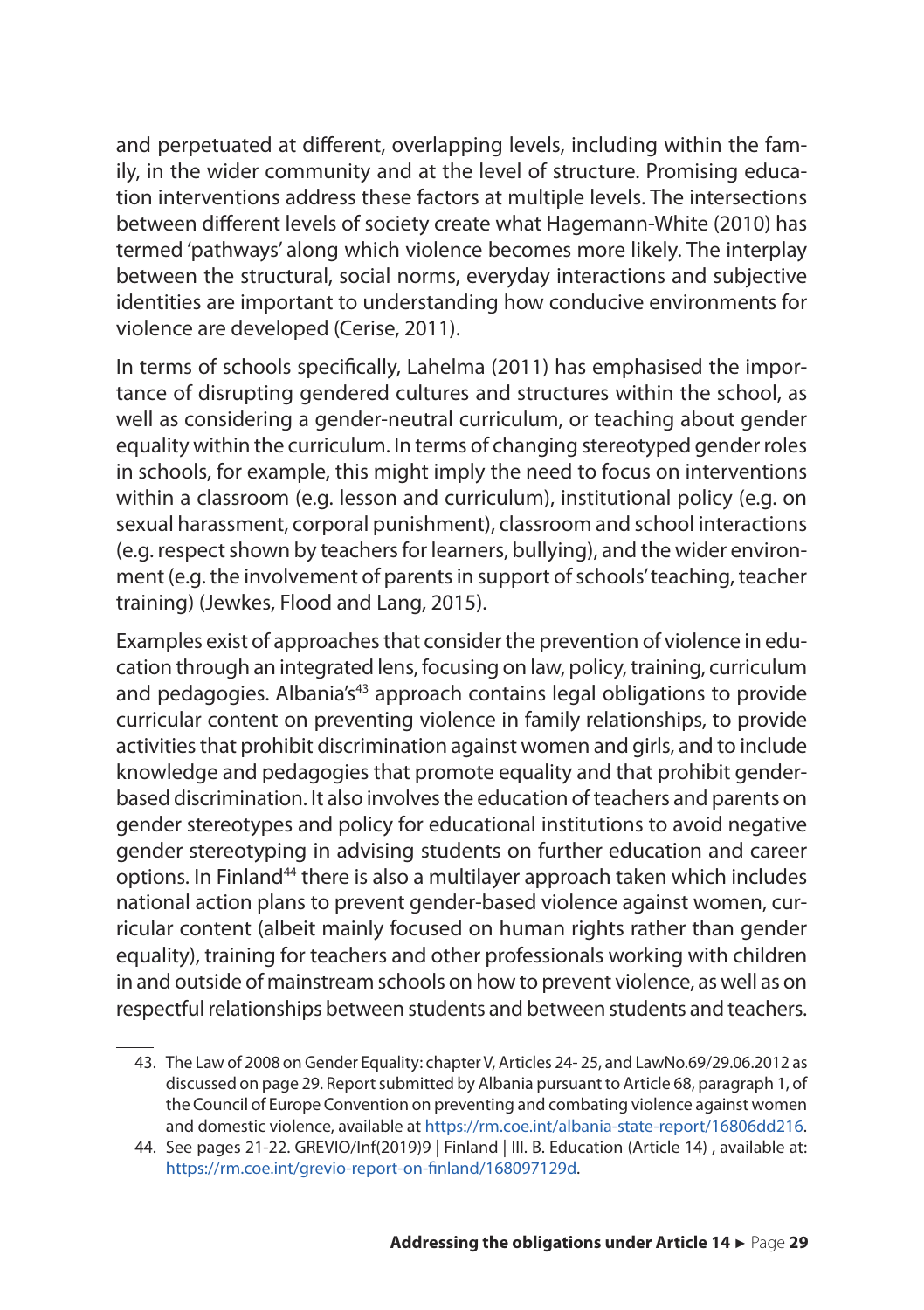#### **Focus on Serbia**

**Intervention:** In relation to programmes to educate teachers on identifying and responding to children who are victims of domestic violence, GREVIO highlighted two projects in particular that address this issue: *Protection of Children from Violence in South East Europe,45* and *Gender Awareness, Prevention of Violence in Kindergartens and Schools.46* The former aims to develop safeguarding systems to protect children who are at increased risk from violence (such as children with disabilities). It is an integrated partnership that provides multi-sectoral responses to violence against children.

The second project is a collaboration between UNICEF and the Ministry of Education, Science and Technological Development in Serbia.<sup>47</sup> The project seeks to develop, institutionalise and improve the protection of children from violence through relevant legislation and policies and to strengthen the professional development of schools and education professionals. This includes research on violence prevention in the education system, primarily on digital safety and gender awareness and gender-based violence against women in schools and preschool institutions. Training for teachers included challenging harmful gender stereotypes, violence prevention in and out of the classroom, and identifying appropriate response mechanisms within the education system.

**Relationship to prevention of violence:** The focus on early childhood intervention and child witnesses of domestic violence represents a promising practice in terms of considering the full range of violence against women and girls. The training for teachers supports the National Gender Equality Strategy which prioritises improving the capacity of education professionals to teach about gender equality.

- 45. A literature review related to this project is available at [www.unicef.org/turkey/media/3656/](http://www.unicef.org/turkey/media/3656/file/VIOLENCE%20AGAINST%20CHILDREN%20Monitoring%20and%20Indicators%20Literature%20Review.pdf) [file/VIOLENCE%20AGAINST%20CHILDREN%20Monitoring%20and%20Indicators%20](http://www.unicef.org/turkey/media/3656/file/VIOLENCE%20AGAINST%20CHILDREN%20Monitoring%20and%20Indicators%20Literature%20Review.pdf) [Literature%20Review.pdf](http://www.unicef.org/turkey/media/3656/file/VIOLENCE%20AGAINST%20CHILDREN%20Monitoring%20and%20Indicators%20Literature%20Review.pdf). A thematic study on this topic is available at [http://humanistburo.](http://humanistburo.org/dosyalar/humdosya/Identifying,%20Reporting%20and%20Referring%20Cases%20of%20Violence%20Against%20Children%20-%20Thematic%20Study%20Turkey.pdf) [org/dosyalar/humdosya/Identifying,%20Reporting%20and%20Referring%20Cases%20](http://humanistburo.org/dosyalar/humdosya/Identifying,%20Reporting%20and%20Referring%20Cases%20of%20Violence%20Against%20Children%20-%20Thematic%20Study%20Turkey.pdf) [of%20Violence%20Against%20Children%20-%20Thematic%20Study%20Turkey.pdf](http://humanistburo.org/dosyalar/humdosya/Identifying,%20Reporting%20and%20Referring%20Cases%20of%20Violence%20Against%20Children%20-%20Thematic%20Study%20Turkey.pdf).
- 46. As discussed on page 4 of T-ES(2017)ICT-RS Council of Europe Convention on the protection of children against sexual exploitation and sexual abuse| Replies to the thematic questionnaire | Serbia, available at [https://rm.coe.int/](https://rm.coe.int/serbia-replies-to-the-thematic-questionnaire/1680767042) [serbia-replies-to-the-thematic-questionnaire/1680767042](https://rm.coe.int/serbia-replies-to-the-thematic-questionnaire/1680767042).
- 47. Ćeriman, J. et al (2015), "Research on gender-based violence in schools in Serbia", Center for the Study of Gender and Policy, faculty of Political Science of the University of Belgrade and UNICEF Serbia. Research carried out in the framework of the "Integrated Response to Violence against Women Programme II". Results are available in English at [www.slideshare.](http://www.slideshare.net/unicefceecis/june-5-gbv-in-schools-presentationv2) [net/unicefceecis/june-5-gbv-in-schools-presentationv2.](http://www.slideshare.net/unicefceecis/june-5-gbv-in-schools-presentationv2)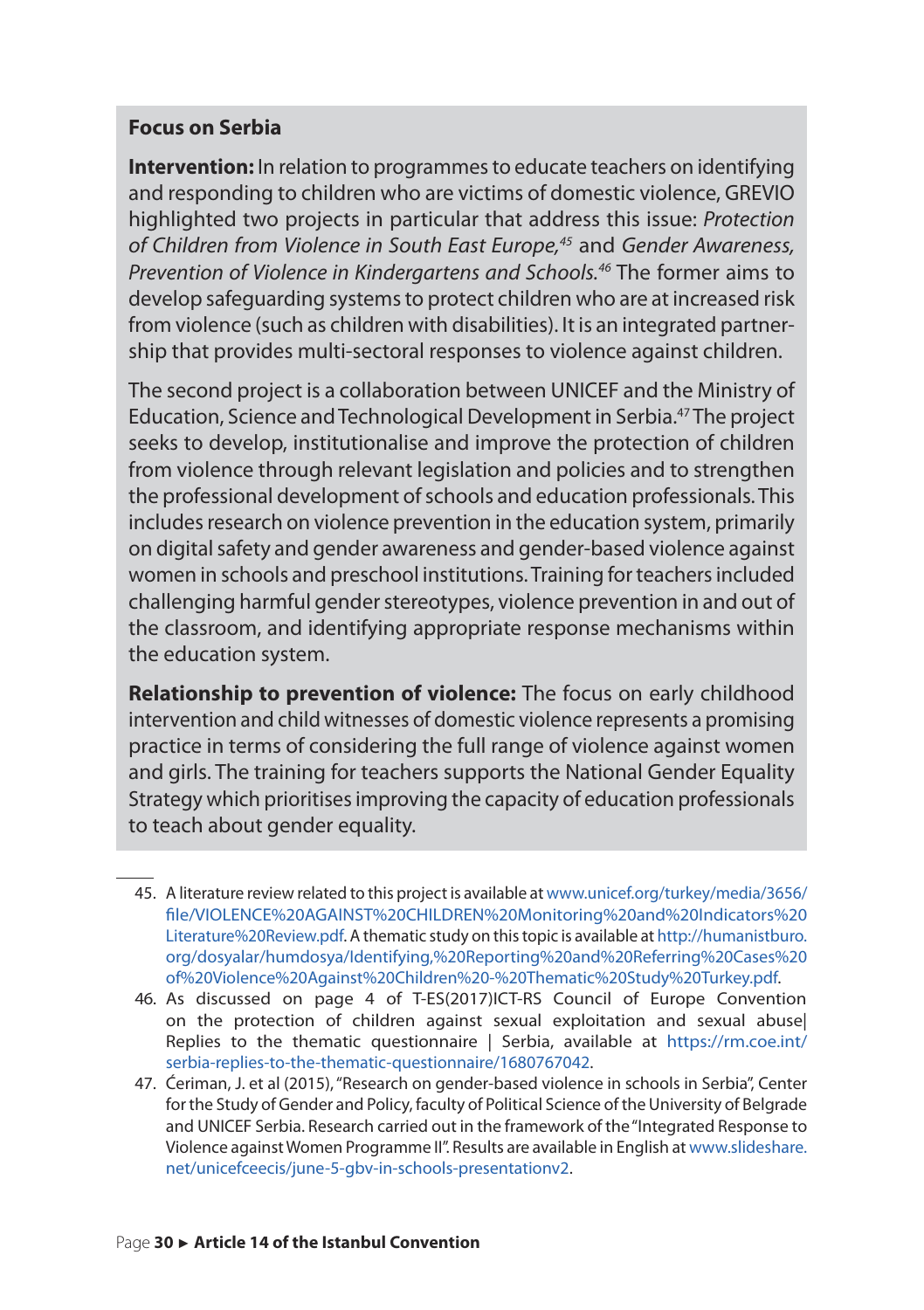## <span id="page-31-0"></span>**Tailored educational interventions**

Educational interventions need to be culturally sensitive and adapted to the local context where they are applied. Gender norms for masculinity and femininity may vary locally somewhat in terms of beliefs, socio-economic status, disability, and/or previous histories of victimisation. For instance, UNESCO recommends adopting comprehensive sexuality education programmes that are culturally relevant and context appropriate. Those should foster "respect and responsibility within relationships, supporting learners as they examine, understand and challenge the ways in which cultural structures, norms and behaviours affect people's choices and relationships within a specific setting."<sup>48</sup>

Recognition of the need for culturally sensitive educational interventions was mainly addressed through the provision of bespoke education for immigrant or migrant communities. The emphasis of this provision was on educating cultural and/or religious minorities about gender equality, non-discrimination, nonviolent conflict resolution and, in some cases, on honour-based violence and female genital mutilation. However, it is important to ensure that migrant and immigrant communities are not inadequately positioned as a cultural 'Other' in these interventions. Notably, some interventions depart from approaches lacking cultural sensitivity. Other rare examples include initiatives that address the need to prevent discrimination and violence towards women and people with disabilities<sup>49</sup>

### **The obligation to tap into the potential of informal education**

When developing teaching about gender-based violence against women and girls for informal contexts, most member states adopt tertiary prevention initiatives. Much of the education in informal contexts therefore overlaps with the obligations of Article 13 on raising awareness. These initiatives tend to focus on raising awareness of forms of gender-based violence against women, or on referring victims to support services following experiences of violence. These interventions typically do not have changing the values and attitudes underlying gender-based violence against women as their primary goal.

<sup>48.</sup> See International technical guidance on sexuality education: an evidence-informed approach; 2018, available at [https://unesdoc.unesco.org/ark:/48223/pf0000260770.](https://unesdoc.unesco.org/ark:/48223/pf0000260770)

<sup>49.</sup> Such as the brochures created by government funded education centre POLIS (see [https://](https://polis.osce.org/home) [polis.osce.org/home\)](https://polis.osce.org/home) in Austria, as discussed in paragraph 71. GREVIO/Inf(2017)4 | Austria | III. B. Education (Article 14).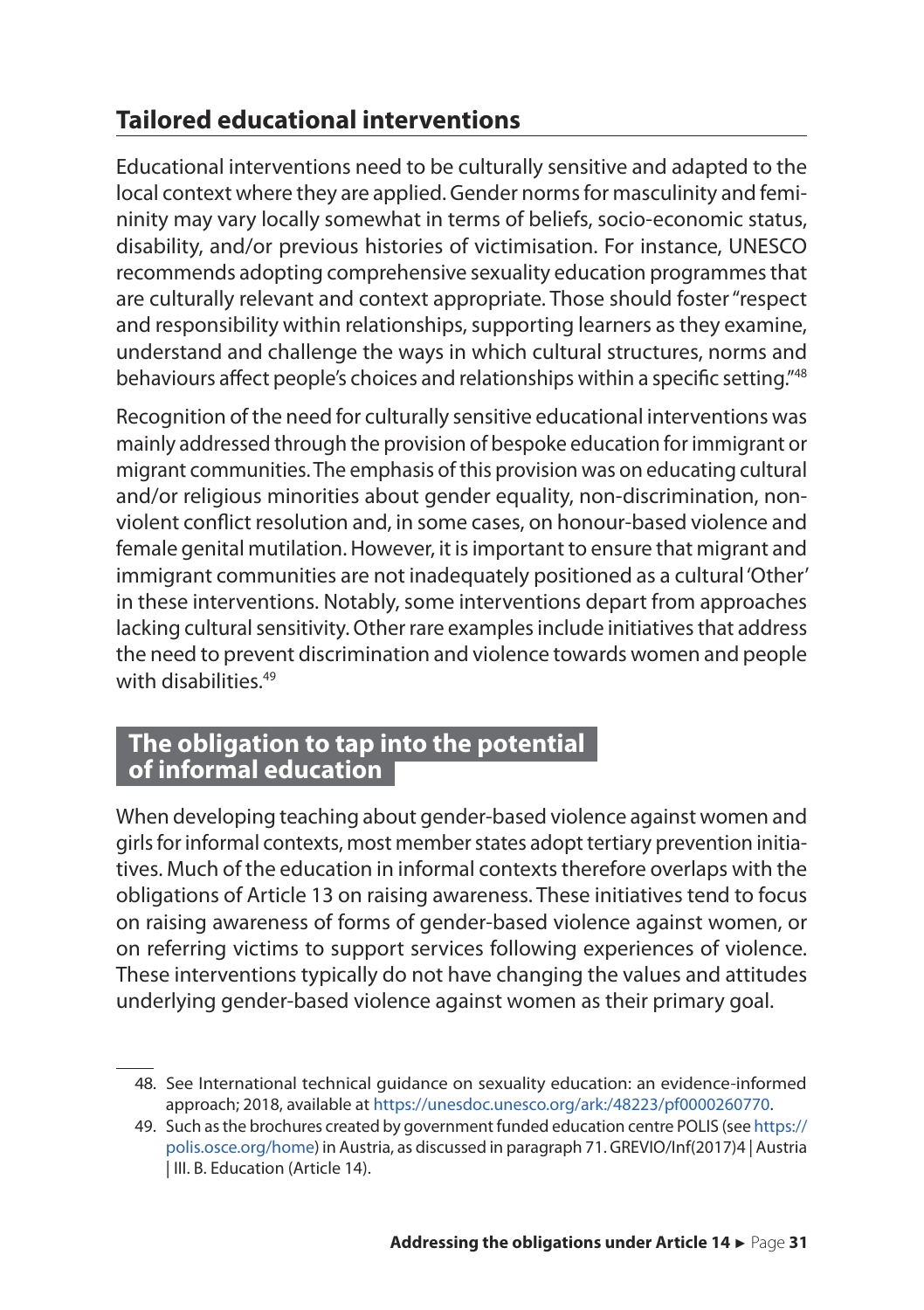Interventions have included national campaigns (some of which take place annually) as well as initiatives conducted in youth centres, through the Scouts/ Guides networks and in healthcare settings. Using these networks in addition to formal education contexts creates an integrated approach, which may support sustained efforts to prevent gender-based violence against women. Information is disseminated through in-person events such as seminars and workshops, television spots, art exhibitions, and social media, websites, and mobile applications. In some cases, educational materials created by an independent organisation were then used in formal contexts (such as schools and universities). Alternatively, as in Belgium, educational materials developed for formal education settings are being made available to those working in informal contexts, such as in facilities for those with disabilities, in youth organisations, in prisons and at concerts and festivals. The Belgian EVRAS programme<sup>50</sup> for formal education on Relational, Affective and Sexual Life offers resources and trained staff to support educational programmes in informal learning contexts.

The most frequent approach is to teach about different forms of violence against women, with some interventions providing information on methods of safely intervening in violent situations. Some teaching in informal contexts aims to dispel negatively stereotyped gender roles and emphasise positive masculine role models. The involvement of young men and boys as partners in preventing gender-based violence against women and in challenging negative masculinity stereotypes is recommended by UNESCO (2017)<sup>51</sup> and addressed in Article 12, paragraph 4 of the Istanbul Convention. Some interventions aimed to address non-violent forms of conflict resolution,<sup>52</sup> whilst one aimed to encourage mutual respect and the right to personal integrity,<sup>53</sup> and another initiative specifically addressed FGM,<sup>54</sup> Including the promotion

- 51. UNESCO (2017), Global guidance on addressing school-related gender-based violence
- 52. Austrian poster campaign 'My Hands Against Violence', aimed at migrant youth, presented learners with positive non-violent masculine role models. Additionally, a campaign delivered through the informal learning contexts of Girls and Boy Scouts and football teams in Malta, 'Full Cooperation: Zero Violence'.
- 53. A campaign in the Netherlands organised by independent knowledge centre for social issues *Movisie,* called 'We Can Young', used young volunteers to design and deliver informal education on sexual resilience in 15 municipalities. This reached around 90 000 young people.
- 54. A campaign in Portugal 'Right to Live Without Female Genital Mutilation', wherein leaflets and posters were placed in the departure lounges of major airports to inform travellers to regions of West Africa of the harms of this practice.

<sup>50.</sup> See [www.evras.be.](http://www.evras.be/)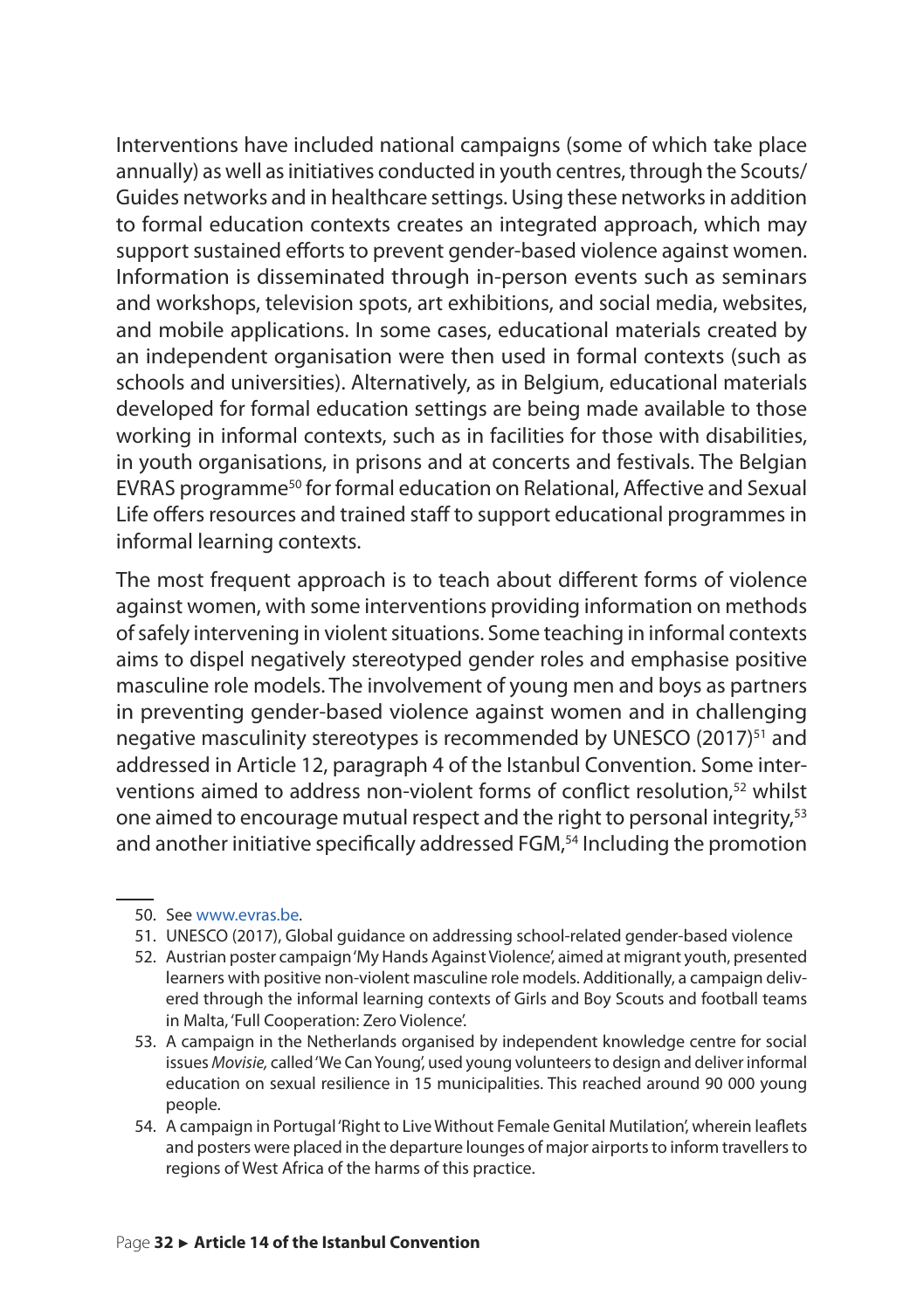<span id="page-33-0"></span>of equality between men and women and non-stereotyped gender roles in informal education initiatives can be a way of challenging harmful stereotypes which underpin genderbased violence against women.

As noted in the Mid-term Horizontal Review of GREVIO baseline evaluation reports, only some of the states parties reviewed by GREVIO have addressed the obligation under Article 14, paragraph 2, to provide education on gender equality in informal contexts such as sports teams and in the media. Interventions focused on informal contexts could extend the progress being made in formal education and provide an integrated approach to violence prevention. These can utilise existing networks such as sports clubs, youth groups or cultural and leisure facilities to reach as many people as possible and offer an integrated approach to violence prevention. Social, digital and traditional media (such as posters and radio advertisements) can be used to raise awareness of informal educational programmes, as well as to transmit information themselves.

Nevertheless, there are some examples of promising practices relating to the framework above which may be used as models for teaching about gender-based violence in informal contexts. It would be important to follow up on informal educational initiatives with evaluative data collection and to use awareness-raising campaigns in conjunction with formal educational programmes.

## **Equality between men and women, and non‑stereotyped gender roles**

As shown in the evidence review, it is important that any teaching material aimed at preventing gender-based violence against women acknowledges the importance of non-stereotyped gender roles. Stereotyped gender roles and discourses which position masculine dominance as culturally accepted and desired create a culture in which gender-based violence against women is normalised. In informal education settings, the Focus below considers an example from the independent "knowledge centre" *Rutgers<sup>55</sup>*, which is also the Dutch member association of the International Planned Parenthood Federation. The centre has developed many educational programmes for use in formal and informal education settings. In addition to the adoption of these in approximately 20-30% of schools in the Netherlands, programmes

<sup>55.</sup> See [https://rutgers.international.](https://rutgers.international/)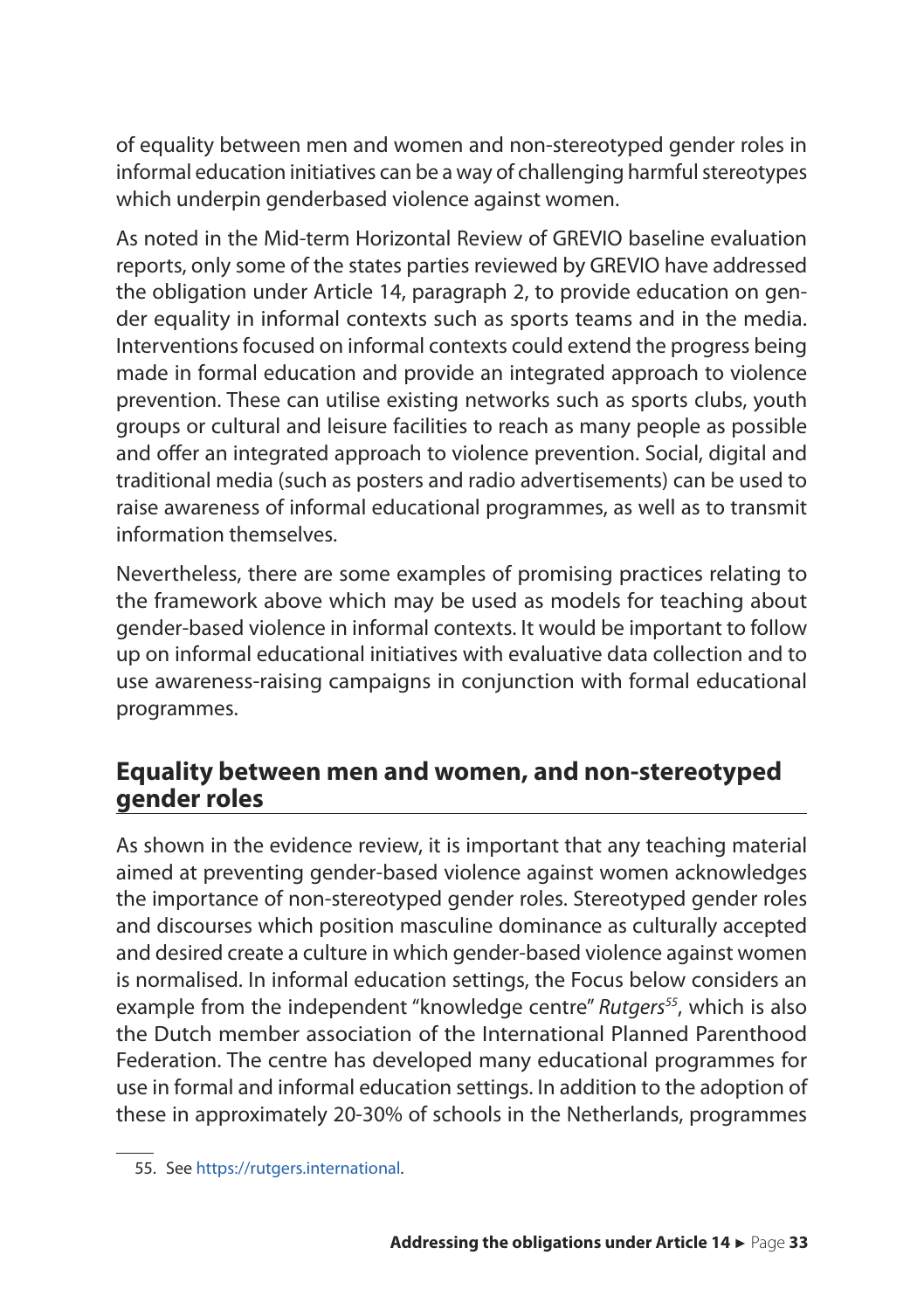are also available through informal education and other settings such as regional education centres, healthcare providers and online. These primary interventions are designed to change the attitudes and behaviours of young people through challenging traditional stereotyped gender roles which underpin gender-based violence against women.

#### **Focus on the Netherlands**

**Intervention:** Can You Fix It?<sup>56</sup> is an evidence-based online educational programme aimed at 14–20-year-olds. The website contains video scenarios which have the potential to become sexually violent or where sensitive issues relating to sexuality are discussed. Learners can interactively respond to questions during the video to 'fix' the scenario, which alters the outcome of the video. Learners can also watch each video from the perspective of the different characters portrayed in the video. The scenarios consider aspects of teenage sexuality and risks of abuses such as sexting, grooming and bullying. Participants are shown the outcome of negative behaviours and encouraged to discover ways of responding positively to scenarios.

Since its launch more than 180 000 unique visitors have viewed the website, the majority of whom play the game. The programme was nominated for a 2011 e-learning award for Best Practice. Nonetheless, no long-term evaluative studies of its impact have been conducted.

**Relationship to prevention of violence:** The video scenarios also addressed online forms of violence against women, including image-based abuse and unwanted sharing of material on the internet. Further unequal power dynamics between characters in the video scenarios were acknowledged. By offering the perspective of multiple actors in each scenario, this programme allowed learners to empathise with the experiences of others, and particularly included boys in the prevention of gender-based violence against women. All of Rutgers' programmes promote non-stereotyped gender roles and are based on research evidence in the field of gender-based violence against women and sexual health. The programme addressed intersectional discrimination, such as in relation to race, religion, sexual orientation, etc. However, this programme takes an individualistic approach, and would be best supported with additional institutional and systemic interventions.

<sup>56.</sup> The game and videos are hosted online at https://canyoufixit.sense.info/#/app/front-page.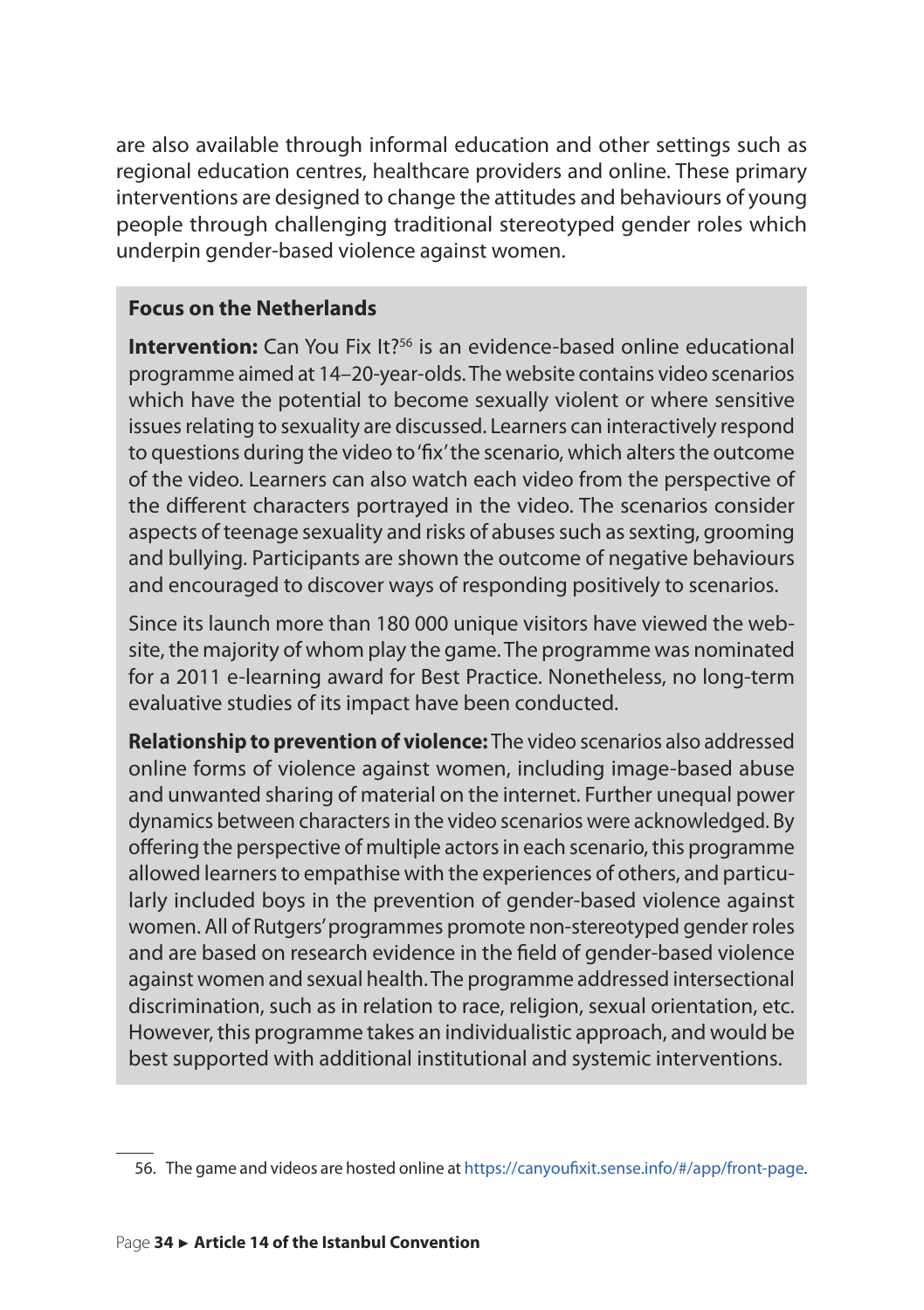## <span id="page-35-0"></span>**Addressing intersectional discrimination**

It is widely recognised that the intersecting structural inequalities facing some women may make them more vulnerable to gender-based violence, or less able to seek support when they have been harmed. Thus, informal education initiatives with the purpose of preventing gender-based violence against women need to acknowledge and address the needs of women and girls facing intersectional discrimination. For example, the French member association of the International Planned Parenthood Federation carries out the intervention "*Disability so what?*" <sup>57</sup> which created educational resources aimed at young people with disabilities to learn about healthy intimate relationships, their developing bodies, their sexuality, harmful gender stereotypes and the prevention of violence. The intervention can be organised in special education services and collects together learning resources such as videos, classroom games and brochures to offer a range of methods for teaching students with disabilities. One such resource was the brochure 'My body, me and others' designed to educate young people with autism on the meaning of consent and sexual violence.<sup>58</sup>

## **Involvement of boys and young men as partners**

Several Council of Europe member states explicitly involved men and boys in their informal education initiatives, such as the Albanian adoption of the United Nations Women's campaign 'He for She'.<sup>59</sup> This campaign aimed to encourage men and boys to pledge their support for women, and their commitment to preventing gender-based violence against women. The 'He for She' campaign reached more than 600 000 people from 2015 to 2017 and was supported by the national Football Federation and the National Olympic Committee. This campaign was also coupled with an application aimed at football fans (primarily men and boys) which presented educational materials on gender equality within an interactive football quiz. By reaching men and boys through their interest in sports and inviting them to be active participants in promoting gender equality, this intervention is a promising practice for the prevention of gender-based violence against women. Moreover, the involvement of

<sup>57.</sup> See [www.planning-familial.org/fr/handicap-et-alors-257.](http://www.planning-familial.org/fr/handicap-et-alors-257)

<sup>58.</sup> See [https://documentation.planning-familial.org/Record.htm?idlist=170&record=191468851](https://documentation.planning-familial.org/Record.htm?idlist=170&record=19146885124919640679) [24919640679.](https://documentation.planning-familial.org/Record.htm?idlist=170&record=19146885124919640679)

<sup>59.</sup> See [www.heforshe.org/en.](http://www.heforshe.org/en)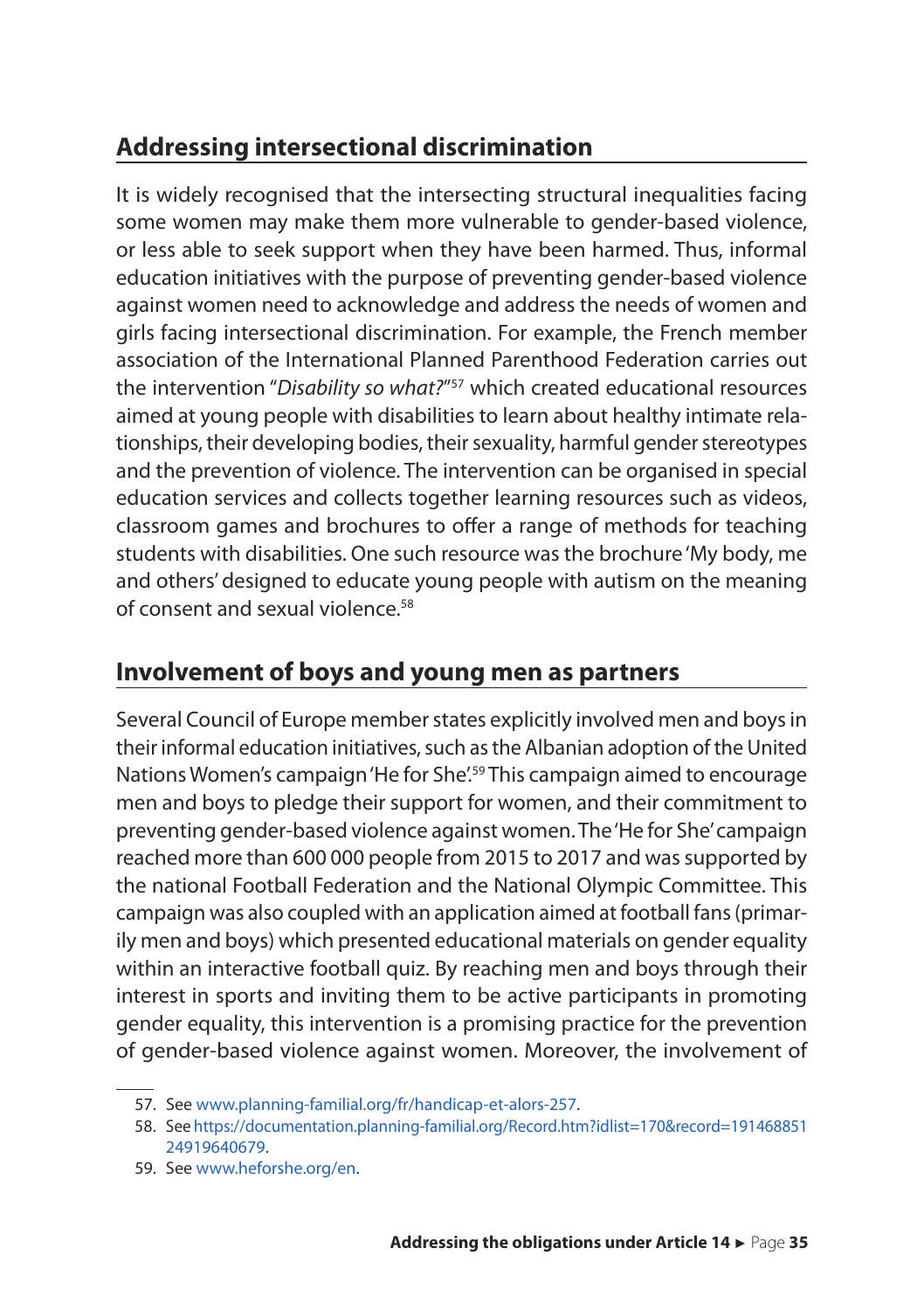<span id="page-36-0"></span>sporting institutions and national ministers, as well as directing information at individual men, means that this programme takes an ecological approach.

The national 'White Ribbon' campaign in the Netherlands<sup>60</sup> also called upon men and boys to pledge to prevent gender-based violence against women, and to state that they would not commit acts of violence. From 2015 onwards, the Dutch annual campaign has used training sessions, workshops and panels to educate men and boys about harmful masculinity norms and on their role in the prevention of violence against woman and girls. This international campaign has been running since 1991 and has a large following in the United Kingdom<sup>61</sup>, where more than 38 000 men and boys have committed to the White Ribbon Promise. The campaign relies on the work of volunteer Ambassadors (who disseminate information about the campaign and call out violent behaviour among peers) and Champions (those who support and fundraise for the campaign) to run awareness-raising events and deliver training to businesses, local government and charities across the nation.

## **Integrated approach**

When developing educational programmes to prevent gender-based violence and promote gender equality, approaches which address the multiple levels of gender inequality will be most effective. An ecological approach (Heise, 1998) to resisting gender inequality must consider gender norms as being constructed within institutions, in discourse (such as media and news), and in subjective practice (Jackson, 2005, 2006). Informal educational initiatives which are aimed at individuals as well as at institutions are therefore recognised as promising practices in preventing gender-based violence.

Examples exist of such an ecological approach involving institutions in the delivery of educational initiatives, in tandem with national media campaigns. In Albania, the awarenessraising campaign 'UNITE' (held during the '16 days of activism') disseminated educational messages on gender equality and the prevention of gender-based violence against women via television spots, photographic exhibitions and printed media. The theme of this campaign was that individuals as well as local communities have a responsibility to prevent gender-based violence against women. Educational materials were therefore

<sup>60.</sup> See [www.emancipator.nl/en/whiteribbon-2](http://www.emancipator.nl/en/whiteribbon-2/).

<sup>61.</sup> See [www.whiteribbon.org.uk](http://www.whiteribbon.org.uk/).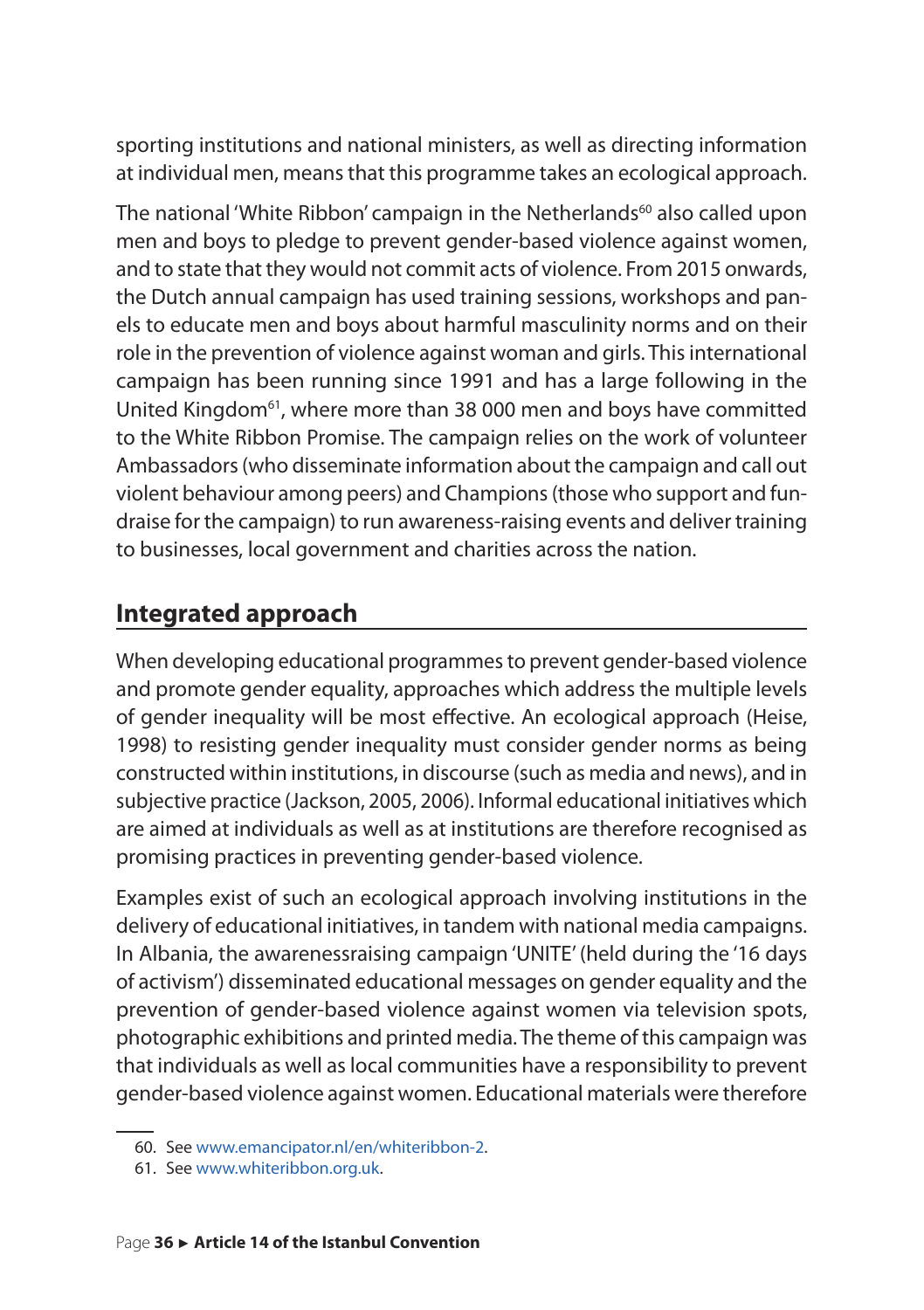shared with and distributed by community leaders, such as religious leaders and government institutions.

#### **Focus on Malta**

**Intervention:** Utilising social media (such as image and video posts) and traditional media (such as posters and radio adverts), "The Full Co-operation: Zero Violence Campaign" aimed to reach both victims of violence against women and girls and the general public, by sharing information about available sources of support for victims and to encourage bystander intervention and reporting of violence. As well as raising awareness, this campaign created a multi-sectoral steering group to develop a prevention and response programme to violence against women and girls, which developed a training programme for relevant professionals. The training sought to equip professionals with knowledge about violence against women and methods of supporting victims.

Videos on social media reached a high number of people and garnered many views (for example, more than 150 000 views on one video). In addition, 716 professionals completed the 3-day training course, including NGO staff, guidance counsellors, and healthcare workers. A further 600 of these completed the Stage 2 of this training course and 98 underwent a train-the-trainer programme to enable them to train peers and colleagues.

**Relationship to prevention of violence:** This campaign utilised local data from a survey carried out by the University of Malta (2017-2018) to tailor awareness-raising and training to the Maltese context. The campaign also relied on expertise from across sectors and aimed to create a common mode of prevention and response to violence against women and girls in Malta. Additionally, the awareness-raising campaign disseminated information to young people through the informal educational contexts of football clubs and local Girl and Boy Scouts groups.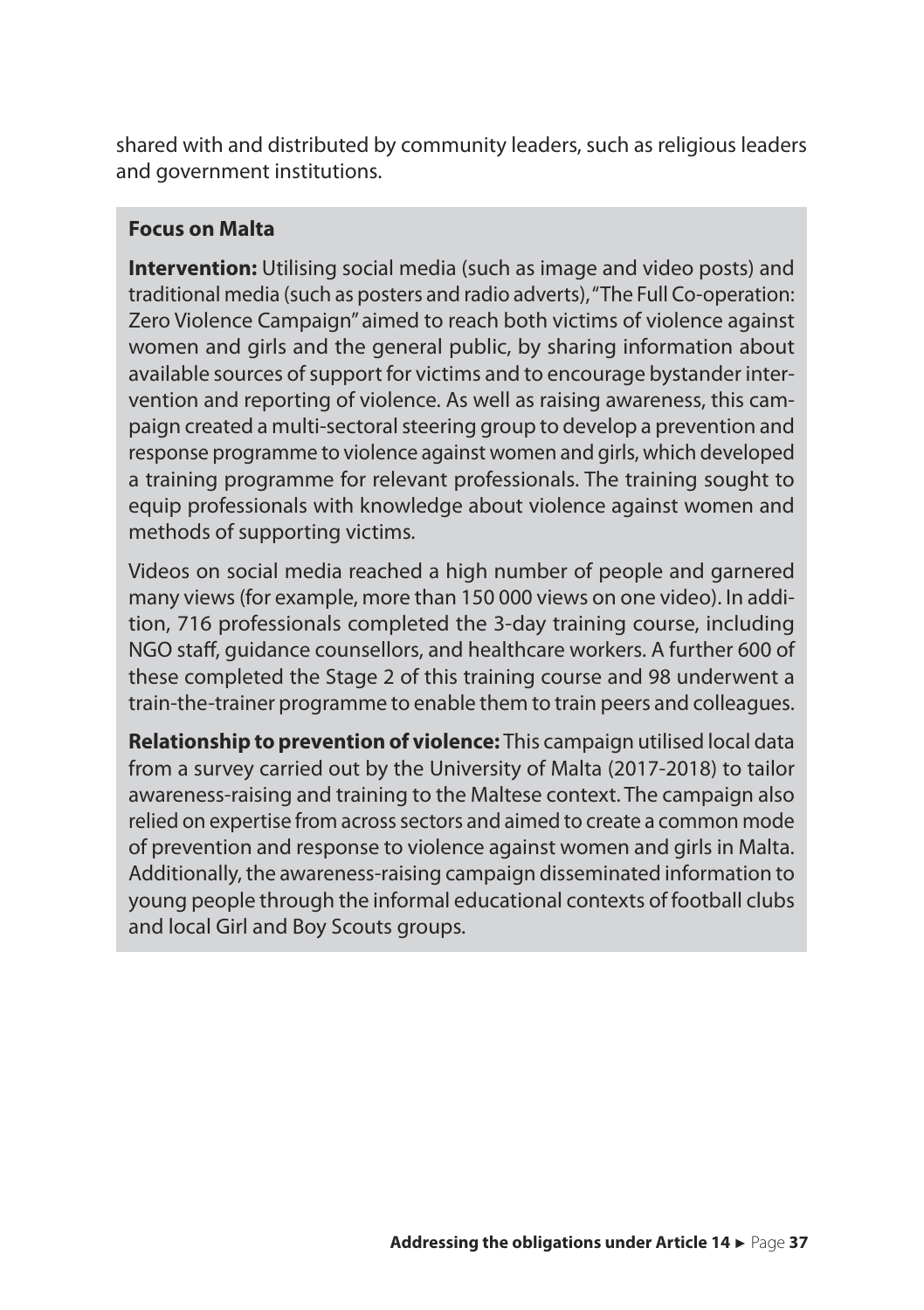# <span id="page-38-0"></span>**Conclusion**

**T** he Istanbul Convention outlines a detailed list of actions aimed at preventing gender-based violence against women under its third chapter which covers articles 12 to 17. In order to engage younger generations in championing gender equality and acting as agents of change in countering violence against women, Article 14 develops such proactive efforts in the education context. Considering that perceptions and beliefs shaped at an early age can pave the way for social acceptance of violence against women, Article 14 stresses that both formal and informal education are central to preventing discrimination and violence against women and girls. With this aim in mind, it requires the inclusion of age-appropriate teaching materials on equality between women and men, non-stereotyped gender roles, mutual respect, nonviolent conflict resolution in interpersonal relationships, gender-based violence against women, and the right of personal integrity in formal education curricula. Article 14 also provides that states parties must take actions to promote such principles among children and youth using informal education facilities (e.g. sports, cultural, and leisure facilities).

The preventive actions encompassed in the Istanbul Convention are based on best practice as evidenced from existing research on the root causes, manifestations and impacts of violence against women, as well as models of good practice within Council of Europe member states and states parties. This paper highlights examples of promising practices in formal and informal education on gender equality, healthy interpersonal relationships including consent and violence prevention, and the review of evidence of necessary factors for prevention. It covers promising practices under three levels of prevention approaches: primary, secondary, and tertiary intervention. It also addresses key cross-cutting issues such as the involvement of boys and men as partners in countering violence against women and girls, the role of digital literacy, NGO-led education initiatives, and the need to consider intersectional discrimination in education. This paper can be used as a template for preventative interventions in formal and informal education alongside the Istanbul Convention. It shows that investment in educational measures to sensitise children and youth remains a significant priority in order to ensure long-term changes in mentalities and attitudes to prevent violence against women.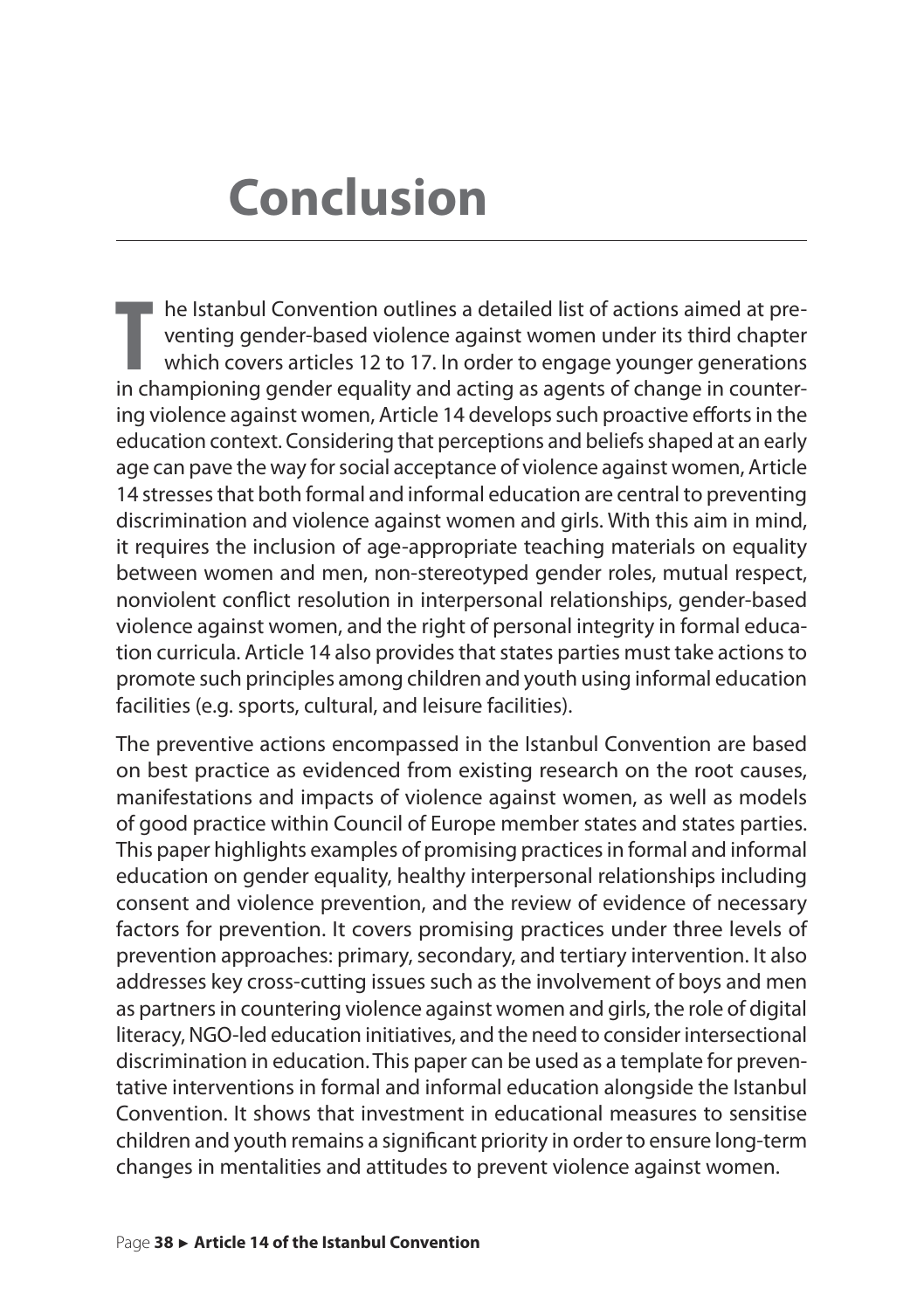# <span id="page-39-0"></span>**Checklist**

**T** he following checklist is based on the review of evidence, promising practices that already exist in the Council of Europe member states, and recommendations from GREVIO's baseline evaluations of states parties. It can be used as a comprehensive checklist of measures that can help in designing and implementing effective formal and informal educational interventions aimed at preventing violence against women and domestic violence.

### **Formal education**

#### *Formal contexts for educational intervention*

 $\triangleright$  Do formal education curricula at all levels include age-appropriate teaching materials on equality between women and men, non-stereotyped gender roles, mutual respect, non-violent conflict resolution in interpersonal relationships, gender-based violence against women, and the right to personal integrity?

#### *Equality between men and women, and non-stereotyped gender roles*

- $\blacktriangleright$  Is inequality between men and women acknowledged as a root cause of violence against women? Are formal education measures taken to increase gender equality, not only through legislation but also through public education or awareness-raising?
- $\blacktriangleright$  Is the gendered nature of violence against women and girls emphasised within the context of formal education messages about equality, respect and the prohibition of discrimination?
- $\triangleright$  Do formal educational interventions actively involve boys, as well as girls, in changing behaviours and attitudes that justify or trivialise violence against women and girls?
- $\triangleright$  Do formal educational interventions address all forms of gender-based violence against women and girls (physical, psychological and sexual violence, stalking, sexual harassment, female genital mutilation and forced marriage, etc.)?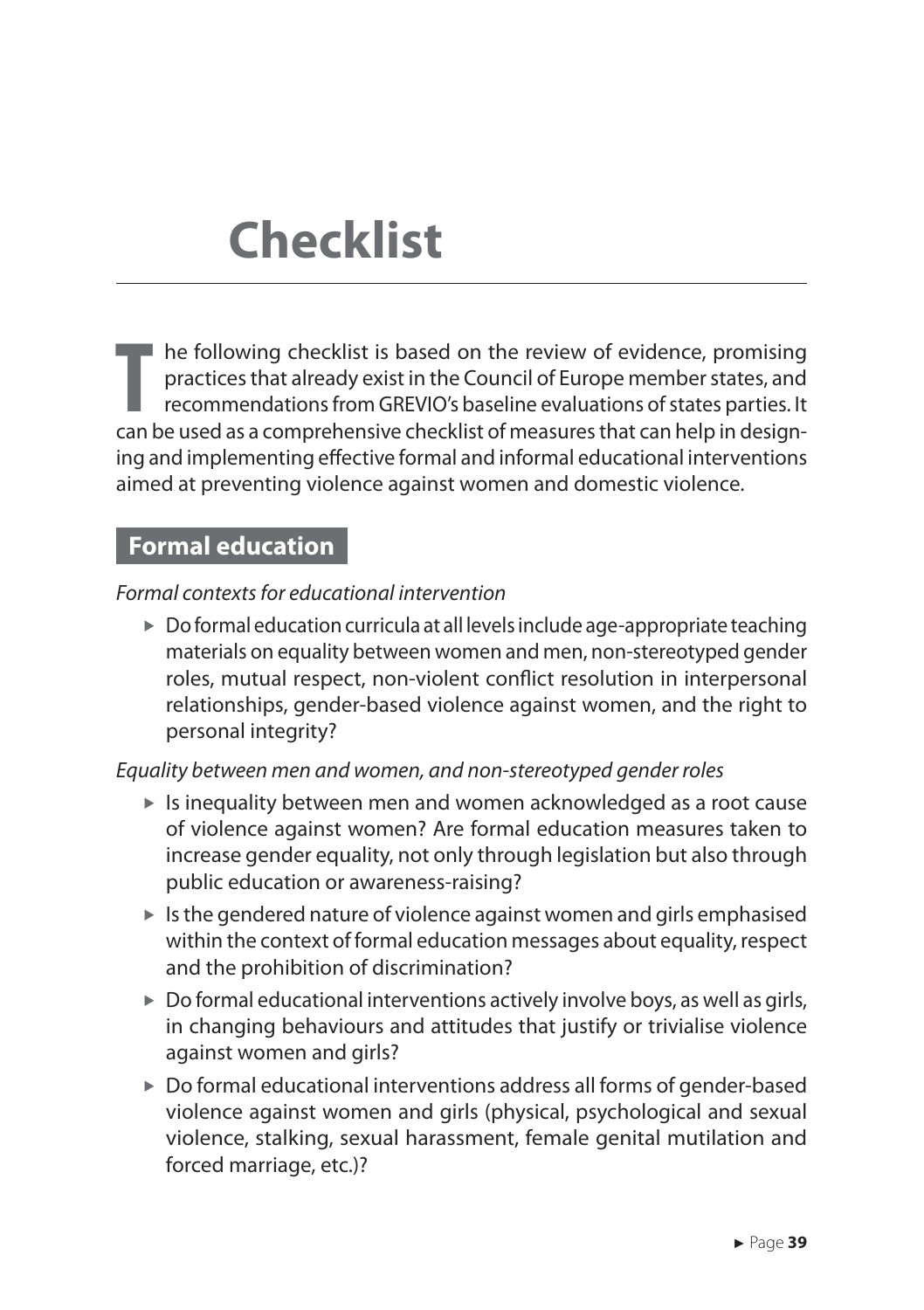#### <span id="page-40-0"></span>*Comprehensive sexuality education*

 $\blacktriangleright$  Is comprehensive sexuality education a primary site for addressing gender equality, including non-stereotyped gender roles for girls and boys? Where comprehensive sexuality education is in place, does it address mutual respect, consent, personal integrity, discrimination and violence against girls?

#### *Integrated approach to preventing violence against women and girls*

- $\blacktriangleright$  Is an integrated formal education approach to preventing violence against women and girls taken, including by addressing inequality between men and women and stereotypes at different levels of schooling? This may include addressing non-stereotyped gender roles within the curriculum as well as raising awareness among teachers and school leaders.
- $\blacktriangleright$  Are there measures to implement gender mainstreaming in education in line with Recommendation CM/Rec(2007)13?

#### *Addressing intersectional discrimination*

- $\triangleright$  Do formal educational interventions on the prevention of violence ensure that messages are relevant to a range of groups, including groups experiencing multiple vulnerabilities and discrimination?
- $\blacktriangleright$  Are formal educational interventions on the prevention of violence context-appropriate, including initiatives that are culturally-sensitive or accessible to children and youth with disabilities?

*Development of indicators and measures to assess knowledge and skills about violence prevention*

 $\blacktriangleright$  Is data collected on an ongoing basis to measure the effectiveness of interventions to prevent violence against women and girls in education?

#### *Training of teachers and other education professionals*

 $\blacktriangleright$  Is there consistent and nationally-mandated in-service and initial teacher training on issues of gender-based violence, women's equality with men, negative gender stereotypes, and how to detect violence and respond to it?

## **Informal education**

#### *Informal contexts for educational intervention*

 $\triangleright$  Are educational initiatives on the prevention of violence against girls and women promoted through youth structures (e.g. sports clubs and youth groups)?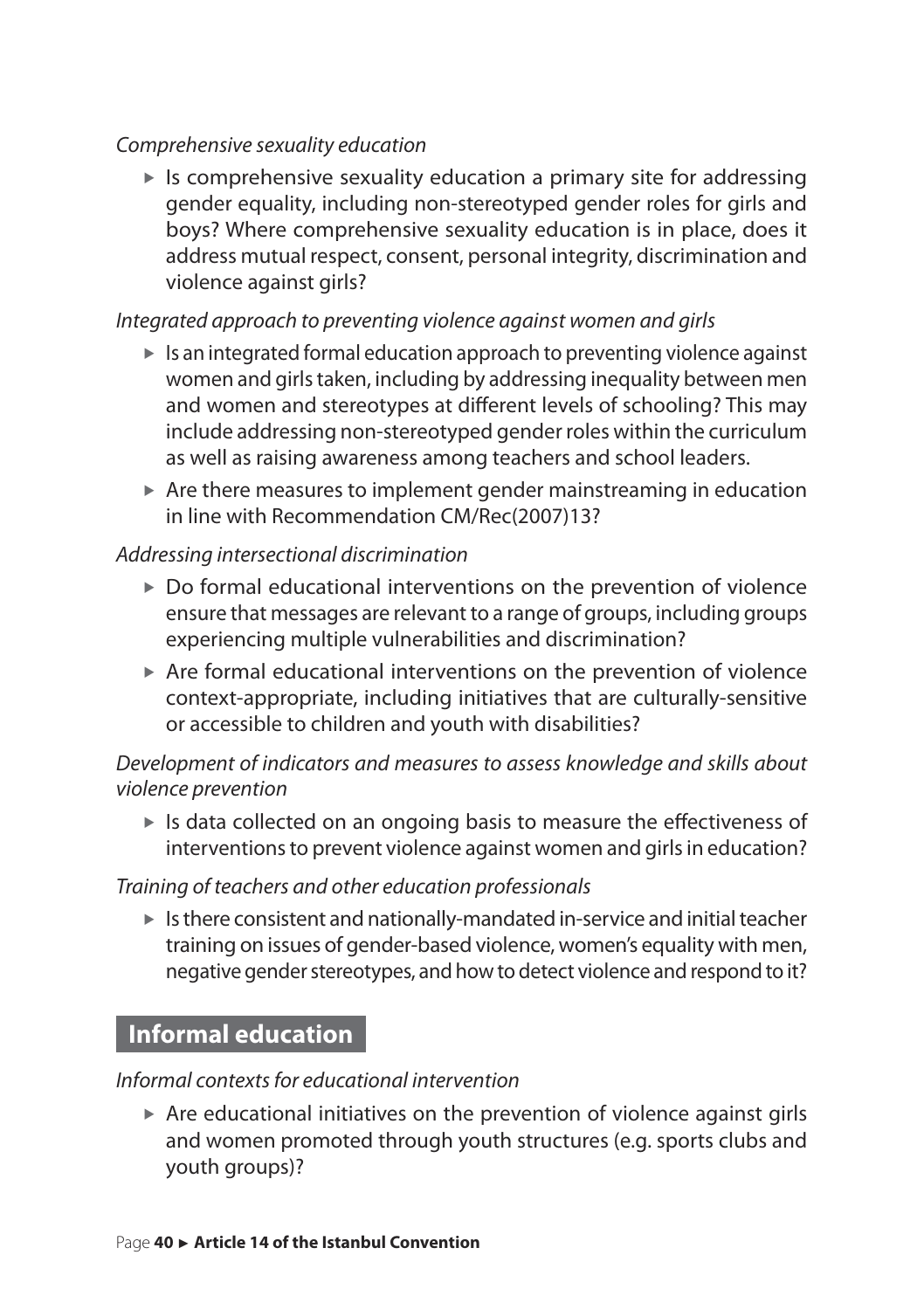$\triangleright$  Do these settings offer the opportunity to challenge harmful gender stereotypes and promote non-stereotyped gender roles and positive masculinities?

#### *Equality between men and women, and non-stereotyped gender roles*

- $\triangleright$  Do informal educational interventions and awareness-raising campaigns specifically target risk factors for perpetration (e.g. harmful gender stereotypes)? Do these measures actively involve boys, as well as girls, in changing behaviours and attitudes that justify or trivialise violence against women and girls?
- $\triangleright$  Do informal educational interventions address the full continuum of gender-based violence against women and girls, including less prevalent forms, such as female genital mutilation and forced marriage?

#### *Integrated approach to preventing violence against women and girls*

- $\triangleright$  Do awareness-raising campaigns and informal education offered in conjunction with formal education, as well as changes to legislation, serve to support an integrated approach to preventing gender-based violence against women?
- $\triangleright$  Do awareness campaigns on the prevention of violence consider child witnesses of domestic violence as victims themselves?

#### *Addressing intersectional discrimination*

- $\triangleright$  Do awareness-raising campaigns and informal educational interventions on the prevention of violence ensure that messages are relevant to a range of groups, including groups experiencing multiple vulnerabilities and discrimination?
- $\triangleright$  Does the dissemination of informal educational interventions to prevent violence reach women and girls who might not otherwise have access to mainstream media and/or information and communication technologies, including those women at risk of multiple discrimination?
- $\blacktriangleright$  Are awareness-raising techniques and informal educational interventions on the prevention of violence age-appropriate and varied (e.g. the use of comic books or online games for addressing issues of gender equality aimed at teenagers)?
- $\blacktriangleright$  Are informal educational interventions on the prevention of violence context-appropriate, including initiatives that are culturally-sensitive or accessible to children and youth with disabilities?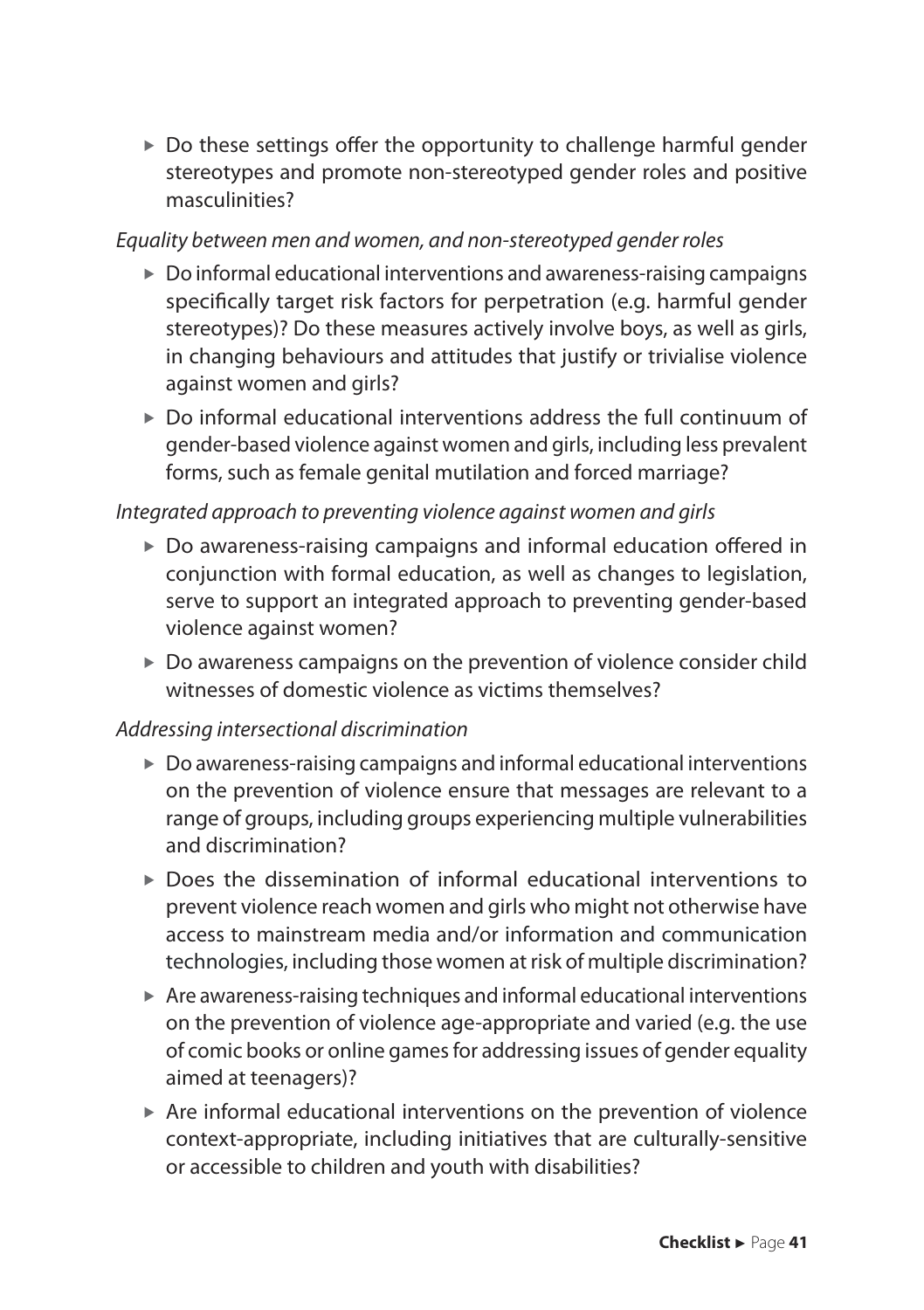*Development of indicators and measures to assess knowledge and skills about violence prevention*

 $\triangleright$  Are awareness-raising campaigns and informal educational initiatives evaluated through the collection of data following interventions?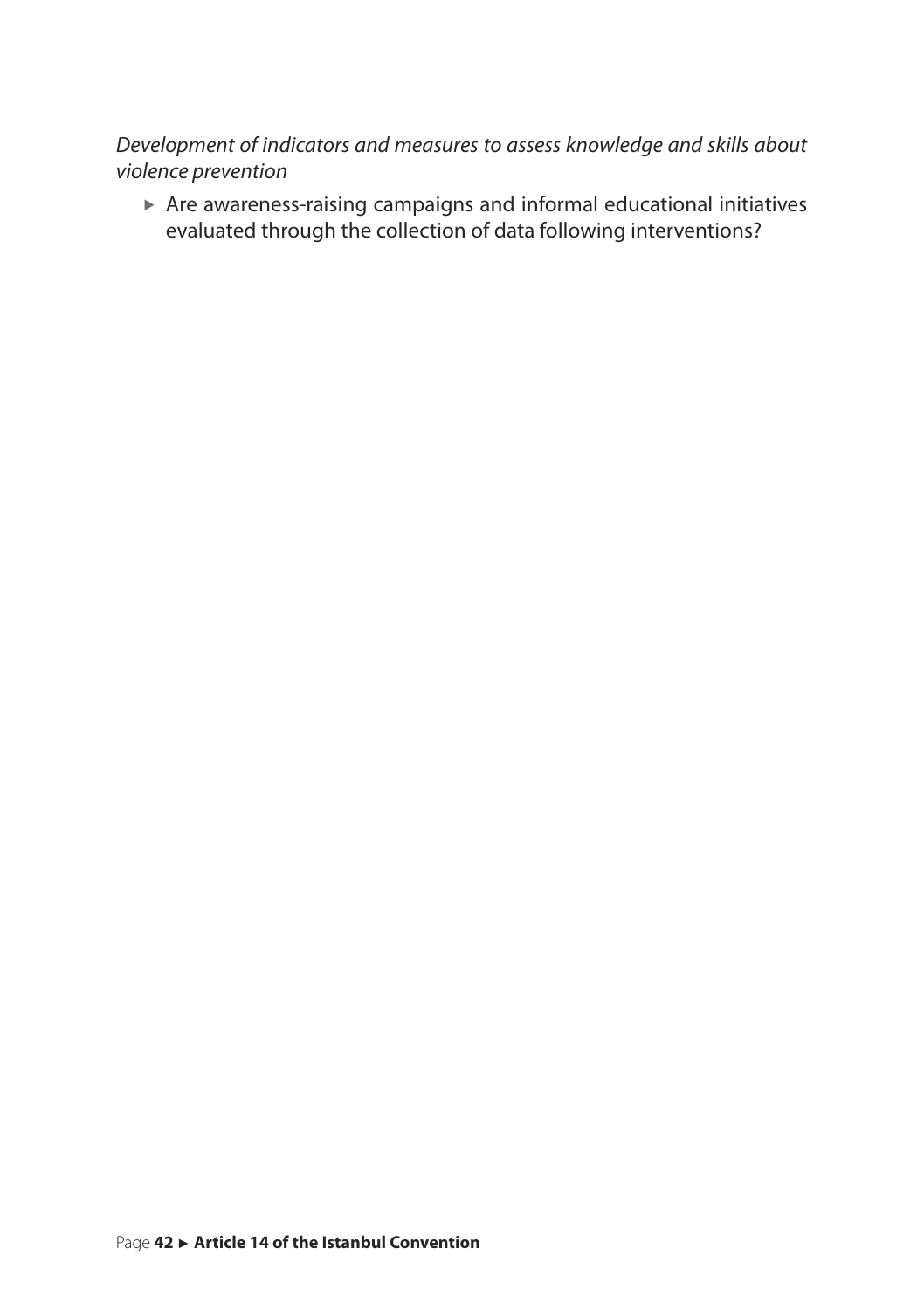## <span id="page-43-0"></span>**Council of Europe resources**

The Council of Europe Convention on preventing and combating violence against women and domestic violence (Istanbul Convention)

The Council of Europe Convention on the Protection of Children against Sexual Exploitation and Sexual Abuse (Lanzarote Convention)

GREVIO's General Recommendation No. 1 on the digital dimension of violence against women, 2021

Recommendation CM/Rec(2019)1 of the Committee of Ministers to member States on preventing and combating sexism

Recommendation CM/Rec(2007)13 of the Committee of Ministers to member States on gender mainstreaming in education,

Recommendation CM/Rec(2009)10 of the Committee of Ministers to member states on integrated national strategies for the protection of children from violence

Recommendation CM/Rec(2008)4 of the Committee of Ministers to member states on strengthening the integration of children of migrants and of immigrant background

Recommendation CM/ REC (2009)4 of the Committee of Ministers to member states on the education of Roma and Travellers in Europe

The Council of Europe Gender Equality Strategy 2018-2023

The Council of Europe Disability Strategy 2017-2023

The Mid-term Horizontal Review of GREVIO baseline evaluation reports (2021)

Safe at school: Education sector responses to violence based on sexual orientation, gender identity/expression or sex characteristics in Europe (2018)

Gender Matters- a manual on addressing gender-based violence affecting young people (2019)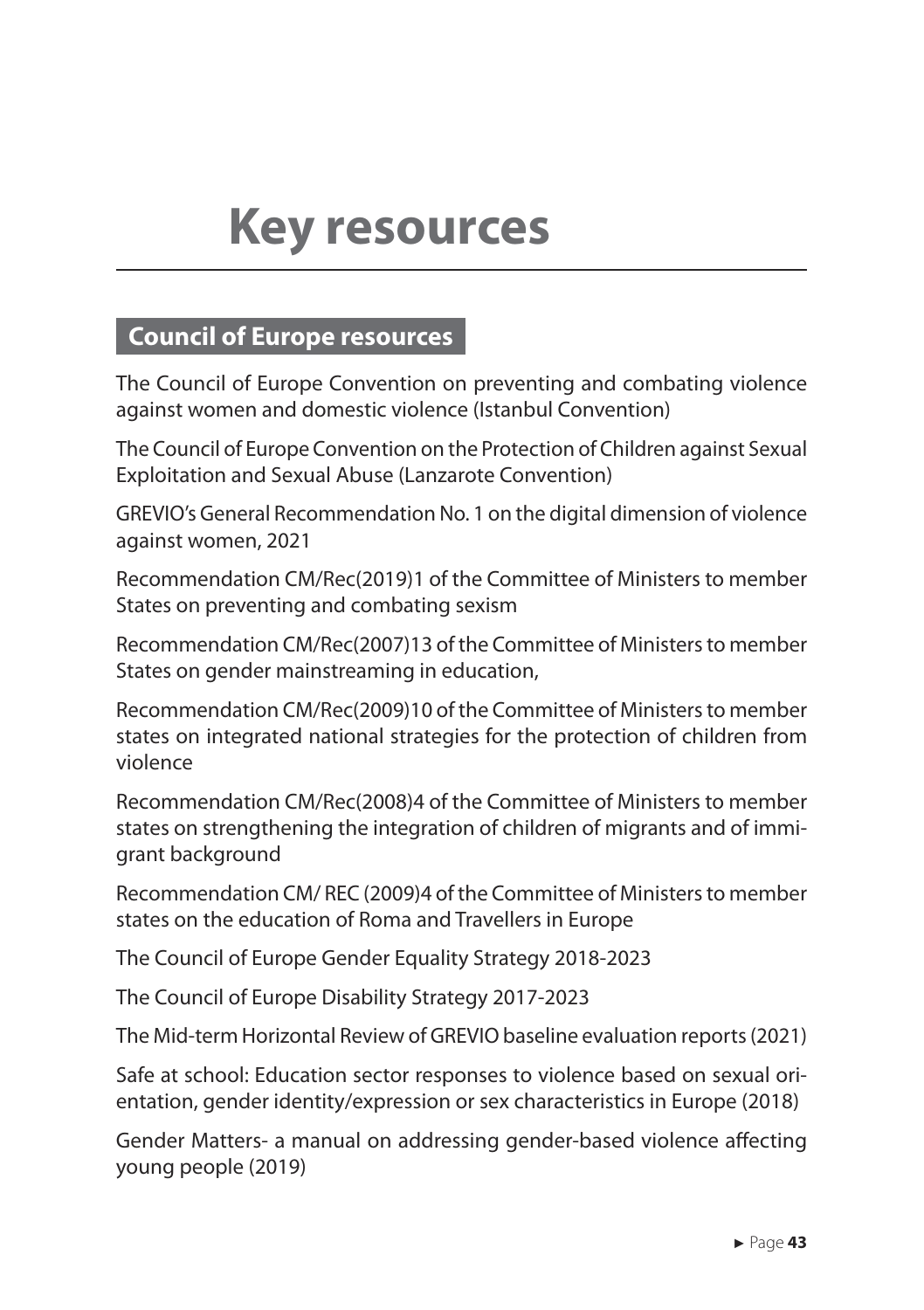## <span id="page-44-0"></span>**Other International Organisations resources**

[UNESCO Strategy for gender equality in and through education \(2019-2025\)](https://unesdoc.unesco.org/ark:/48223/pf0000369000)

UNESCO, International Technical Guidance on Sexuality Education: An evidenceinformed approach (2018)

UNESCO, [Global guidance on addressing school-related gender-based vio](http://unesdoc.unesco.org/images/0024/002466/246651e.pdf)[lence,](http://unesdoc.unesco.org/images/0024/002466/246651e.pdf) (2017)

UNESCO, [A Guide for gender equality in teacher education policy and prac](http://unesdoc.unesco.org/images/0023/002316/231646e.pdf)[tices](http://unesdoc.unesco.org/images/0023/002316/231646e.pdf) (2015)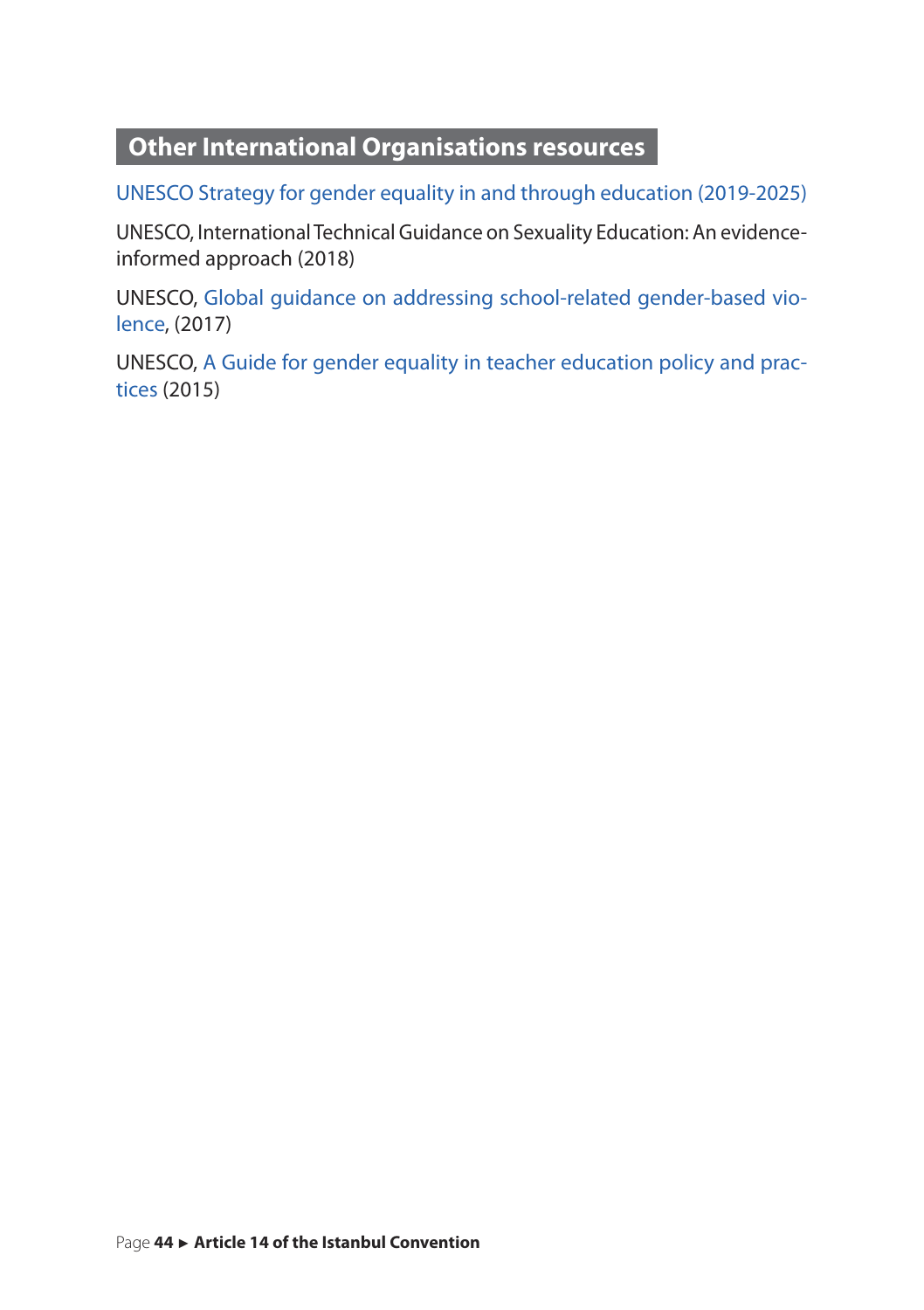<span id="page-45-0"></span>Atkinson, C. (2021) 'They don't really talk about it 'cos they don't think it's right': heteronormativity and institutional silence in UK primary education, *Gender and Education*, 33:4, 451-467. [https://doi.org/10.1080/09540253.2020.1773410.](https://doi.org/10.1080/09540253.2020.1773410)

Baker, C., & Stein, N. (2016). Obscuring Gender-Based Violence: Marriage Promotion and Teen Dating Violence Research. *Journal of Women, Politics and Policy*, 37(1), 87–109.<https://doi.org/10.1080/1554477X.2016.1116301>.

Bragg, S., Ponsford, R., Meiksin, R., Bonell, C., & Emmerson, L. (2020). Dilemmas of school-based relationships and sexuality education for and about consent. *Sex Education*, 21(3), 1–15. [https://doi.org/10.1080/14681811.2020.1788528.](https://doi.org/10.1080/14681811.2020.1788528)

Cerise, S. (2011). *A Different World is Possible. A Call For Long-Term and Targeted Action To Prevent Violence Against Women and Girls.* End Violence Against Women Coalition.

Charles, N., & Wadia, K. (2018). New British feminisms, UK Feminista and young women's activism. *Feminist Theory*, 19(2), 165–181. [https://doi.](https://doi.org/10.1177/1464700117723592) [org/10.1177/1464700117723592.](https://doi.org/10.1177/1464700117723592)

Davies, B. (1989). *Frogs, snails and feminist tales*. Allen and Unwin.

Dawson, K., Nic Gabhainn, S., & MacNeela, P. (2020). Toward a Model of Porn Literacy: Core Concepts, Rationales, and Approaches. *Journal of Sex Research,* 57(1), 1–15. <https://doi.org/10.1080/00224499.2018.1556238>.

Fairbairn, J. (2020). Before #MeToo: Violence against Women Social Media Work, Bystander Intervention, and Social Change. *Societies*, 10(3), 51. [https://](https://doi.org/10.3390/soc10030051) [doi.org/10.3390/soc10030051](https://doi.org/10.3390/soc10030051).

Flood, M. (2015). Work with men to end violence against women: a critical stocktake. Culture, *Health and Sexuality*, 17(0), 159–176. [https://doi.org/10.1](https://doi.org/10.1080/13691058.2015.1070435) [080/13691058.2015.1070435](https://doi.org/10.1080/13691058.2015.1070435).

Franklin, A., Toft, A. & Goff, S. (2019). *Parents' and carers' views on how we can work together to prevent the sexual abuse of disabled children.* [https://learning.](https://learning.nspcc.org.uk/media/1879/parents-and-carers-views-on-preventing-sexual-abuse-of-disabled-children.pdf) [nspcc.org.uk/media/1879/parents-and-carers-views-on-preventing-sexual](https://learning.nspcc.org.uk/media/1879/parents-and-carers-views-on-preventing-sexual-abuse-of-disabled-children.pdf)[abuse-of-disabled-children.pdf](https://learning.nspcc.org.uk/media/1879/parents-and-carers-views-on-preventing-sexual-abuse-of-disabled-children.pdf). National Society for the Prevention of Cruelty towards Children.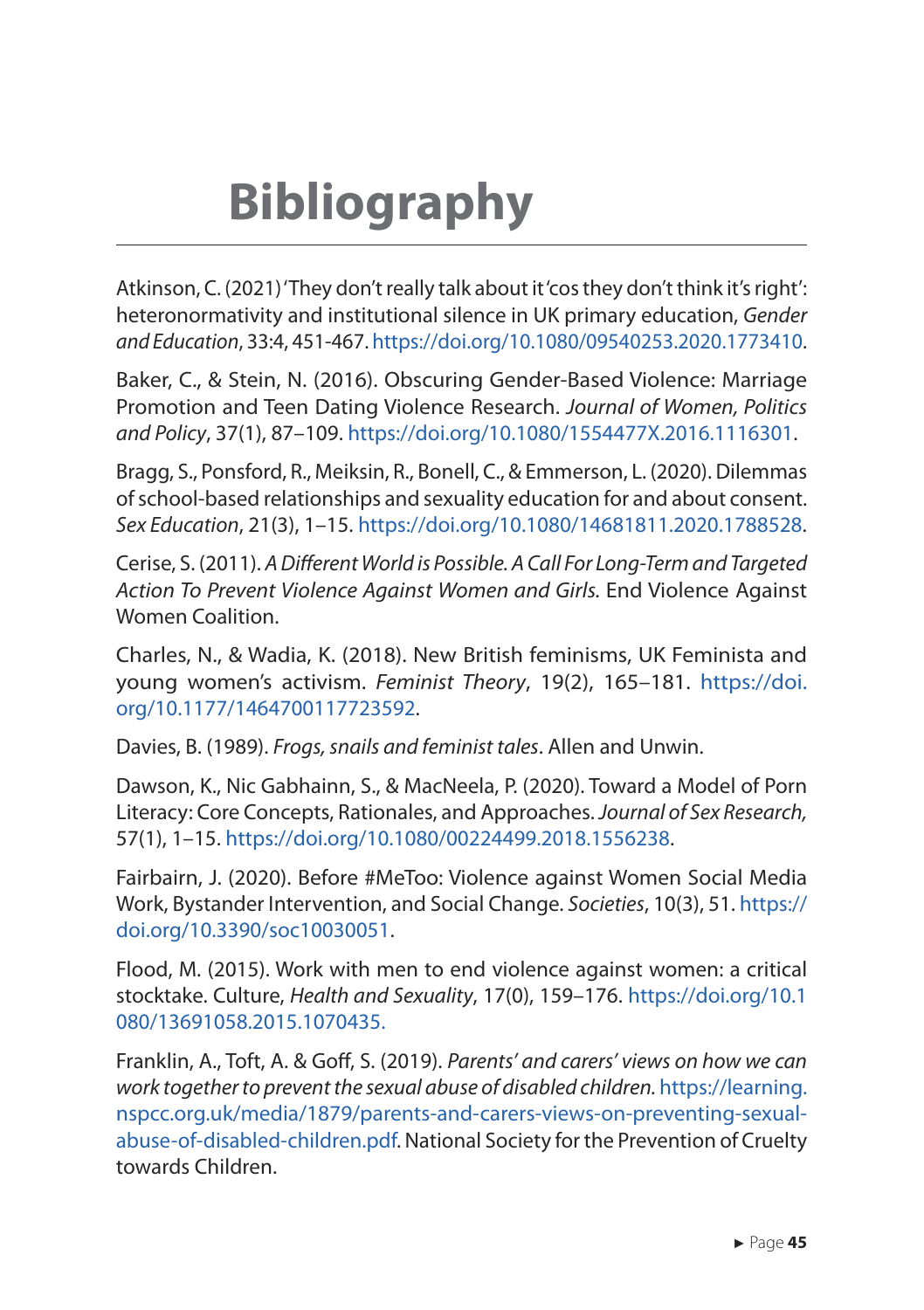Fulu, E., Kerr-Wilson, A., Lang, J., Gibbs, A., Jacobson, J., & Jewkes, R. (2014). *What works to prevent violence against women and girls. Evidence Review of Interventions to Prevent Violence against Women and Girls.* Pretoria: Medical Research Council, June, 1580–1589. [https://assets.publishing.service.gov.](https://assets.publishing.service.gov.uk/media/57a089a8ed915d3cfd00037c/What_Works_Inception_Report_June_2014_AnnexF_WG23_paper_prevention_interventions.pdf) [uk/media/57a089a8ed915d3cfd00037c/What\\_Works\\_Inception\\_Report\\_](https://assets.publishing.service.gov.uk/media/57a089a8ed915d3cfd00037c/What_Works_Inception_Report_June_2014_AnnexF_WG23_paper_prevention_interventions.pdf) [June\\_2014\\_AnnexF\\_WG23\\_paper\\_prevention\\_interventions.pdf.](https://assets.publishing.service.gov.uk/media/57a089a8ed915d3cfd00037c/What_Works_Inception_Report_June_2014_AnnexF_WG23_paper_prevention_interventions.pdf)

Hagemann-White, C. (2010). Factors at play in the perpetration of VAW, VAC and SOV, A multilevel interactive model. Annex to: European Commission, *Feasibility study to assess the possibilities, opportunities and needs to standardize national legislation on violence against women, violence against children and sexual orientation violence*. Publications Office of the European Union.

Heise, L. L. (1998). Violence against women: An integrated, ecological framework. *Violence against women*, 4(3), 262-290. [https://doi.org/10.1177/10778](https://doi.org/10.1177/1077801298004003002) [01298004003002.](https://doi.org/10.1177/1077801298004003002)

Jackson, S. (2006). Heterosexuality, Sexuality and Gender: Re-thinking the Intersections. In D. Richardson, M. Casey and J. McLaughlin (eds), *Feminist and Queer Intersections: Sexualities, Cultures and Identities*. London: Palgrave. [https://doi.org/10.1057/9780230625266\\_3.](https://doi.org/10.1057/9780230625266_3)

Jackson, S. (2005). Sexuality, Heterosexuality and Gender Hierarchy: Getting our Priorities Straight. Pp. 15–38 in C. Ingraham (ed.), *Thinking Straight: New Work in Critical Heterosexuality Studies*. New York: Routledge. [https://doi.](https://doi.org/10.4324/9780203006368-8) [org/10.4324/9780203006368-8.](https://doi.org/10.4324/9780203006368-8)

Jewkes, R., Flood, M., & Lang, J. (2015). From work with men and boys to changes of social norms and reduction of inequities in gender relations: A conceptual shift in prevention of violence against women and girls. *The Lancet*, 385(9977), 1580–1589. [https://doi.org/10.1016/S0140-6736\(14\)61683-4](https://doi.org/10.1016/S0140-6736(14)61683-4).

Keisu, B.-I., & Ahlström, B. (n.d.). The Silent Voices: Pupil Participation for Gender Equality and Diversity. *Educational Research*, 62(1), 1–17. [http://dx.doi.org/10](http://dx.doi.org/10.1080/00131881.2019.1711436) [.1080/00131881.2019.1711436](http://dx.doi.org/10.1080/00131881.2019.1711436).

Lahelma, E. (2011). Gender Awareness in Finnish Teacher Education: an Impossible Mission? *Education Inquiry*, 2(2), 263–276. [https://doi.org/10.3402/](https://doi.org/10.3402/edui.v2i2.21979) [edui.v2i2.21979](https://doi.org/10.3402/edui.v2i2.21979).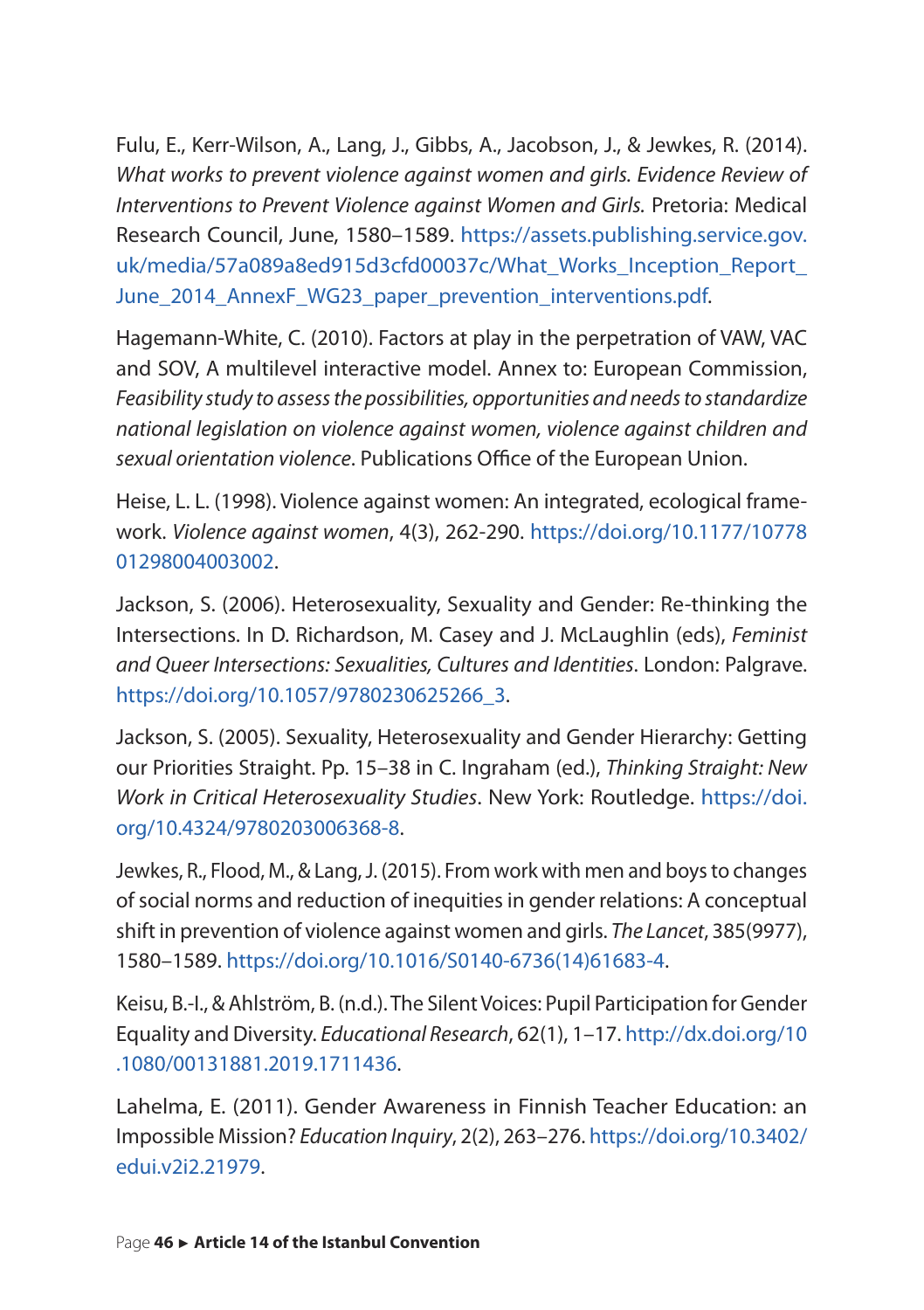Lange, E., & Young, S. (2019). Gender-based violence as difficult knowledge: pedagogies for rebalancing the masculine and the feminine. *In International Journal of Lifelong Education* (Vol. 38, Issue 3, pp. 301–326). [https://doi.org/1](https://doi.org/10.1080/02601370.2019.1597932) [0.1080/02601370.2019.1597932](https://doi.org/10.1080/02601370.2019.1597932).

Larrondo, A., & Rivero, D. (n.d.). A Case Study on the Incorporation of Gender-Awareness into the University Journalism Curriculum in Spain. *Gender and Education*, 31(1), 1–14.<http://dx.doi.org/10.1080/09540253.2016.1270420>.

Lee, D., Allwood, R., Weinstein, M., & Sullivan, K. (2016). Interviewer: 'Are women and girls ever responsible for the domestic violence they encounter?' Student: 'No, well, unless they did something really, really bad ….' *Journal of Gender Studies*, 25(5), 571–585. [https://doi.org/10.1080/09589236.2015.1070711.](https://doi.org/10.1080/09589236.2015.1070711)

Lopez, J. A. C., Nordfjell, O. B., Gaini, F., & Heikkinen, M. (2018). Promising Nordic practices in gender equality promotion: Developing teacher education dialogue, practice, and policy cycles on-line. *Policy Futures in Education*, 16(5), 605–619. <https://doi.org/10.1177/1478210317722286>.

Mayeza, E., & Bhana, D. (2017). Addressing gender violence among children in the early years of schooling: insights from teachers in a South African primary school. *International Studies in Sociology of Education*, 26(4), 408–425. [https://](https://doi.org/10.1080/09620214.2017.1319288) [doi.org/10.1080/09620214.2017.1319288.](https://doi.org/10.1080/09620214.2017.1319288)

Núñez Puente, S., Fernández Romero, D., & Vázquez Cupeiro, S. (2017). Online feminist practice, participatory activism and public policies against gender-based violence in Spain. *Feminist Theory*, 18(3), 299–321. [https://doi.](https://doi.org/10.1177/1464700117721881) [org/10.1177/1464700117721881.](https://doi.org/10.1177/1464700117721881)

Okenwa-Emgwa, L., & von Strauss, E. (2018). Higher education as a platform for capacity building to address violence against women and promote gender equality: the Swedish example. *Public Health Reviews*, 39. [https://doi.](https://doi.org/10.1186/s40985-018-0108-5) [org/10.1186/s40985-018-0108-5.](https://doi.org/10.1186/s40985-018-0108-5)

Osler, A. (2006). Excluded girls: interpersonal, institutional and structural violence in schooling, *Gender and Education*, 18:6, 571-589. [https://doi.](https://doi.org/10.1080/09540250600980089) [org/10.1080/09540250600980089.](https://doi.org/10.1080/09540250600980089)

Palmén, R., Arroyo, L., Müller, J., Reidl, S., Caprile, M., & Unger, M. (2020). Integrating the gender dimension in teaching, research content & knowledge and technology transfer: Validating the EFFORTI evaluation framework through three case studies in Europe. *Evaluation and Program Planning*, 79(May 2019), 101751. <https://doi.org/10.1016/j.evalprogplan.2019.101751>.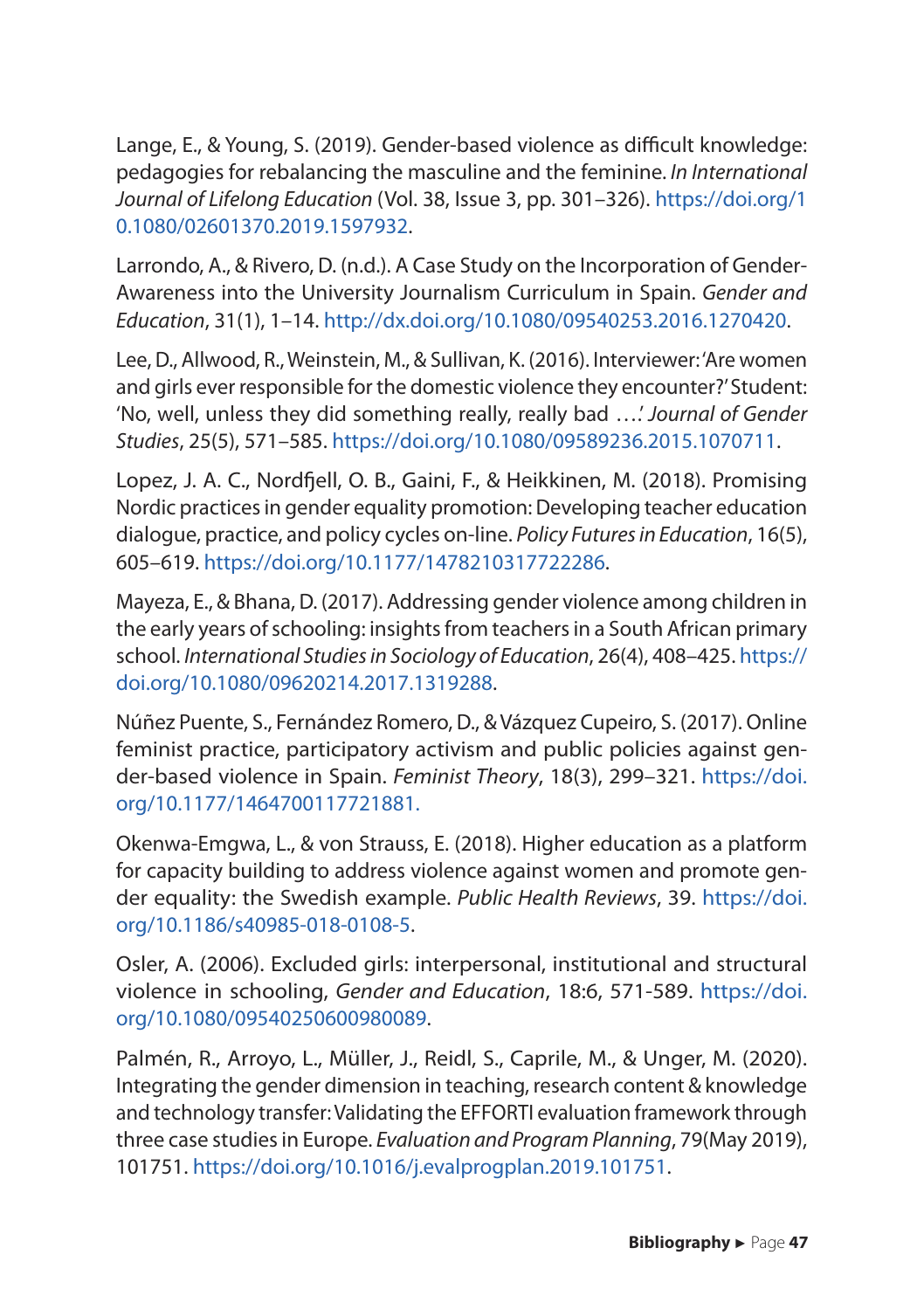Rahimi, R. & Liston, D. (2011). Race, class, and emerging sexuality: teacher perceptions and sexual harassment in schools, *Gender and Education*, 23:7, 799-810. <https://doi.org/10.1080/09540253.2010.536143>.

Renold, E. (2005). *Girls, boys and junior sexualities: exploring children's gender and sexual relations in the primary school*. London: Routledge Falmer. [https://](https://doi.org/10.4324/9780203561584) [doi.org/10.4324/9780203561584.](https://doi.org/10.4324/9780203561584)

Russell, S. G., Lerch, J. C., & Wotipka, C. M. (2018). The Making of a Human Rights Issue: A Cross-National Analysis of Gender-Based Violence in Textbooks, 1950-2011. *Gender and Society*, 32(5), 713–738. [https://doi.](https://doi.org/10.1177/0891243218786686) [org/10.1177/0891243218786686.](https://doi.org/10.1177/0891243218786686)

Scambor, E., Bergmann, N., Wojnicka, K., Belghiti-Mahut, S., Hearn, J., Holter, O. G., Gartner, M., Hrzenjak, M., Scambor, C., & White, A. (2014). Men and Gender Equality: European Insights. *Men and Masculinities*, 17(5), 552–577. [https://](https://doi.org/10.1177/1097184X14558239) [doi.org/10.1177/1097184X14558239.](https://doi.org/10.1177/1097184X14558239)

Venegas, M., Villar-Aguilés, A., & Santos, S. A. (2020). Sex and gender equality policies in education in three southern European societies: The cases of Andalusia and Valencian Community (Spain) and Portugal. *Revista Espanola de Sociologia*, 29(1), 137–151. [https://doi.org/10.22325/fes/res.2020.09.](https://doi.org/10.22325/fes/res.2020.09)

Ylöstalo, H., & Brunila, K. (n.d.). Exploring the Possibilities of Gender Equality Pedagogy in an Era of Marketization. *Gender and Education*, 30(7), 917–933. [http://dx.doi.org/10.1080/09540253.2017.1376042.](http://dx.doi.org/10.1080/09540253.2017.1376042)